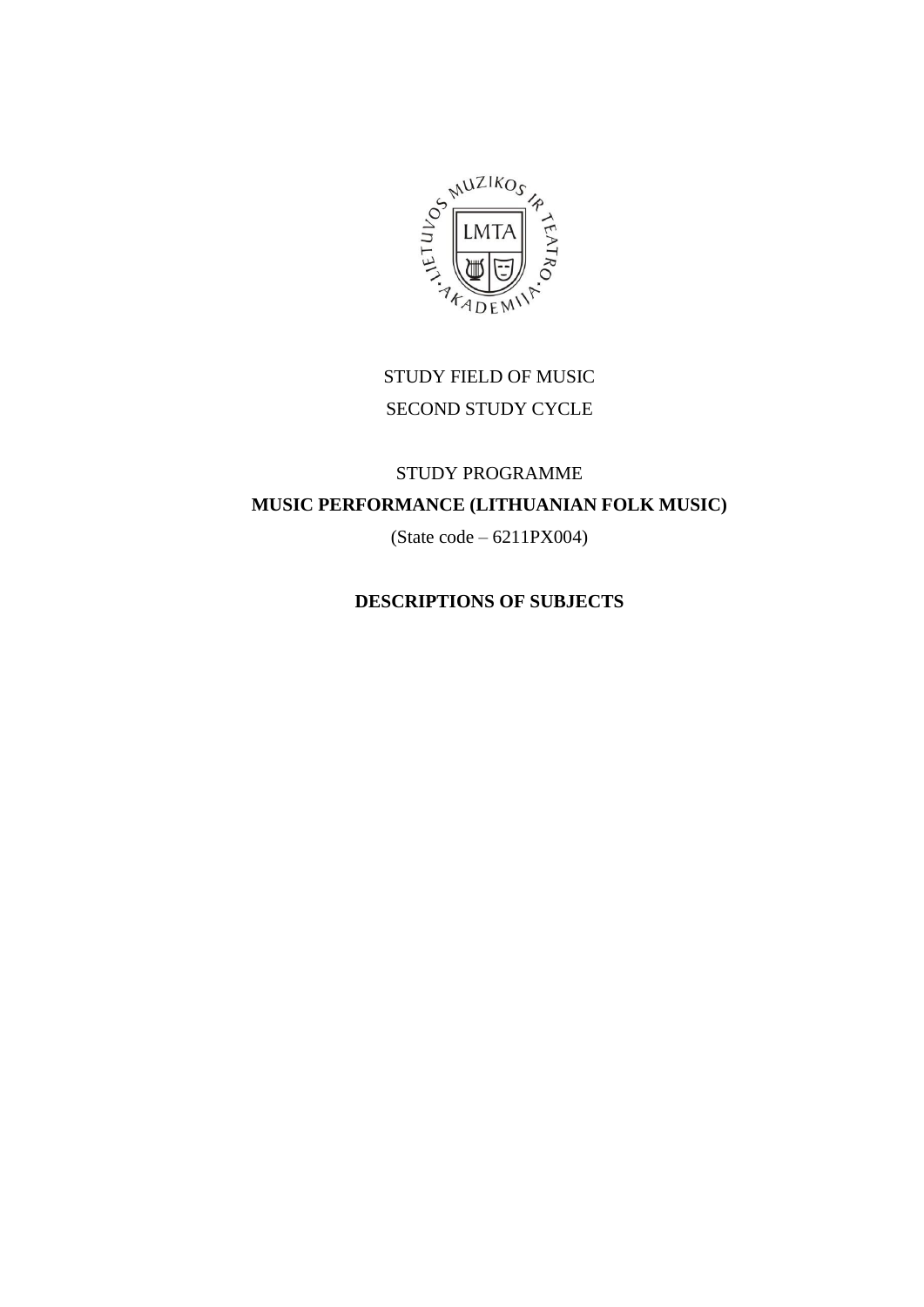#### **TABLE OF CONTENTS**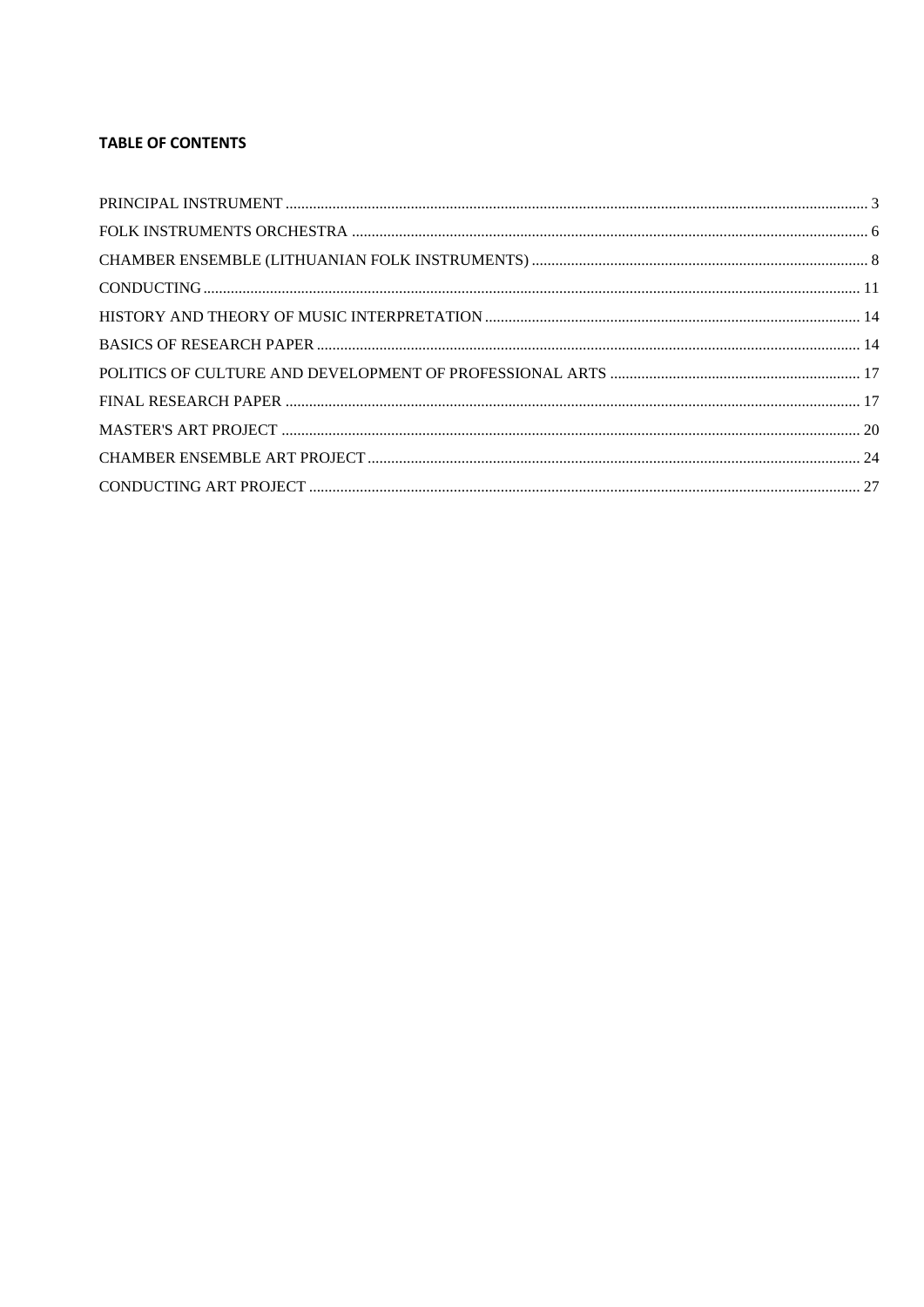#### **PRINCIPAL INSTRUMENT**

<span id="page-2-0"></span>

|                                                                                                                                                                                                                                                                                                                                                                                                                                                                                                                                                                                                                                                                                                                                                                                                                                                                                                                                                                                                                                                                                                                                                                                                                                                                                                                                                                                                                                                                                                                                        |                                                                                                                                                                                                                                                                                                                                                                           | миси ад нотковиди                                                   |            |                                         |                                                                 |  |  |
|----------------------------------------------------------------------------------------------------------------------------------------------------------------------------------------------------------------------------------------------------------------------------------------------------------------------------------------------------------------------------------------------------------------------------------------------------------------------------------------------------------------------------------------------------------------------------------------------------------------------------------------------------------------------------------------------------------------------------------------------------------------------------------------------------------------------------------------------------------------------------------------------------------------------------------------------------------------------------------------------------------------------------------------------------------------------------------------------------------------------------------------------------------------------------------------------------------------------------------------------------------------------------------------------------------------------------------------------------------------------------------------------------------------------------------------------------------------------------------------------------------------------------------------|---------------------------------------------------------------------------------------------------------------------------------------------------------------------------------------------------------------------------------------------------------------------------------------------------------------------------------------------------------------------------|---------------------------------------------------------------------|------------|-----------------------------------------|-----------------------------------------------------------------|--|--|
| Subject (module) title                                                                                                                                                                                                                                                                                                                                                                                                                                                                                                                                                                                                                                                                                                                                                                                                                                                                                                                                                                                                                                                                                                                                                                                                                                                                                                                                                                                                                                                                                                                 |                                                                                                                                                                                                                                                                                                                                                                           | Code                                                                |            | Study programme (s)                     |                                                                 |  |  |
|                                                                                                                                                                                                                                                                                                                                                                                                                                                                                                                                                                                                                                                                                                                                                                                                                                                                                                                                                                                                                                                                                                                                                                                                                                                                                                                                                                                                                                                                                                                                        | M130616<br>Principal Instrument (Lithuanian Folk Instruments)                                                                                                                                                                                                                                                                                                             |                                                                     |            |                                         |                                                                 |  |  |
|                                                                                                                                                                                                                                                                                                                                                                                                                                                                                                                                                                                                                                                                                                                                                                                                                                                                                                                                                                                                                                                                                                                                                                                                                                                                                                                                                                                                                                                                                                                                        |                                                                                                                                                                                                                                                                                                                                                                           | Folk Instruments)<br>Department where the subject is<br>implemented |            |                                         |                                                                 |  |  |
| Coordinator: prof. Lina Naikelienė.                                                                                                                                                                                                                                                                                                                                                                                                                                                                                                                                                                                                                                                                                                                                                                                                                                                                                                                                                                                                                                                                                                                                                                                                                                                                                                                                                                                                                                                                                                    |                                                                                                                                                                                                                                                                                                                                                                           |                                                                     |            | Department of Folk Instruments          |                                                                 |  |  |
| Other (s): doc. Aušrelė Juškevičienė, lect. Jolanta Babaliauskienė, lect. Aistė Bružaitė,                                                                                                                                                                                                                                                                                                                                                                                                                                                                                                                                                                                                                                                                                                                                                                                                                                                                                                                                                                                                                                                                                                                                                                                                                                                                                                                                                                                                                                              |                                                                                                                                                                                                                                                                                                                                                                           |                                                                     |            |                                         |                                                                 |  |  |
| doc. Kastytis Mikiška, doc. Egidijus Ališauskas, lect. Kęstutis Lipeika.                                                                                                                                                                                                                                                                                                                                                                                                                                                                                                                                                                                                                                                                                                                                                                                                                                                                                                                                                                                                                                                                                                                                                                                                                                                                                                                                                                                                                                                               |                                                                                                                                                                                                                                                                                                                                                                           |                                                                     |            |                                         |                                                                 |  |  |
|                                                                                                                                                                                                                                                                                                                                                                                                                                                                                                                                                                                                                                                                                                                                                                                                                                                                                                                                                                                                                                                                                                                                                                                                                                                                                                                                                                                                                                                                                                                                        | <b>Study cycle</b>                                                                                                                                                                                                                                                                                                                                                        |                                                                     |            | Type of the subject (module)            |                                                                 |  |  |
| Second (Master)                                                                                                                                                                                                                                                                                                                                                                                                                                                                                                                                                                                                                                                                                                                                                                                                                                                                                                                                                                                                                                                                                                                                                                                                                                                                                                                                                                                                                                                                                                                        |                                                                                                                                                                                                                                                                                                                                                                           |                                                                     |            | Compulsory                              |                                                                 |  |  |
| <b>Mode of delivery</b>                                                                                                                                                                                                                                                                                                                                                                                                                                                                                                                                                                                                                                                                                                                                                                                                                                                                                                                                                                                                                                                                                                                                                                                                                                                                                                                                                                                                                                                                                                                | Semester or period when the subject is<br>delivered/study programme                                                                                                                                                                                                                                                                                                       |                                                                     |            | Language (s) of instruction             |                                                                 |  |  |
| Classwork                                                                                                                                                                                                                                                                                                                                                                                                                                                                                                                                                                                                                                                                                                                                                                                                                                                                                                                                                                                                                                                                                                                                                                                                                                                                                                                                                                                                                                                                                                                              | 1 <sup>st</sup> -3 <sup>rd</sup> semesters/ <i>Music Performance (Lithuanian Folk</i> Lithuanian                                                                                                                                                                                                                                                                          |                                                                     |            |                                         |                                                                 |  |  |
|                                                                                                                                                                                                                                                                                                                                                                                                                                                                                                                                                                                                                                                                                                                                                                                                                                                                                                                                                                                                                                                                                                                                                                                                                                                                                                                                                                                                                                                                                                                                        | Instruments)                                                                                                                                                                                                                                                                                                                                                              |                                                                     |            |                                         |                                                                 |  |  |
|                                                                                                                                                                                                                                                                                                                                                                                                                                                                                                                                                                                                                                                                                                                                                                                                                                                                                                                                                                                                                                                                                                                                                                                                                                                                                                                                                                                                                                                                                                                                        |                                                                                                                                                                                                                                                                                                                                                                           | <b>Prerequisites</b>                                                |            |                                         |                                                                 |  |  |
| Preliminary Requirements: birbynė/kanklės playing and artistic expression skills, Minor requirements (if any):<br>demonstrating abilities corresponding to the Bachelor's degree in music.                                                                                                                                                                                                                                                                                                                                                                                                                                                                                                                                                                                                                                                                                                                                                                                                                                                                                                                                                                                                                                                                                                                                                                                                                                                                                                                                             |                                                                                                                                                                                                                                                                                                                                                                           |                                                                     |            | none.                                   |                                                                 |  |  |
| <b>Number of ECTS credits</b>                                                                                                                                                                                                                                                                                                                                                                                                                                                                                                                                                                                                                                                                                                                                                                                                                                                                                                                                                                                                                                                                                                                                                                                                                                                                                                                                                                                                                                                                                                          | Total student's load                                                                                                                                                                                                                                                                                                                                                      | <b>Contact hours</b>                                                |            | <b>Self-study hours</b>                 |                                                                 |  |  |
| $30(10+10+10)$                                                                                                                                                                                                                                                                                                                                                                                                                                                                                                                                                                                                                                                                                                                                                                                                                                                                                                                                                                                                                                                                                                                                                                                                                                                                                                                                                                                                                                                                                                                         | $801(267+267+267)$                                                                                                                                                                                                                                                                                                                                                        | $102(34+34+34)$                                                     |            | 699 (233+233+233)                       |                                                                 |  |  |
|                                                                                                                                                                                                                                                                                                                                                                                                                                                                                                                                                                                                                                                                                                                                                                                                                                                                                                                                                                                                                                                                                                                                                                                                                                                                                                                                                                                                                                                                                                                                        |                                                                                                                                                                                                                                                                                                                                                                           | Purpose of the subject (module)                                     |            |                                         |                                                                 |  |  |
| The aim of the subject Principal Instrument (Lithuanian Folk Instruments) is to expand and build up the concert repertoire<br>of the that is consistent with the level of the qualification requirements for the Master's Degree in Music; to develop an<br>individual interpretation style; to improve the ability to organise, observe and analyse the creative process and assess its<br>results critically; to provide students with practical concert experience.<br>Short description of the subject (module) (up to 500 characters)<br>Principal Instrument (Lithuanian Folk Instruments) is the major subject of Music Performance master degree studies, the<br>specialisation of Folk Instruments. It further develops further practical and artistic abilities of solo playing the birbyne or<br>kankles acquired in Bachelor degree studies that are related to the studies of the representative concert repertoire,<br>implementation of art projects, creativity and search for individual interpretation solutions. During the course of master<br>degree studies, a typical concert repertoire of the main instrument is built up; practical concert experience is broadened;<br>students learn how to assess the result of artistic activity critically.<br>During individual practical training, the mandatory repertoire for the relevant semester is selected with the help of the<br>speciality professor. The peculiarities of the interpretation of selected musical works are discussed and students learn to |                                                                                                                                                                                                                                                                                                                                                                           |                                                                     |            |                                         |                                                                 |  |  |
| periods are planned, a rehearsal plan is drawn up and a concert calendar is planned.<br>Programme competences to<br>be developed (number of<br>programme's learning<br>outcomes)                                                                                                                                                                                                                                                                                                                                                                                                                                                                                                                                                                                                                                                                                                                                                                                                                                                                                                                                                                                                                                                                                                                                                                                                                                                                                                                                                       | Learning outcomes of the subject (module)                                                                                                                                                                                                                                                                                                                                 |                                                                     |            | <b>Teaching and learning</b><br>methods | <b>Assessment</b><br>methods                                    |  |  |
| Ability to inspire and realise Students will be able to express themselves as an Practical<br>original artistic ideas through artistic individuality with a developed ability to rehearsals, analysis and $ a $<br>the<br>means<br>of<br>expression of the<br>specialisation. $(1.1)$<br>Ability to inspire and realise Students will be able to make use of all Practical                                                                                                                                                                                                                                                                                                                                                                                                                                                                                                                                                                                                                                                                                                                                                                                                                                                                                                                                                                                                                                                                                                                                                             | musical create, develop and express their artistic ideas; preparation of a musical programme<br>chosen they will be able to estimate an individual text, independent concert<br>interpretation of a musical piece and demonstrate activities<br>these abilities when preparing and performing<br>concert programmes that are compliant with the<br>semester requirements. |                                                                     |            |                                         | training, Performance of<br>musical<br>training, Performance of |  |  |
| original artistic ideas through possibilities offered by the instrument technique in rehearsals, analysis and $ a $<br>the<br>means<br>of<br>expression of the chosen able to able to constantly look for new means of text, independent concert<br>specialisation. (1.2)<br>Good knowledge of music Students will know well the language of music and Practical<br>theory, history and cultural performance technique of the repertoire in the rehearsals, analysis and a<br>contexts, their links with selected specialisation (pertaining to individual preparation of a musical programme<br>interpretation traditions. $(2.1)$ periods, styles, genres, etc.); they will be able to text, independent concert                                                                                                                                                                                                                                                                                                                                                                                                                                                                                                                                                                                                                                                                                                                                                                                                                     | musical solo and/or ensemble programmes; they will be preparation of a musical programme<br>self-expression.<br>base their interpretation solutions on this activities                                                                                                                                                                                                    |                                                                     | activities |                                         | musical<br>training, Performance of<br>musical                  |  |  |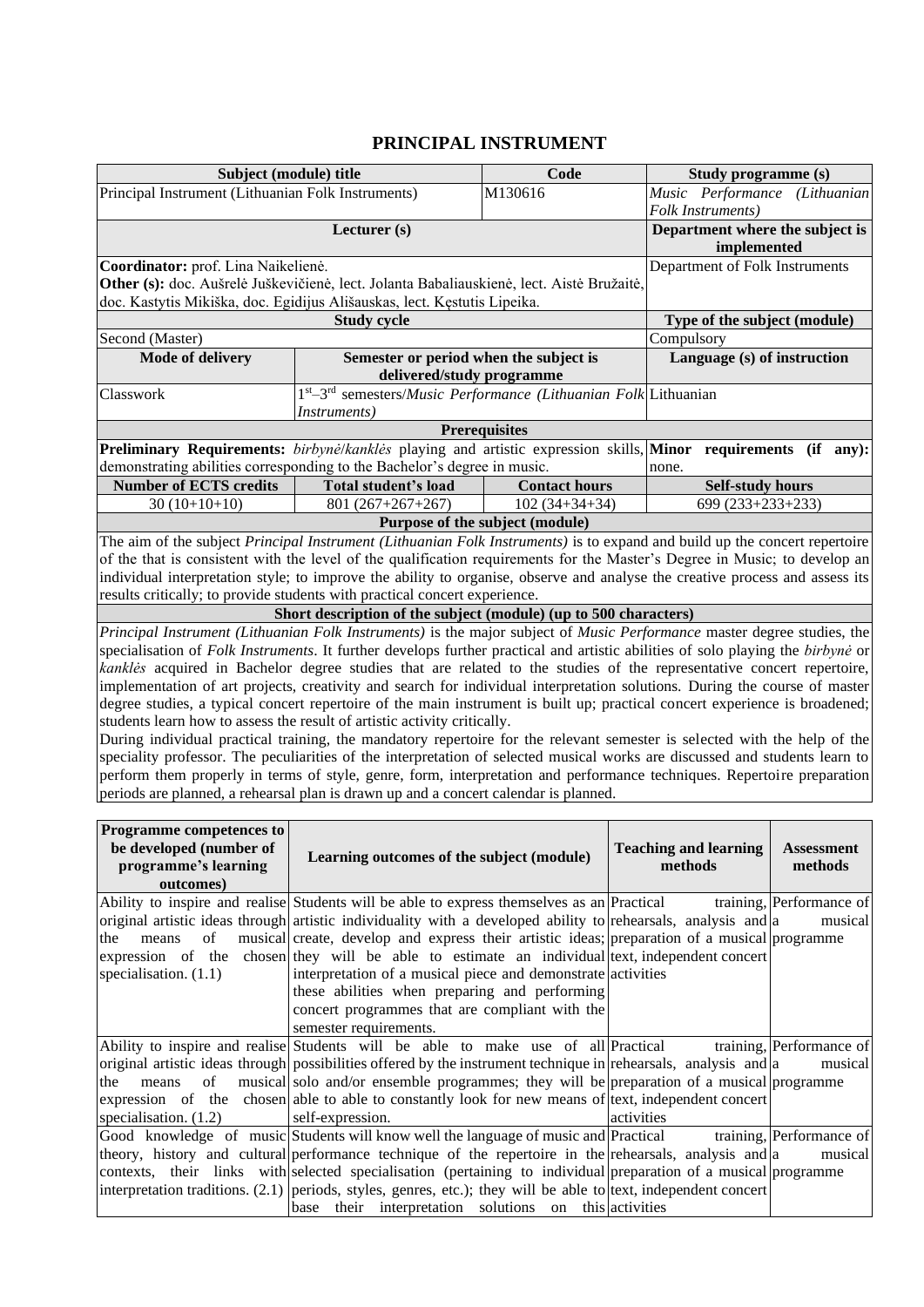|                                     | knowledge and/or art research in all stages of                                                                      |                                           |                          |
|-------------------------------------|---------------------------------------------------------------------------------------------------------------------|-------------------------------------------|--------------------------|
|                                     | preparation of musical programmes.                                                                                  |                                           |                          |
|                                     | Good knowledge of music Students will be able to create a coherent concert Analysis of a musical Performance of     |                                           |                          |
|                                     | theory, history and cultural programme for a specific cultural and/or social text, independent concert a            |                                           | musical                  |
| contexts, their links with context. |                                                                                                                     | activities                                | programme,               |
| interpretation traditions. (2.2)    |                                                                                                                     |                                           | defence of the           |
|                                     |                                                                                                                     |                                           | practice report          |
|                                     | Ability to broaden creative Students will have accumulated a representative Practical                               | training,                                 | Performance of           |
|                                     | experience through initiation concert repertoire of the required volume; they will rehearsals,                      | independent a                             | musical                  |
| of<br>and<br>engagement             | in be able to assess the circumstances and context of concert/artistic activities                                   |                                           | programme,               |
|                                     | independent artistic activity. the performance and choose the appropriate                                           |                                           | defence of the           |
| (3.1)                               | repertoire accordingly.                                                                                             |                                           | practice report          |
|                                     |                                                                                                                     |                                           |                          |
|                                     | Ability to broaden creative Students will be able to initiate art projects and Independent                          |                                           | Defence of the           |
|                                     | experience through initiation creative activity and head it properly.                                               | concert/artistic activities               | practice report          |
| and<br>engagement<br>of<br>in       |                                                                                                                     |                                           |                          |
| independent artistic activity.      |                                                                                                                     |                                           |                          |
| (3.2)                               |                                                                                                                     |                                           |                          |
| Ability<br>analyse<br>to            | and Students will be able to analyse and assess the Practical                                                       |                                           | training, Performance of |
| critically<br>assess                | creative process and results of their and other artists' rehearsals, analysis and $ a $                             |                                           | musical                  |
| and<br>processes                    | their creative activity critically; they will be able to preparation of a musical programme,                        |                                           |                          |
|                                     | significance in the context of provide proposals as to their improvement, adapt text, independent concert interview |                                           |                          |
| contemporary culture. (4.2)         | to changing conditions of creative context and activities                                                           |                                           |                          |
|                                     | present their insights during practical training in                                                                 |                                           |                          |
|                                     | small groups, seminars and/or excellence classes.                                                                   |                                           |                          |
|                                     | and By drawing on their experience of constructive and Practical                                                    |                                           | training, Performance of |
| Inter-personal                      |                                                                                                                     |                                           |                          |
| communication                       | skills, well-founded<br>business-like                                                                               | communication, rehearsals, analysis and a | musical                  |
| leadership. (5.1)                   | students will be able to cooperate with other artists preparation of a musical programme,                           |                                           |                          |
|                                     | and integrate into different cultural environments. [text, independent concert defence of the                       |                                           |                          |
|                                     |                                                                                                                     | activities                                | practice report          |
| Systemic<br>and                     | analytical Students will acquire detailed knowledge about the Practical                                             |                                           | training, Performance of |
| thinking. $(6.1)$                   | performance art of the main instrument; they will rehearsals, analysis and $ a $                                    |                                           | musical                  |
|                                     | be aware of the links between theoretical and preparation of a musical programme,                                   |                                           |                          |
|                                     | practical studies and able to use this knowledge in text, independent concert defence of the                        |                                           |                          |
|                                     | lectures and rehearsals when preparing and activities                                                               |                                           | practice report          |
|                                     | presenting the concert programme.                                                                                   |                                           |                          |
|                                     | Ability to work and improve Students will be able to analyse and learn the given Practical                          |                                           | training, Performance of |
| independently. (7.1).               | selected programme independently by rehearsals, analysis and $ a $<br><sub>or</sub>                                 |                                           | musical                  |
|                                     | integrating their knowledge of music literature and preparation of a musical programme                              |                                           |                          |
|                                     | history about the period and style; they will be able text, independent concert                                     |                                           |                          |
|                                     | to work and improve independently when activities                                                                   |                                           |                          |
|                                     | rehearsing and performing the concert programme.                                                                    |                                           |                          |

| Topics (repertoire)                                          |                         |                          |          | <b>Contact hours</b>     |                          |                                            |                    |                          | Se the | <b>Assignments</b> |
|--------------------------------------------------------------|-------------------------|--------------------------|----------|--------------------------|--------------------------|--------------------------------------------|--------------------|--------------------------|--------|--------------------|
|                                                              | lectures<br>Theoretical | activities<br>Individual | Seminars | 르.<br>Practical training | .크<br>Practical training | exam/rehearsals/com<br>Preparation for the | Exam/course credit | work<br>contact<br>Total |        |                    |
| $1st$ semester                                               |                         |                          |          |                          |                          |                                            |                    |                          |        |                    |
| 1. Preparation of a freely selected artistic programme       |                         | 32                       |          |                          |                          |                                            |                    | 32                       | 229    | and<br>Analysis    |
| that is varied in terms of style.                            |                         |                          |          |                          |                          |                                            |                    |                          |        | preparation of the |
| Repertoire examples for <i>birbynė</i> : P. Narušis' Pradžių |                         |                          |          |                          |                          |                                            |                    |                          |        | musical<br>text,   |
| <i>pradžia</i> ; B. Dvarionas' concerto for violin and       |                         |                          |          |                          |                          |                                            |                    |                          |        | studies of sound   |
| orchestra, part 2; C. M. Weber's introduction and            |                         |                          |          |                          |                          |                                            |                    |                          |        | recordings.        |
| theme with variations for clarinet and piano.                |                         |                          |          |                          |                          |                                            |                    |                          |        |                    |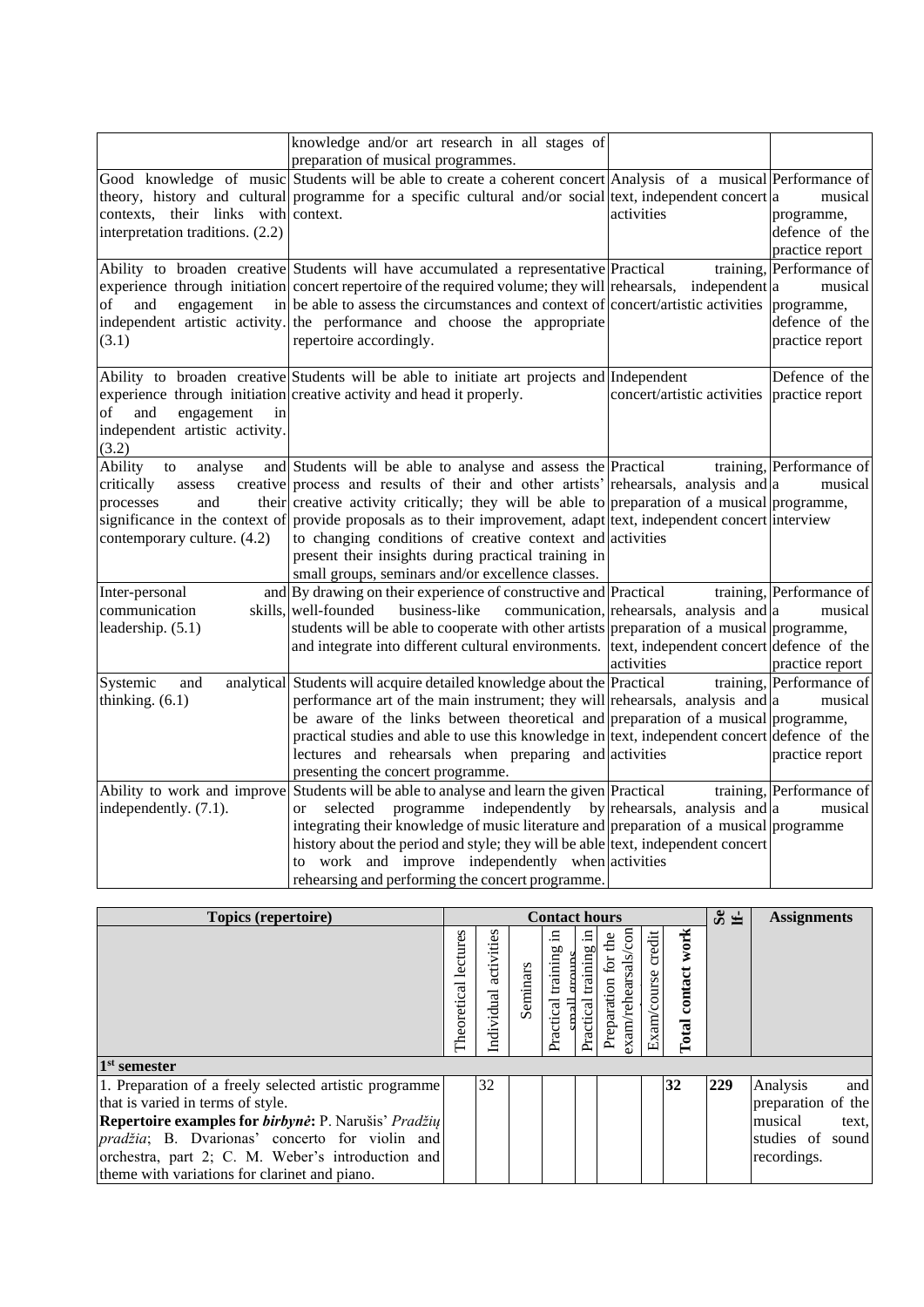| <b>Repertoire</b><br>examples<br>for<br>kanklės:<br>J.    |    |  |                |                         |                         |                    |
|-----------------------------------------------------------|----|--|----------------|-------------------------|-------------------------|--------------------|
| Albrechtsberger's concerto for harp in C major, parts 1   |    |  |                |                         |                         |                    |
| to 3; four impressions by V. Ruduša for kokle; V.         |    |  |                |                         |                         |                    |
| Paketūras' ballad; A. Baltin's concertino for harp.       |    |  |                |                         |                         |                    |
| 2. Self-analysis of independent concert activities.       |    |  | $\mathbf{1}$   | $\vert$ 1               | $\overline{\mathbf{4}}$ | Preparation of the |
|                                                           |    |  |                |                         |                         | report.            |
| 3. Intermediate assessment, exam                          |    |  | $\mathbf{1}$   | $\mathbf{1}$            |                         |                    |
| <b>Total:</b>                                             | 32 |  | $\overline{2}$ | 34                      | 233                     |                    |
| $2nd$ semester                                            |    |  |                |                         |                         |                    |
| 1. Preparation of a freely selected artistic programme    | 32 |  |                | 32                      | 229                     | Analysis<br>and    |
| that is varied in terms of style.                         |    |  |                |                         |                         | preparation of the |
| Repertoire examples for birbynė: E. Balsys' Andante       |    |  |                |                         |                         | musical<br>text.   |
| cantabile; R. Schumann's fantasy; A. Dimler's             |    |  |                |                         |                         | studies of sound   |
| concerto for clarinet in E flat major, part 1.            |    |  |                |                         |                         | recordings.        |
| Repertoire examples for kanklės: A. Bružas'               |    |  |                |                         |                         |                    |
| concerto for kanklės No. 3 Gedula nendrela; A. Le         |    |  |                |                         |                         |                    |
| Pen's sonata No. 2; N. Dulov's variations in the          |    |  |                |                         |                         |                    |
| Russian style; G. F. Händel's concerto for harp in F      |    |  |                |                         |                         |                    |
| major, parts 1 to 4; I. Albeniz's prelude Asturias; Three |    |  |                |                         |                         |                    |
| Paintings by J. Shleg.                                    |    |  |                |                         |                         |                    |
| 2. Self-analysis of independent concert activities.       |    |  | $\mathbf{1}$   | 1                       | $\overline{\mathbf{4}}$ | Preparation of the |
|                                                           |    |  |                |                         |                         | report.            |
| 3. Intermediate assessment, exam                          |    |  | 1              | $\mathbf{1}$            |                         |                    |
| Total:                                                    | 32 |  | $\overline{2}$ | 34                      | 233                     |                    |
| $3rd$ semester                                            |    |  |                |                         |                         |                    |
| 1. Preparation of a selected artistic programme that is   | 32 |  |                | 32                      | 229                     | Analysis<br>and    |
| varied in terms of style. The programme is developed      |    |  |                |                         |                         | preparation of the |
| taking into account individual creative ideas of the MA   |    |  |                |                         |                         | musical<br>text.   |
| student.                                                  |    |  |                |                         |                         | studies of sound   |
| Repertoire examples for birbynė: B. Gorbulski's           |    |  |                |                         |                         | recordings.        |
| nocturne; Andalusia by E. Granada; W. A. Mozart's         |    |  |                |                         |                         |                    |
| concerto for oboe and piano in C major; E.                |    |  |                |                         |                         |                    |
| Laumenskienė's Tarantela.                                 |    |  |                |                         |                         |                    |
| Repertoire examples for kanklės: A. F. Boielieu's         |    |  |                |                         |                         |                    |
| concerto for harp in C major, part 1; A. Spohr's fantasy; |    |  |                |                         |                         |                    |
| polyphonic suite by V. Bagdonas: prelude, fugue,          |    |  |                |                         |                         |                    |
| toccata; P. Sarasatte's Navarre Chota; M. Kontio's        |    |  |                |                         |                         |                    |
| What Do the Church Bells Say.                             |    |  |                |                         |                         |                    |
| 2. Self-analysis of independent concert activities.       |    |  | $\mathbf{1}$   | $\overline{\mathbf{1}}$ | $\overline{\mathbf{4}}$ | Preparation of the |
|                                                           |    |  |                |                         |                         | report.            |
| 3. Intermediate assessment, exam                          |    |  |                | 1                       |                         |                    |
| <b>Total:</b>                                             | 32 |  | $\overline{2}$ | 34                      | 233                     |                    |

| <b>Assessment</b>  | Weight,       | <b>Deadline for</b> | <b>Assessment criteria</b>                                                                 |
|--------------------|---------------|---------------------|--------------------------------------------------------------------------------------------|
| strategy           | $\frac{6}{9}$ | completing the      |                                                                                            |
|                    |               | assignments         |                                                                                            |
| Report             | of $20%$      | During the exam     | Initiative when participating in independent artistic activity;<br>$\bullet$               |
| independent        |               | session             | Conformity of artistic activity with the programme of specialisation;                      |
| concert activity   |               |                     | Complexity of performed concert programmes;                                                |
|                    |               |                     | Prestigiousness of the event/concert stage.                                                |
| Exam               | 80 %          |                     | During the exam <b>Requirements:</b> Concert performance of a musical programme that is 30 |
| (performance)      |               | session             | minutes long.                                                                              |
| musical<br>of<br>a |               |                     | The following is assessed:                                                                 |
| programme)         |               |                     | • Accurate performance of the repertoire in terms of musical text;                         |
|                    |               |                     | • Main instrument playing skills, ability to adapt, virtuoso abilities;                    |
|                    |               |                     | • Stylistically founded application of articulation, ornamentation and                     |
|                    |               |                     | improvisation principles;                                                                  |
|                    |               |                     | • Sense of genre and form;                                                                 |
|                    |               |                     | • Artistry and convincingness, quality of musical expression.                              |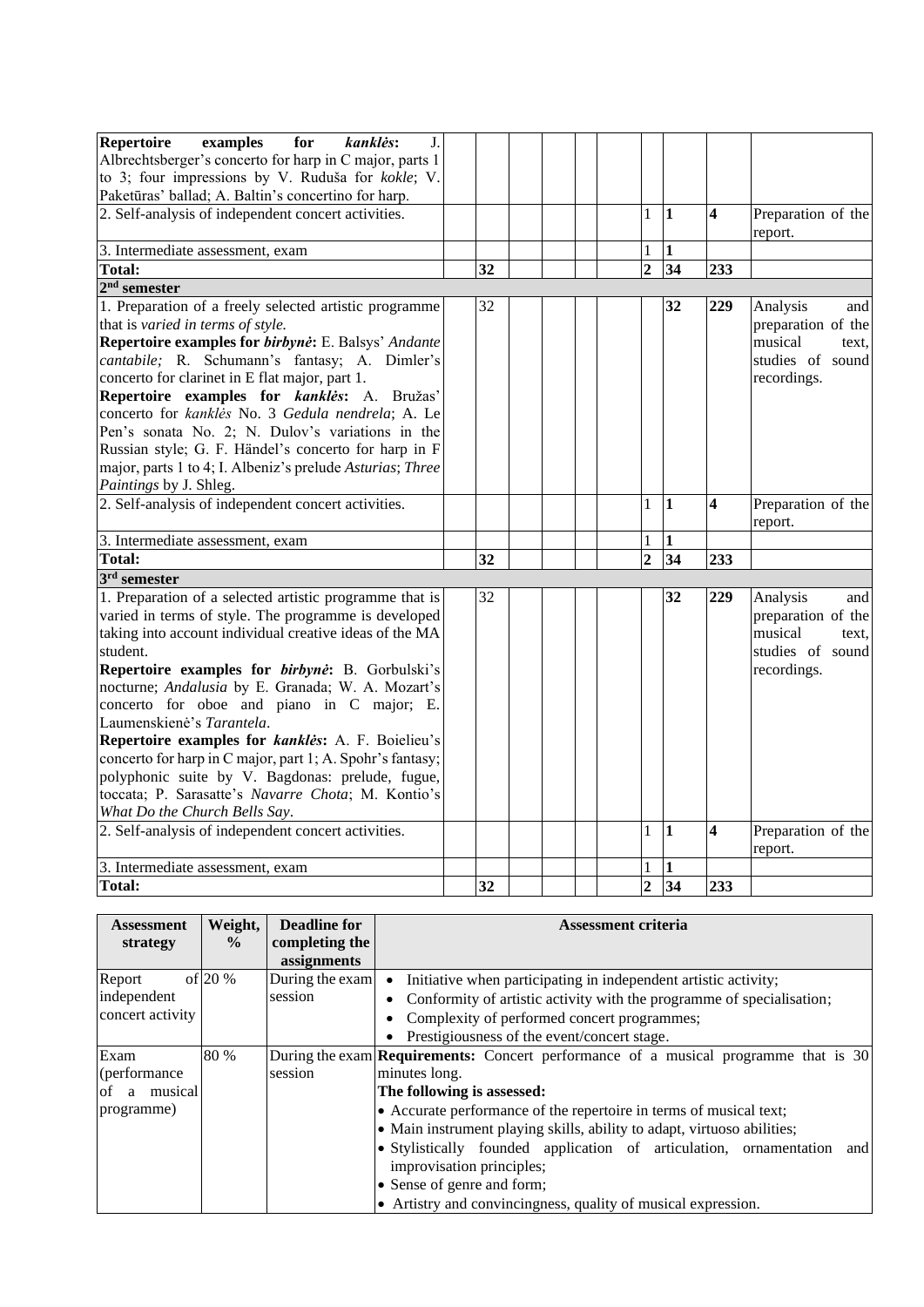| <b>Author</b>              | <b>Publicat</b><br>ion date<br>(year) | <b>Title</b>                                                                                                                                              | No. of<br>periodical or<br>volume |                       |          | Publisher (place, publishing office)<br>or web link |               |         |
|----------------------------|---------------------------------------|-----------------------------------------------------------------------------------------------------------------------------------------------------------|-----------------------------------|-----------------------|----------|-----------------------------------------------------|---------------|---------|
| <b>Main study material</b> |                                       |                                                                                                                                                           |                                   |                       |          |                                                     |               |         |
| Marozienė, Regina          | 2008                                  | Lietuvių koncertinės kanklės ir<br>akademinis kankliavimas: kilmė,<br>raida perspektyvos (XX a. $-$ XXI<br>a. pradžia). Daktaro disertacijos<br>santrauka |                                   | Vilnius:<br>akademija | Lietuvos | muzikos                                             | <sub>ir</sub> | teatrol |

#### **FOLK INSTRUMENTS ORCHESTRA**

<span id="page-5-0"></span>

|                                                | Subject (module) title                                                                                                             | Code                                                                                       | Study programme (s)                |                    |  |  |  |  |  |
|------------------------------------------------|------------------------------------------------------------------------------------------------------------------------------------|--------------------------------------------------------------------------------------------|------------------------------------|--------------------|--|--|--|--|--|
|                                                | Liaudies instrumenty orkestras/Folk Instruments Orchestra M117416                                                                  |                                                                                            | Music Performance (Lithuanian Folk |                    |  |  |  |  |  |
|                                                |                                                                                                                                    |                                                                                            | Instruments)                       |                    |  |  |  |  |  |
|                                                | Lecturer (s)                                                                                                                       |                                                                                            | Department where the subject is    |                    |  |  |  |  |  |
|                                                |                                                                                                                                    |                                                                                            | implemented                        |                    |  |  |  |  |  |
| Coordinator: prof. Lina Naikelienė.            |                                                                                                                                    |                                                                                            | Department of Folk Instruments     |                    |  |  |  |  |  |
|                                                | Other (s): doc. Egidijus Ališauskas, lect. Aistė Bružaitė, lect. Kęstutis Lipeika.                                                 |                                                                                            |                                    |                    |  |  |  |  |  |
|                                                | <b>Study cycle</b>                                                                                                                 |                                                                                            | Type of the subject (module)       |                    |  |  |  |  |  |
| Second (Master)                                |                                                                                                                                    |                                                                                            | Compulsory                         |                    |  |  |  |  |  |
| <b>Mode of delivery</b>                        | Semester or period when the subject is                                                                                             |                                                                                            | Language (s) of instruction        |                    |  |  |  |  |  |
|                                                | delivered/study programme                                                                                                          |                                                                                            |                                    |                    |  |  |  |  |  |
| Classwork                                      | 1st-4 <sup>th</sup> semesters/ <i>Music Performance (Lithuanian Folk</i> Lithuanian                                                |                                                                                            |                                    |                    |  |  |  |  |  |
|                                                | <i>Instruments</i> )                                                                                                               |                                                                                            |                                    |                    |  |  |  |  |  |
|                                                |                                                                                                                                    | <b>Prerequisites</b>                                                                       |                                    |                    |  |  |  |  |  |
|                                                | Preliminary Requirements: folk instruments playing and artistic expression skills Minor requirements (if any): none.               |                                                                                            |                                    |                    |  |  |  |  |  |
| that meet the requirements for entrance exams. |                                                                                                                                    |                                                                                            |                                    |                    |  |  |  |  |  |
| <b>Number of ECTS credits</b>                  | Total student's load                                                                                                               | <b>Contact hours</b>                                                                       | <b>Self-study hours</b>            |                    |  |  |  |  |  |
| $20(5+5+5+5)$                                  | 536 (134+134+134+134)                                                                                                              | $272(68+68+68+68)$                                                                         | 264 (66+66+66+66)                  |                    |  |  |  |  |  |
|                                                |                                                                                                                                    | Purpose of the subject (module)                                                            |                                    |                    |  |  |  |  |  |
|                                                | The aim of the subject Folk Instruments Orchestra is to improve practical skills of performance of orchestral music of             |                                                                                            |                                    |                    |  |  |  |  |  |
|                                                | different styles (including solo and with orchestral accompaniment); develop the knowledge about the repertoire of the folk        |                                                                                            |                                    |                    |  |  |  |  |  |
|                                                | instruments orchestra and skills of its preparation that allow for the match of the imposed requirements and individual            |                                                                                            |                                    |                    |  |  |  |  |  |
|                                                | abilities; continue developing the ability to plan the stages in the preparation of the performed repertoire and their consistent  |                                                                                            |                                    |                    |  |  |  |  |  |
|                                                | implementation; improve the ability to observe and analyse the creative process and assess its results critically.                 |                                                                                            |                                    |                    |  |  |  |  |  |
|                                                | Short description of the subject (module) (up to 500 characters)                                                                   |                                                                                            |                                    |                    |  |  |  |  |  |
|                                                | In the Master degree studies of Folk Instruments Orchestra, practical and artistic skills of playing in the orchestra that are     |                                                                                            |                                    |                    |  |  |  |  |  |
|                                                | necessary for interpretation of different styles of music are further improved; the knowledge of the repertoire of the folk        |                                                                                            |                                    |                    |  |  |  |  |  |
|                                                | instruments orchestra is broadened; concert experience is gained; students learn how to assess their artistic activity critically. |                                                                                            |                                    |                    |  |  |  |  |  |
|                                                | In joint rehearsals of the orchestra and rehearsals with individual orchestral groups, the repertoire is selected under orchestra  |                                                                                            |                                    |                    |  |  |  |  |  |
|                                                | teachers' supervision; specific features of interpretation of selected musical pieces are discussed and students learn how to      |                                                                                            |                                    |                    |  |  |  |  |  |
|                                                | perform them properly in terms of style, genre, form, interpretation and performance technique; the stages of repertoire           |                                                                                            |                                    |                    |  |  |  |  |  |
|                                                | preparation are planned, the plan of rehearsals is drawn up and the schedule of concerts is prepared.                              |                                                                                            |                                    |                    |  |  |  |  |  |
|                                                |                                                                                                                                    |                                                                                            |                                    |                    |  |  |  |  |  |
| Programme competences to                       |                                                                                                                                    |                                                                                            |                                    |                    |  |  |  |  |  |
| be developed (number of                        |                                                                                                                                    |                                                                                            | <b>Teaching and</b>                | <b>Assessment</b>  |  |  |  |  |  |
| programme's learning                           | Learning outcomes of the subject (module)                                                                                          |                                                                                            | learning methods                   | methods            |  |  |  |  |  |
| outcomes)                                      |                                                                                                                                    |                                                                                            |                                    |                    |  |  |  |  |  |
|                                                | Ability to inspire and realise Students will be able to make use of all Practical training in Performance of a                     |                                                                                            |                                    |                    |  |  |  |  |  |
|                                                | original artistic ideas through possibilities offered by the performance technique large                                           |                                                                                            |                                    | groups, musical    |  |  |  |  |  |
| of<br>the<br>means                             |                                                                                                                                    | musical when performing parts of orchestral pieces; they rehearsals,<br>analysis programme |                                    |                    |  |  |  |  |  |
| expression of<br>the                           |                                                                                                                                    | chosen will be able to demonstrate well-developed and preparation of a                     |                                    |                    |  |  |  |  |  |
| specialisation. (1.2)                          | abilities of musical communication, ensemble musical text                                                                          |                                                                                            |                                    |                    |  |  |  |  |  |
|                                                | awareness.                                                                                                                         |                                                                                            |                                    |                    |  |  |  |  |  |
|                                                | Good knowledge of music Students will be able to perform orchestral pieces Practical training in Performance of a                  |                                                                                            |                                    |                    |  |  |  |  |  |
|                                                | theory, history and cultural of different musical styles, genres and periods large                                                 |                                                                                            |                                    | groups, musical    |  |  |  |  |  |
|                                                | while at the same time demonstrating the rehearsals,                                                                               |                                                                                            |                                    | analysis programme |  |  |  |  |  |
|                                                |                                                                                                                                    |                                                                                            |                                    |                    |  |  |  |  |  |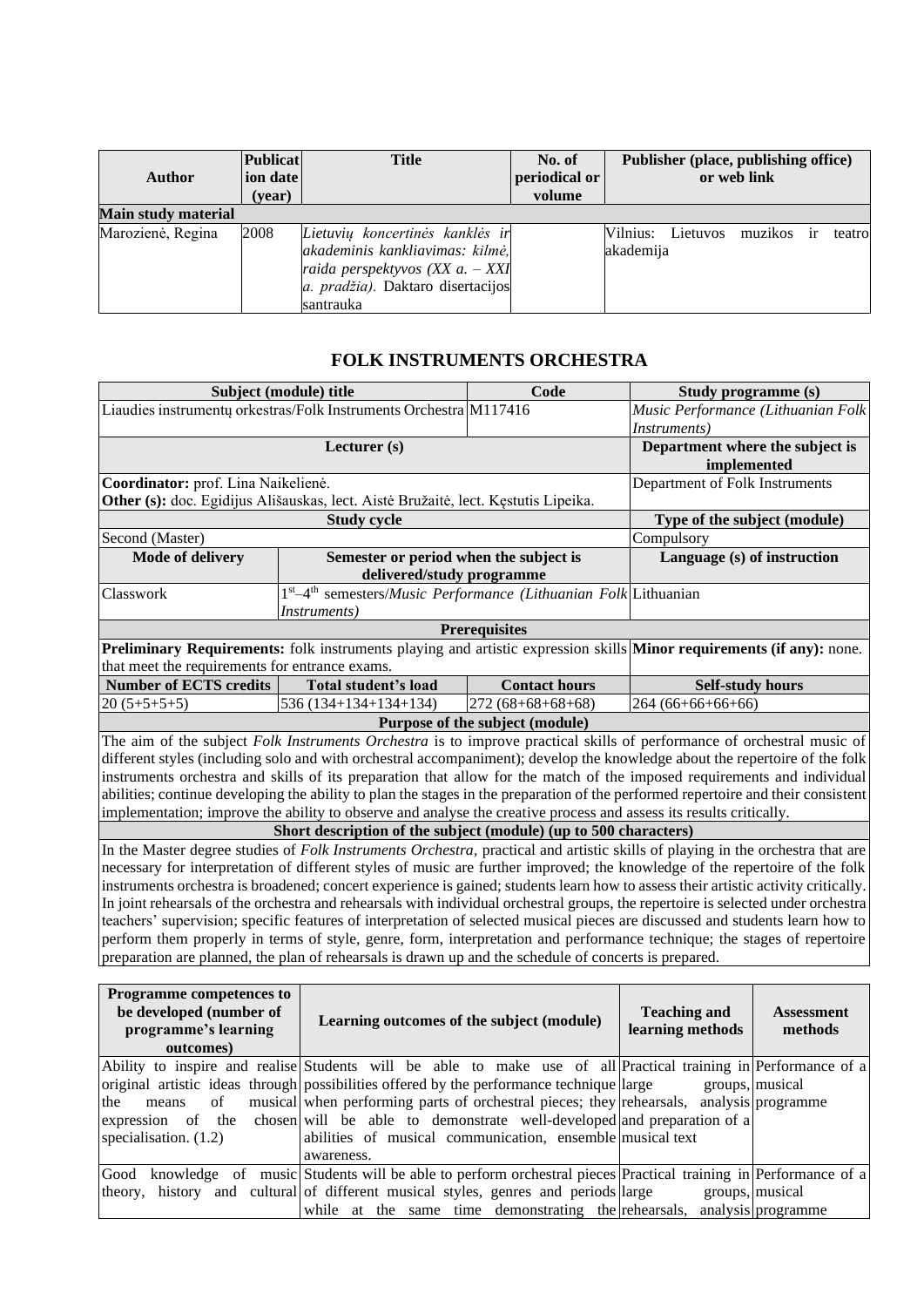|                                                      | contexts, their links with perception of performance traditions of a and preparation of a                        |                 |
|------------------------------------------------------|------------------------------------------------------------------------------------------------------------------|-----------------|
| interpretation traditions. $(2.1)$ particular piece. |                                                                                                                  | musical text    |
|                                                      | Ability to broaden creative Students will have built up a representative Practical training in Performance of a  |                 |
|                                                      | experience through initiation of repertoire of concert pieces for the folk large                                 | groups, musical |
|                                                      | and engagement in independent instruments orchestra that is compliant with the rehearsals, analysis programme    |                 |
| artistic activity. $(3.1)$                           | requirements for the scope; they will have and preparation of a                                                  |                 |
|                                                      | participated in at least four public performances of musical text                                                |                 |
|                                                      | the orchestra in the academic year.                                                                              |                 |
| Inter-personal                                       | and When participating in the work of the folk Practical training in Performance of a                            |                 |
| communication                                        | skills, instruments orchestra, students will demonstrate large groups, musical                                   |                 |
| leadership. (5.1)                                    | the abilities of constructive and well-founded rehearsals, analysis programme                                    |                 |
|                                                      | business-like communication and cooperation with and preparation of a                                            |                 |
|                                                      | other members of orchestra.                                                                                      | musical text    |
|                                                      | Ability to work and improve Students will be able to prepare the parts of Practical training in Performance of a |                 |
| independently. (7.1)                                 | orchestral pieces independently; they will get large groups, musical                                             |                 |
|                                                      | ready for rehearsals and the orchestra's concert rehearsals, analysis programme                                  |                 |
|                                                      | activity while at the same time completing artistic and preparation of a                                         |                 |
|                                                      | and organisational tasks.                                                                                        | musical text    |

|                                                                                               |                      |                       |          | <b>Contact hours</b>                   |                       |                                            |                       |                         |                     |                            |
|-----------------------------------------------------------------------------------------------|----------------------|-----------------------|----------|----------------------------------------|-----------------------|--------------------------------------------|-----------------------|-------------------------|---------------------|----------------------------|
| Topics (repertoire)                                                                           | Theoretical lectures | Individual activities | Seminars | ≘<br>Practical training<br>mall groups | Practical training in | exam/rehearsals/con<br>Preparation for the | credit<br>Exam/course | Total contact work      | hours<br>Self-study | <b>Assignments</b>         |
| $1st - 4th$ semesters                                                                         |                      |                       |          |                                        |                       |                                            |                       |                         |                     |                            |
| Preparation of the programme for the folk                                                     |                      |                       |          |                                        |                       |                                            |                       |                         |                     | Analysis and preparation   |
| instruments orchestra. Repertoire examples:                                                   |                      |                       |          |                                        |                       |                                            |                       |                         |                     | of a musical text. Studies |
| Laumių šokis by V. Bartulis, A. Bražinskas'                                                   |                      |                       |          |                                        |                       |                                            |                       |                         |                     | of sound recordings.       |
| festive overture, Žemaitiški eskizai by R.                                                    |                      |                       |          |                                        |                       |                                            |                       |                         |                     |                            |
| Žigaitis, Pavasario sutartinė by L. Povilaitis, V.                                            |                      |                       |          |                                        |                       |                                            |                       | 64                      |                     |                            |
| Jurgutis' poem-fairytale, two Lithuanian dances<br>by V. Juozapaitis, J. Andrejev's The Earth |                      |                       |          |                                        | 64                    |                                            |                       |                         | 66                  |                            |
| Wakes Up, Šiaurės Lietuvos šokiai by A.                                                       |                      |                       |          |                                        |                       |                                            |                       |                         |                     |                            |
| Lapinskas, Trys pastoralės by V. Montvila, J.                                                 |                      |                       |          |                                        |                       |                                            |                       |                         |                     |                            |
| Sibelius' Sad Waltz, symphonic dance no. 1 by                                                 |                      |                       |          |                                        |                       |                                            |                       |                         |                     |                            |
| E. Grieg.                                                                                     |                      |                       |          |                                        |                       |                                            |                       |                         |                     |                            |
| Course credit test.                                                                           |                      |                       |          |                                        |                       |                                            | $\overline{4}$        | $\overline{\mathbf{4}}$ |                     |                            |
| <b>Total:</b>                                                                                 |                      |                       |          |                                        | 64                    |                                            | 4                     | 68                      | 66                  |                            |

| <b>Assessment strategy</b>   | Weight,<br>$\frac{0}{0}$ | Deadline for<br>completing the<br>assignments | Assessment criteria                                              |
|------------------------------|--------------------------|-----------------------------------------------|------------------------------------------------------------------|
| of<br>Ouality<br>the<br>work | 10 %                     | the<br>During                                 | The following is assessed:                                       |
| process.                     |                          | course of the                                 | Efficiency and ethics of communication with other<br>$\bullet$   |
|                              |                          | semester                                      | members of the orchestra;                                        |
|                              |                          |                                               | Fluency of presentation of ideas and results,                    |
|                              |                          |                                               | argumentation and constructiveness;                              |
|                              |                          |                                               | Independence, organisation, punctuality.                         |
| Course credit test (public   | 90 %                     | the<br>During                                 | <b>Requirements:</b> a public concert in the concert hall of the |
| concert).                    |                          | exam session                                  | Academy, city, Lithuania.                                        |
|                              |                          |                                               | <b>Assessment criteria:</b>                                      |
|                              |                          |                                               | Accurate performance of the repertoire in terms of               |
|                              |                          |                                               | musical text:                                                    |
|                              |                          |                                               | Main instrument playing skills, ability to adapt,<br>$\bullet$   |
|                              |                          |                                               | virtuoso abilities;                                              |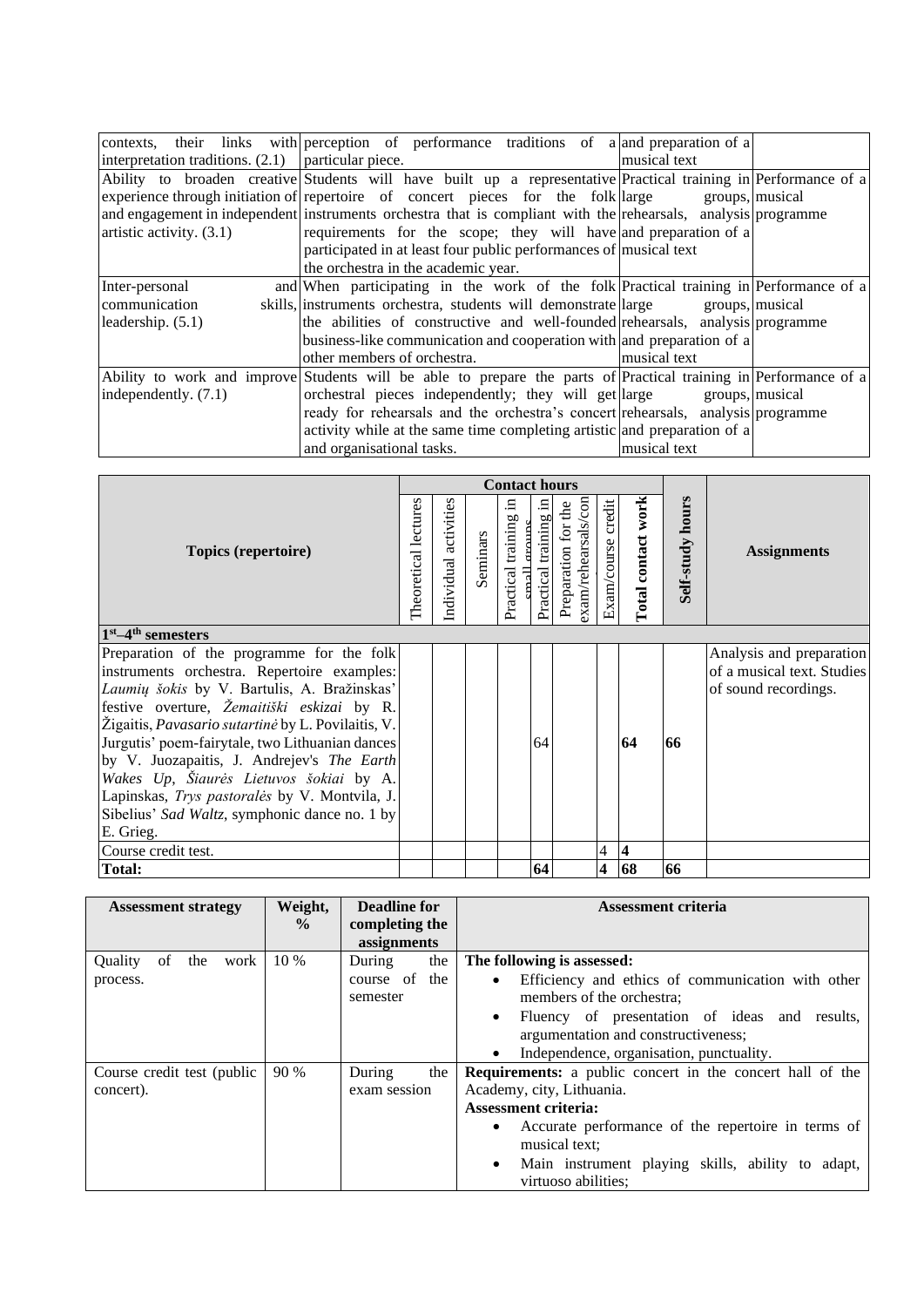| Stylistically founded application of articulation,<br>ornamentation and improvisation principles; |
|---------------------------------------------------------------------------------------------------|
| Ensemble awareness:                                                                               |
| Sense of genre and form;                                                                          |
| Artistry and convincingness, quality of musical<br>expression.                                    |

|        | volume                | periodical or                                 |
|--------|-----------------------|-----------------------------------------------|
|        |                       |                                               |
|        |                       | Vilnius: Lietuvos muzikos ir teatro akademija |
| (vear) | tradicija ir dabartis | Liaudies instrumentinė muzika:                |

### **CHAMBER ENSEMBLE (LITHUANIAN FOLK INSTRUMENTS)**

<span id="page-7-0"></span>

|                                                                                                                              | Subject (module) title                                                                                                       | Code                 | Study programme (s)         |  |
|------------------------------------------------------------------------------------------------------------------------------|------------------------------------------------------------------------------------------------------------------------------|----------------------|-----------------------------|--|
|                                                                                                                              | Kamerinis ansamblis (Lithuanian Folk Instruments)/Chamber                                                                    | M142116              | Performance<br><i>Music</i> |  |
| Ensemble (Lithuanian Folk Instruments)                                                                                       |                                                                                                                              |                      | (Lithuanian<br>Folk         |  |
|                                                                                                                              |                                                                                                                              |                      | <i>Instruments</i> )        |  |
|                                                                                                                              | Lecturer (s)                                                                                                                 |                      | Department where the        |  |
|                                                                                                                              |                                                                                                                              |                      | subject is implemented      |  |
| Coordinator: doc. Aušrelė Juškevičienė.                                                                                      |                                                                                                                              |                      | of<br>Folk<br>Department    |  |
|                                                                                                                              | Other (s): prof. Lina Naikelienė, doc. Kastytis Mikiška, lect. Jolanta Babaliauskienė.                                       |                      |                             |  |
|                                                                                                                              | <b>Study cycle</b>                                                                                                           |                      | Type of the subject         |  |
|                                                                                                                              |                                                                                                                              |                      | (module)                    |  |
| Second (Master)                                                                                                              |                                                                                                                              |                      | Optional                    |  |
| <b>Mode of delivery</b>                                                                                                      | Semester or period when the subject is delivered/study                                                                       |                      | Language (s) of             |  |
|                                                                                                                              | programme                                                                                                                    |                      | instruction                 |  |
| Classwork                                                                                                                    | semesters/Music Performance<br>$1st - 3rd$                                                                                   | (Lithuanian Folk     | Lithuanian, Russian         |  |
|                                                                                                                              | <i>Instruments</i> )                                                                                                         |                      |                             |  |
|                                                                                                                              | <b>Prerequisites</b>                                                                                                         |                      |                             |  |
|                                                                                                                              | <b>Preliminary Requirements:</b> the <i>birbyne</i> and <i>kankles</i> playing skills and artistic expression                |                      | Minor requirements (if      |  |
| corresponding to the Bachelor's degree in music.                                                                             |                                                                                                                              |                      | any): none.                 |  |
| <b>Number of ECTS credits</b>                                                                                                | <b>Total student's load</b>                                                                                                  | <b>Contact hours</b> | <b>Self-study hours</b>     |  |
| $15(5+5+5)$                                                                                                                  | $(133+133+133)$                                                                                                              | $51(17+17+17)$       | $348(116+116+116)$          |  |
|                                                                                                                              | Purpose of the subject (module)                                                                                              |                      |                             |  |
|                                                                                                                              | The aim of the study subject Chamber Ensemble (Lithuanian Folk Instruments) is to acquaint students with the repertoire      |                      |                             |  |
|                                                                                                                              | of chamber music of various epochs, styles and genres; to provide theoretical knowledge and practical skills of playing      |                      |                             |  |
|                                                                                                                              | music in a chamber ensemble, exceeding the level of Bachelor studies in the fields of artistic expression, learning and      |                      |                             |  |
|                                                                                                                              | rehearsals; to develop ensemble hearing and sight-reading skills by studying and working on the chamber music repertoire     |                      |                             |  |
|                                                                                                                              | of various styles and genres; to consolidate the skills of independent creative work in the ensemble; to form the ability to |                      |                             |  |
|                                                                                                                              | plan the stages of repertoire preparation and to implement them consistently by developing skills to learn independently,    |                      |                             |  |
|                                                                                                                              | notice and solve issues in the creative process, and providing the basics of cognition of a more complex concert repertoire  |                      |                             |  |
| and the skills of its mature preparation.                                                                                    |                                                                                                                              |                      |                             |  |
|                                                                                                                              | Short description of the subject (module) (up to 500 characters)                                                             |                      |                             |  |
|                                                                                                                              | The object of the study subject Chamber Ensemble (Lithuanian Folk Instruments) is the artistic and professional abilities to |                      |                             |  |
|                                                                                                                              | play chamber music of various epochs and styles, of large and smaller scope, in homogeneous and mixed ensembles of           |                      |                             |  |
| various compositions. While playing music, the tasks of formation and realisation of higher-level collective interpretation, |                                                                                                                              |                      |                             |  |

| <b>Programme competences to</b><br>be developed (number of<br>programme's learning<br>outcomes) | Learning outcomes of the subject (module) | <b>Teaching and</b><br>learning methods | Assessment<br>methods |
|-------------------------------------------------------------------------------------------------|-------------------------------------------|-----------------------------------------|-----------------------|
|-------------------------------------------------------------------------------------------------|-------------------------------------------|-----------------------------------------|-----------------------|

and development of ensemble playing mastery are solved. Repertoire preparation periods are planned, a rehearsal plan is

drawn up, and a concert calendar is planned. Concert practice of ensemble playing is acquired.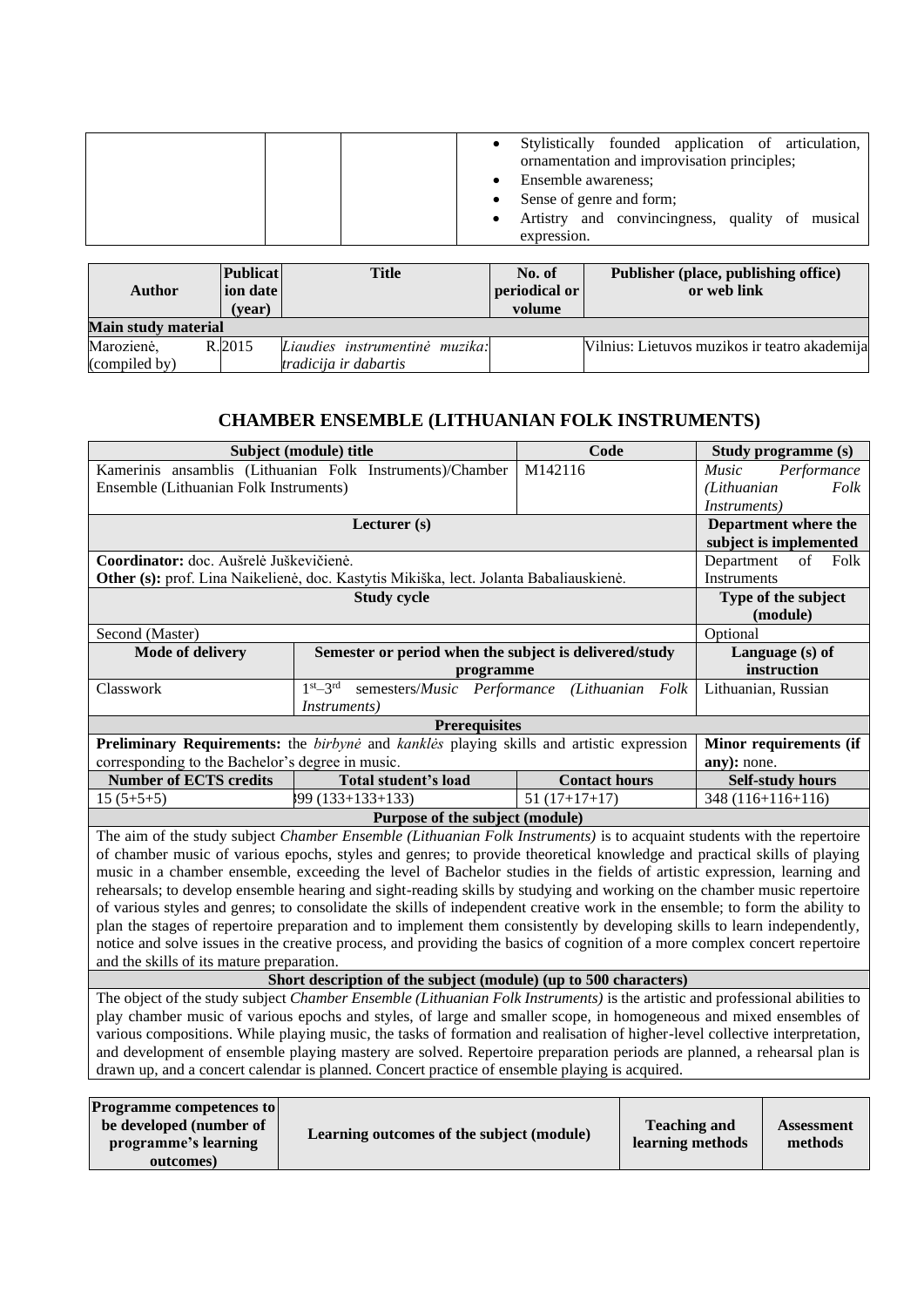| of<br>the<br>means<br>expression of the chosen<br>specialisation. $(1.1)$<br>the<br>means<br>of<br>specialisation. $(1.2)$ | Ability to inspire and realise Students will be able to perform chamber works, Practical training in Performance of<br>original artistic ideas through demonstrating a sense of style and artistic large<br>musical individuality.<br>Ability to inspire and realise Students will be able to use all the possibilities of Practical training in Performance of<br>original artistic ideas through performance techniques when performing ensemble large<br>musical programmes and demonstrate the developed skills of rehearsals,<br>expression of the chosen musical communication, and leading a musical and preparation of a<br>ensemble. | groups, a<br>rehearsals,<br>and preparation of a<br>musical text, concerts<br>groups, a<br>musical text, concerts | musical<br>analysis programme<br>musical<br>analysis programme |
|----------------------------------------------------------------------------------------------------------------------------|-----------------------------------------------------------------------------------------------------------------------------------------------------------------------------------------------------------------------------------------------------------------------------------------------------------------------------------------------------------------------------------------------------------------------------------------------------------------------------------------------------------------------------------------------------------------------------------------------------------------------------------------------|-------------------------------------------------------------------------------------------------------------------|----------------------------------------------------------------|
|                                                                                                                            | Good knowledge of music Students will be well versed in the language and Practical training in Performance of<br>theory, history and cultural performance practice of the chamber music repertoire large<br>contexts, their links with of folk instruments (individual periods, styles, genres, rehearsals,<br>interpretation traditions. (2.1) etc.), and will be able to base interpretive decisions on and preparation of a discussion<br>this knowledge and/or art research at all stages of musical text, concerts the exam<br>preparing musical programmes.                                                                             | groups, a                                                                                                         | musical<br>analysis programme,<br>of                           |
|                                                                                                                            | Good knowledge of music Students will be able to create a coherent programme Rehearsals, analysis Performance of<br>theory, history and cultural for an ensemble of folk musical instruments, taking and preparation of a a<br>contexts, their links with into account the specific context (composition of musical text, concerts programme,<br>interpretation traditions. $(2.2)$ performers, theme and purpose of the event).                                                                                                                                                                                                              |                                                                                                                   | musical<br>of<br>discussion<br>the exam                        |
| of<br>and<br>engagement<br>(3.1)                                                                                           | Ability to broaden creative Students will have accumulated a representative Practical training in Performance of<br>experience through initiation repertoire of folk instrument chamber ensemble and large<br>in gained concert experience by participating in at least 3 rehearsals,<br>independent artistic activity. public concert events during the study year.                                                                                                                                                                                                                                                                          | groups, a<br>and preparation of a<br>musical text, concerts                                                       | musical<br>analysis programme                                  |
| and<br>engagement<br>of<br>independent artistic activity.<br>(3.2)                                                         | Ability to broaden creative Students will be able to initiate the preparation of an Practical training in Performance of<br>experience through initiation art programme and lead it or participate in the large<br>in preparation of an art project and concert performance. rehearsals,                                                                                                                                                                                                                                                                                                                                                      | groups, a<br>and preparation of a discussion<br>musical text, concerts the exam                                   | musical<br>analysis programme,<br>of                           |
| Ability<br>analyse<br>to<br>critically<br>assess<br>processes<br>and<br>contemporary culture. (4.2)                        | and Students will be able to analyse and critically evaluate Practical training in Performance of<br>creative the process and results of their own and other artists large<br>their creative activities, provide suggestions for their rehearsals,<br>significance in the context of improvement, adapt to the changing conditions of the and preparation of a discussion<br>creative context, and present their insights during musical text, concerts the exam<br>rehearsals and examinations and concert discussions.                                                                                                                      | groups, a                                                                                                         | musical<br>analysis programme,<br>of                           |
| Inter-personal<br>communication<br>leadership. $(5.1)$                                                                     | and When preparing and performing Lithuanian folk Practical training in Performance of<br>skills, instruments chamber ensemble programmes, students large<br>will be able to communicate and cooperate effectively rehearsals,<br>and ethically with other members of the ensemble.                                                                                                                                                                                                                                                                                                                                                           | groups, a<br>and preparation of a discussion<br>musical text, concerts the exam                                   | musical<br>analysis programme,<br>of                           |
| Inter-personal<br>communication<br>leadership. (5.2)                                                                       | and When working in a chamber ensemble of folk Practical training in Performance of<br>skills, instruments, students will demonstrate initiative, large<br>leadership, teamwork, negotiation and organisational rehearsals,<br>skills.                                                                                                                                                                                                                                                                                                                                                                                                        | groups, a<br>and preparation of a discussion<br>musical text, concerts the exam                                   | musical<br>analysis programme,<br>of                           |
| Ability to work and improve<br>independently. (7.1)                                                                        | Students will be able to independently plan the work Practical training in Performance of<br>process of the chamber ensemble and the stages of large<br>preparation of the musical programme, as well as rehearsals, concerts<br>solve artistic and organisational tasks.                                                                                                                                                                                                                                                                                                                                                                     | groups, a                                                                                                         | musical<br>programme,<br>discussion<br>of<br>the exam          |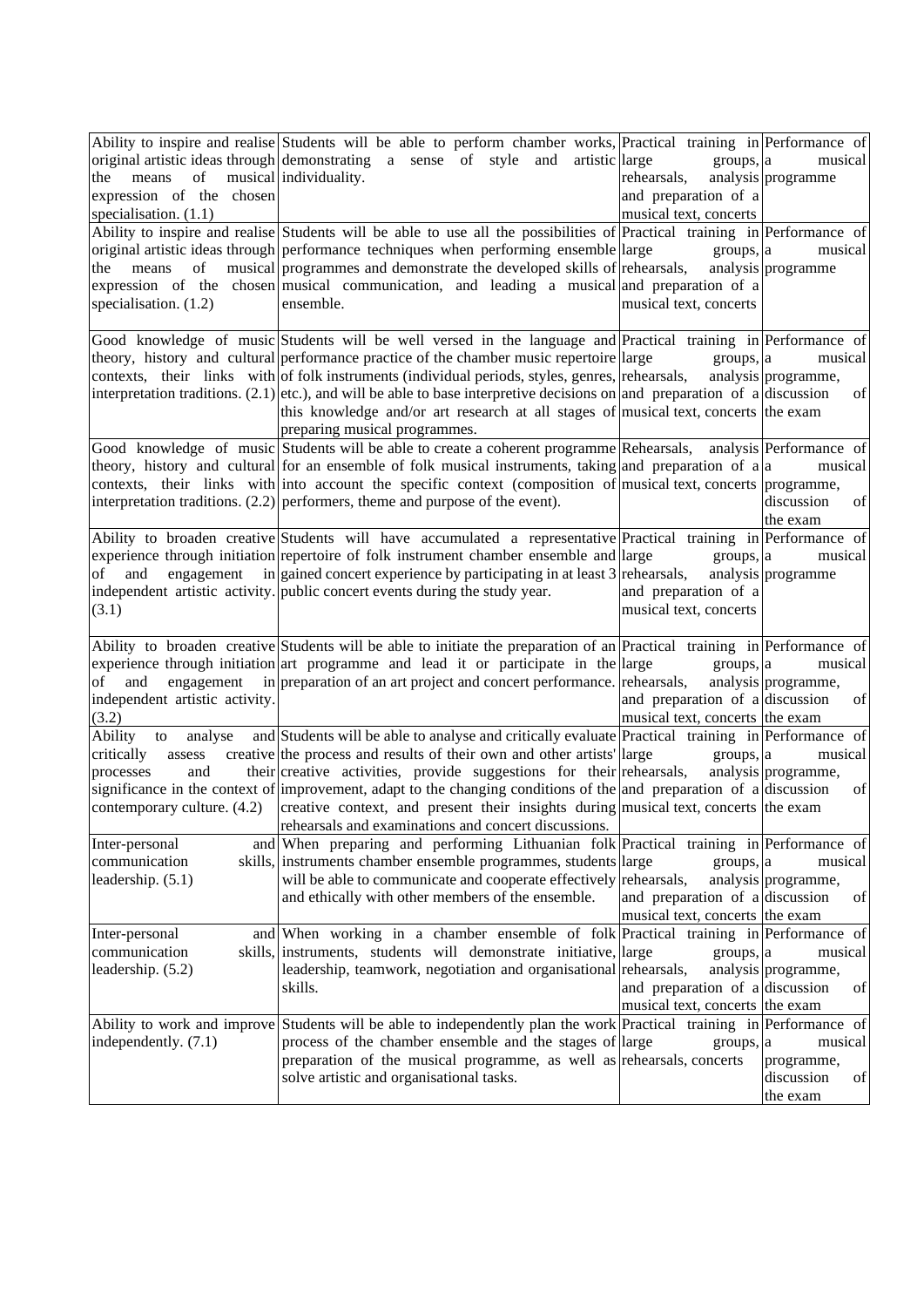|                                                                                                                                                                                                                                                                                                                                                                                                                                                                                     |                      |                       |          |                       | <b>Contact hours</b>  |                     |                    |                    |                  | Self-study hours and<br>assignments                                                          |
|-------------------------------------------------------------------------------------------------------------------------------------------------------------------------------------------------------------------------------------------------------------------------------------------------------------------------------------------------------------------------------------------------------------------------------------------------------------------------------------|----------------------|-----------------------|----------|-----------------------|-----------------------|---------------------|--------------------|--------------------|------------------|----------------------------------------------------------------------------------------------|
| Topics (repertoire)                                                                                                                                                                                                                                                                                                                                                                                                                                                                 | Theoretical lectures | Individual activities | Seminars | Practical training in | Practical training in | Preparation for the | Exam/course credit | Total contact work | Self-study hours | <b>Assignments</b>                                                                           |
| $1st$ semester                                                                                                                                                                                                                                                                                                                                                                                                                                                                      |                      |                       |          |                       |                       |                     |                    |                    |                  |                                                                                              |
| 1. Preparation of the programme for the<br>Lithuanian folk instrument chamber ensemble.<br>Requirements for the programme: 1 large scope<br>piece.<br><b>Repertoire examples:</b><br>Ei per giružę by A. Lapinskas for the birbynė<br>ensemble; F. Devienne's concertino for two<br>clarinets and orchestra in C major op. 25; E. G.<br>Baron's sonata for flute and guitar.                                                                                                        |                      |                       |          | 16                    |                       |                     |                    | 16                 | 116              | Analysis of the<br>musical<br>text,<br>practical training<br>in large groups,<br>rehearsals. |
| 2. Exam                                                                                                                                                                                                                                                                                                                                                                                                                                                                             |                      |                       |          |                       |                       |                     | $\mathbf{1}$       | $\mathbf{1}$       |                  |                                                                                              |
| <b>Total:</b>                                                                                                                                                                                                                                                                                                                                                                                                                                                                       |                      |                       |          | 16                    |                       |                     | $\mathbf{1}$       | 17                 | 116              |                                                                                              |
| $2nd$ semester                                                                                                                                                                                                                                                                                                                                                                                                                                                                      |                      |                       |          |                       |                       |                     |                    |                    |                  |                                                                                              |
| 1. Preparation of the programme for the<br>Lithuanian folk instrument chamber ensemble.<br>Requirements for the programme: 1 large scope<br>piece.<br>Repertoire examples: L. de Call's variations for<br>flute and guitar; Perpetum mobile by J.<br>Juozapaitis for birbynė and accordion; P. M.<br>Dubois' caprices for two instruments; V.<br>Trojan's The Emperor's Nightingale, suite for<br>violin, guitar and accordion; V. Montvila's<br>sonata Altar for the kanklės trio. |                      |                       |          | 16                    |                       |                     |                    | 16                 | 116              | Analysis of the<br>musical<br>text,<br>practical training<br>in large groups,<br>rehearsals. |
| 2. Exam                                                                                                                                                                                                                                                                                                                                                                                                                                                                             |                      |                       |          |                       |                       |                     | $\mathbf{1}$       | $\mathbf{1}$       |                  |                                                                                              |
| <b>Total:</b>                                                                                                                                                                                                                                                                                                                                                                                                                                                                       |                      |                       |          | 16                    |                       |                     | $\mathbf{1}$       | 17                 | 116              |                                                                                              |
| $3rd$ semester<br>1. Preparation of the programme for the<br>Lithuanian folk instrument chamber ensemble.<br>Requirements for the programme: 1 large scope<br>piece.<br>Repertoire examples:<br>J. Tamulionis' sonata for two birbynės; J. B. de<br>Boismortier's concerto for five flutes; M.<br>Glinka's variations on a Mozart theme; C.<br>Debussy's Arabesque no. 2.                                                                                                           |                      |                       |          | 16                    |                       |                     |                    | 16                 | 116              | Analysis of the<br>musical<br>text,<br>practical training<br>in large groups,<br>rehearsals. |
| 2. Exam                                                                                                                                                                                                                                                                                                                                                                                                                                                                             |                      |                       |          |                       |                       |                     | 1                  | 1                  |                  |                                                                                              |
| <b>Total:</b>                                                                                                                                                                                                                                                                                                                                                                                                                                                                       |                      |                       |          | 16                    |                       |                     | $\mathbf{1}$       | 17                 | 116              |                                                                                              |

| <b>Assessment</b><br>strategy   | Weight,<br>$\frac{0}{0}$ | <b>Deadline for</b><br>completing<br>the                         | <b>Assessment criteria</b>                                                                                                                                                                                                                      |
|---------------------------------|--------------------------|------------------------------------------------------------------|-------------------------------------------------------------------------------------------------------------------------------------------------------------------------------------------------------------------------------------------------|
|                                 |                          | assignments                                                      |                                                                                                                                                                                                                                                 |
| Quality of the<br>work process. | 10 %                     | the<br>During<br>course of the $\vert \bullet \vert$<br>semester | The following is assessed:<br>Efficiency and ethics of communication with other members of the<br>ensemble;<br>Fluency of presentation of ideas and results, argumentation and<br>constructiveness;<br>Independence, organisation, punctuality. |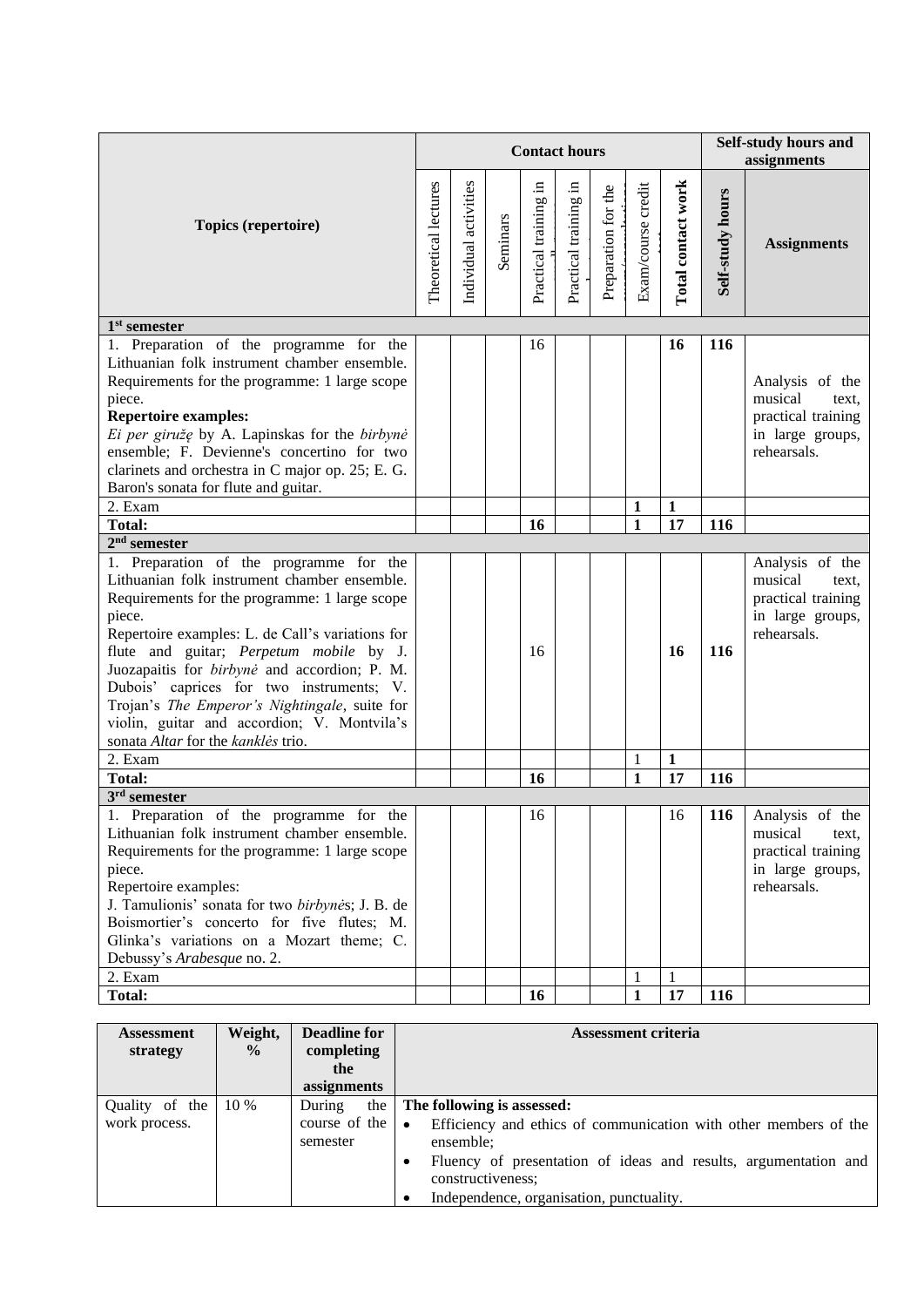| Exam | 90 % | During       | the | <b>Requirements:</b> a public concert in the concert hall of the Academy, city, |
|------|------|--------------|-----|---------------------------------------------------------------------------------|
|      |      | exam session |     | Lithuania.                                                                      |
|      |      |              |     | <b>Assessment criteria:</b>                                                     |
|      |      |              |     | Accurate performance of the repertoire in terms of musical text;                |
|      |      |              |     | Main instrument playing skills, ability to adapt, virtuoso abilities;<br>٠      |
|      |      |              |     | Stylistically founded application of articulation, ornamentation and            |
|      |      |              |     | improvisation principles;                                                       |
|      |      |              |     | Ensemble awareness;                                                             |
|      |      |              |     | Sense of genre and form;                                                        |
|      |      |              |     | Artistry and convincingness, quality of musical expression.                     |

| <b>Author</b>                       | <b>Publication date</b><br>(year) | <b>Title</b>                                                                                                                                                                                           | No. of periodical or<br>volume | Publisher (place,<br>publishing office) |
|-------------------------------------|-----------------------------------|--------------------------------------------------------------------------------------------------------------------------------------------------------------------------------------------------------|--------------------------------|-----------------------------------------|
| <b>Required study material</b>      |                                   |                                                                                                                                                                                                        |                                |                                         |
| Daunoravičienė,<br>G. (compiled by) | 2006                              | Muzikos kalba. II dalis.<br>Barokas.<br>Studijų<br>vadovas                                                                                                                                             |                                | Vilnius: Enciklopedija                  |
| Katkus, D.                          | 2013                              | atlikimas.<br>Muzikos<br>Istorija/Teorijos/Stiliai/<br>Interpretacijos                                                                                                                                 |                                | Tyto Alba                               |
| <b>Additional study material</b>    |                                   |                                                                                                                                                                                                        |                                |                                         |
| Kunca, P.                           | 2011                              | <i>Kamerinės</i><br>muzikos<br>atlikėjai ansamblyje: kai<br><i>bendravimo</i><br>kurie<br>psichologijos aspektai.<br>// Meno procesas: tarp<br>konstruktyvaus<br>mastymo,<br>emociju<br>ir<br>įkvėpimo |                                | Vilnius, LMTA                           |
| Navickaitė-<br>Martinelli, L.       | 2010                              | 32<br>Pokalbių<br>siuita.<br>interviu ir interliudijos<br>apie muzikos atlikimo<br>mena                                                                                                                |                                | Versus aurus                            |
| Vyžintas, A.                        | 2008                              | Ateities kartoms. Naujas<br>žvilgsnis į Jono Švedo<br>gyvenimą ir veiklą                                                                                                                               |                                | Vilnius                                 |

### **CONDUCTING**

<span id="page-10-0"></span>

|                                                                            | Subject (module) title                                                                       | Code    | Study programme (s)         |                        |  |
|----------------------------------------------------------------------------|----------------------------------------------------------------------------------------------|---------|-----------------------------|------------------------|--|
| Conducting (Accordion, Folk Instruments)                                   |                                                                                              | M117817 | <i>Music</i><br>Performance |                        |  |
|                                                                            |                                                                                              |         | (Accordion, Lithuanian      |                        |  |
|                                                                            |                                                                                              |         | Folk Instruments)           |                        |  |
|                                                                            | Lecturer (s)                                                                                 |         |                             |                        |  |
|                                                                            |                                                                                              |         |                             | subject is implemented |  |
| Coordinator: prof. Ričardas Sviackevičius.                                 | Department of Conducting                                                                     |         |                             |                        |  |
|                                                                            | Other (s): assoc. prof. Egidijus Ališauskas, assoc. prof. Robertas Šervenikas, assoc. prof.  |         |                             |                        |  |
| Modestas Pitrėnas, prof. Juozas Domarkas, assoc. prof. Dainius Pavilionis. |                                                                                              |         |                             |                        |  |
|                                                                            | Type of the subject                                                                          |         |                             |                        |  |
|                                                                            | (module)                                                                                     |         |                             |                        |  |
| Second (Master)                                                            |                                                                                              |         | Optional                    |                        |  |
| <b>Mode of delivery</b>                                                    | Semester or period when the subject is delivered                                             |         | Language (s) of             |                        |  |
|                                                                            |                                                                                              |         | instruction                 |                        |  |
| Classwork                                                                  | $1st - 3rd$ semesters/ <i>Music Performance</i> ( <i>Accordion, Lithuanian</i>               |         | Lithuanian,                 | English,               |  |
| Folk Instruments)                                                          |                                                                                              |         | Russian, German             |                        |  |
|                                                                            |                                                                                              |         |                             |                        |  |
|                                                                            | <b>Preliminary requirements:</b> skills of music performance (manual technique) and artistic |         | Minor requirements          | (if                    |  |
|                                                                            | expression compliant with the requirements of entrance exams, completion of additional       |         | any): none.                 |                        |  |
| conducting studies.                                                        |                                                                                              |         |                             |                        |  |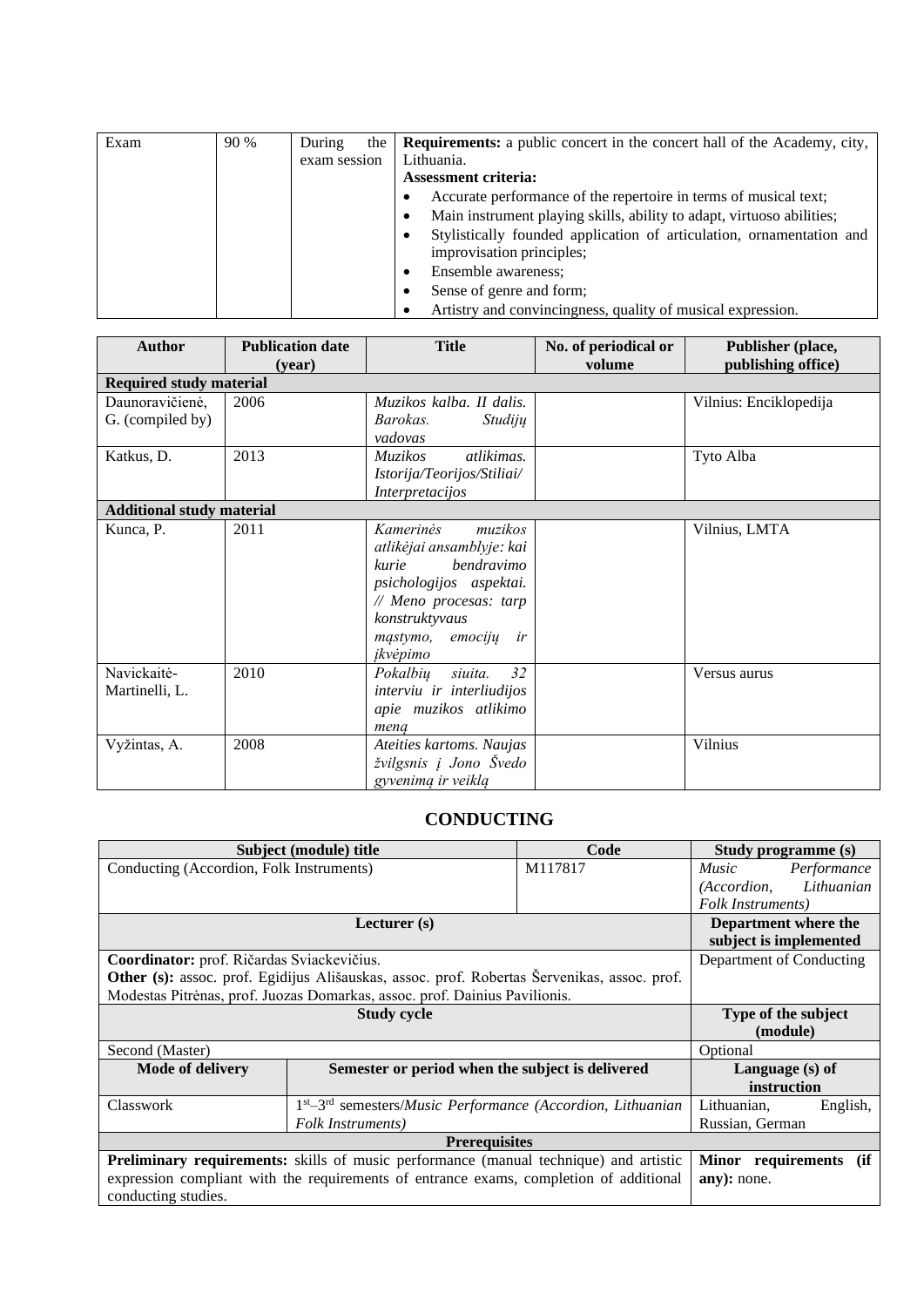| <b>Number of ECTS credits</b> | <b>Total student's load</b> | <b>Contact hours</b>     | <b>Self-study hours</b> |
|-------------------------------|-----------------------------|--------------------------|-------------------------|
| $15(5+5+5)$                   | $399(133+133+133)$          | $51(17+17+17)$           | $348( (233+233+233)$    |
|                               |                             | $\overline{\phantom{a}}$ |                         |

**Purpose of the subject (module)** The aim of an optional subject *Conducting* is to further develop the skills of conducting and heading the accordion/folk instrument orchestra acquired in the BA studies, as well as the skills of artistic expression that will enable the graduates of specialisations *Folk Instruments* and *Accordion* of MA programme *Music Performance* to work with atypical folk music/accordion ensembles and folk music/accordion orchestras of different compositions.

**Short description of the subject (module) (up to 500 characters)**

*Conducting* is an optional subject in the specialisations *Accordion* and *Folk Instrument* of the study programme *Music Performance*. Students who completed additional conducting studies during their BA studies may study it.

During the course of the studies, the conducting skills acquired in the BA studies are developed further, artistic, practical and theoretical abilities, as well as abilities to work with an orchestra that are necessary for preparation and interpretation of music of different styles and periods are improved. Rehearsal and concert experience is gained. The list of musical pieces that are studied individually is broadened. Students are required to assess their artistic activity critically.

During the course of individual training, the repertoire mandatory for a respective semester is selected under the conducting teacher's supervision. Specific features of interpretation of selected musical pieces are discussed and students learn to perform them properly in terms of style, genre, form, interpretation and performance technique. Repertoire preparation stages are planned, the plan of rehearsals is drawn up and the schedule of concerts is prepared.

| <b>Programme competences</b><br>to be developed (number<br>of programme's learning<br>outcomes)                                                       | Learning outcomes of the subject (module)                                                                                                                                                                                                                                                                                                                                                             | <b>Teaching and</b><br>learning methods                                                   | <b>Assessment</b><br>methods                   |
|-------------------------------------------------------------------------------------------------------------------------------------------------------|-------------------------------------------------------------------------------------------------------------------------------------------------------------------------------------------------------------------------------------------------------------------------------------------------------------------------------------------------------------------------------------------------------|-------------------------------------------------------------------------------------------|------------------------------------------------|
| Ability<br>to inspire<br>and<br>original<br>artistic<br>realise<br>ideas by means of musical<br>expression of the chosen<br>specialisation. $(1.1)$   | Students will be able to express themselves as<br>creative personalities with a developed ability to<br>interpret their artistic ideas with the orchestra; they<br>will be able to perform the pieces for the<br>accordion/folk instrument orchestra that<br>are<br>compliant with the requirements for the MA<br>repertoire.                                                                         | Practical training,<br>rehearsals,<br>analysis<br>and<br>preparation of a<br>musical text | Performance of a<br>musical<br>programme, test |
| Ability<br>to inspire<br>and<br>realise<br>original<br>artistic<br>ideas by means of musical<br>expression of the chosen<br>specialisation. $(1.1)$   | Students will have a well-developed ability of<br>musical communication; they will react fast to<br>changing processes of conducting tradition and<br>will adapt to changing conditions in the cultural<br>context and supplement them with their<br>knowledge, insights and conducting abilities.                                                                                                    | Practical training,<br>rehearsals,<br>analysis<br>and<br>preparation of a<br>musical text | Performance of a<br>musical<br>programme, test |
| Good knowledge of music<br>theory, history and cultural<br>contexts, their links with<br>interpretation<br>traditions.<br>(2.1; 2.2)                  | Students will be able to perform pieces of different<br>musical styles, genres and periods while at the<br>same time demonstrating an original interpretation<br>style of a respective piece that is based on<br>historical knowledge and performance tradition;<br>they will familiar with international interpretation<br>traditions and demonstrate these abilities in<br>rehearsals and concerts. | Practical training,<br>rehearsals,<br>analysis<br>and<br>preparation of a<br>musical text | Performance of a<br>musical<br>programme, test |
| Ability to broaden creative<br>experience<br>through<br>of<br>initiation<br>and<br>engagement in independent<br>artistic activity. (3.1)              | Students will have built up a representative concert<br>repertoire of accordion/folk instrument orchestra<br>that is compliant with the requirements for the<br>scope; they will be able to assess the circumstances<br>and context of performance and select pieces<br>accordingly.                                                                                                                  | Practical training,<br>rehearsals                                                         | Test, defence of<br>the practice report        |
| Ability to analyse and<br>critically assess creative<br>processes<br>and<br>their<br>significance in the context<br>of contemporary culture.<br>(4.2) | Students will be able to think critically; they will<br>react to the orchestral environment or the<br>individual simulating it by demonstrating good<br>verbal abilities in their work with other<br>performers.                                                                                                                                                                                      | Practical training,<br>rehearsals,<br>analysis<br>and<br>preparation of a<br>musical text | Test                                           |
| Inter-personal<br>and<br>communication<br>skills,<br>leadership. (5.1)                                                                                | Students will demonstrate appropriate leadership,<br>team-work, negotiation and organisational skills,<br>initiative, artistry, the ability to integrate into<br>different cultural environment.                                                                                                                                                                                                      | Practical training,<br>rehearsals,<br>analysis<br>and                                     | Performance of a<br>musical<br>programme, test |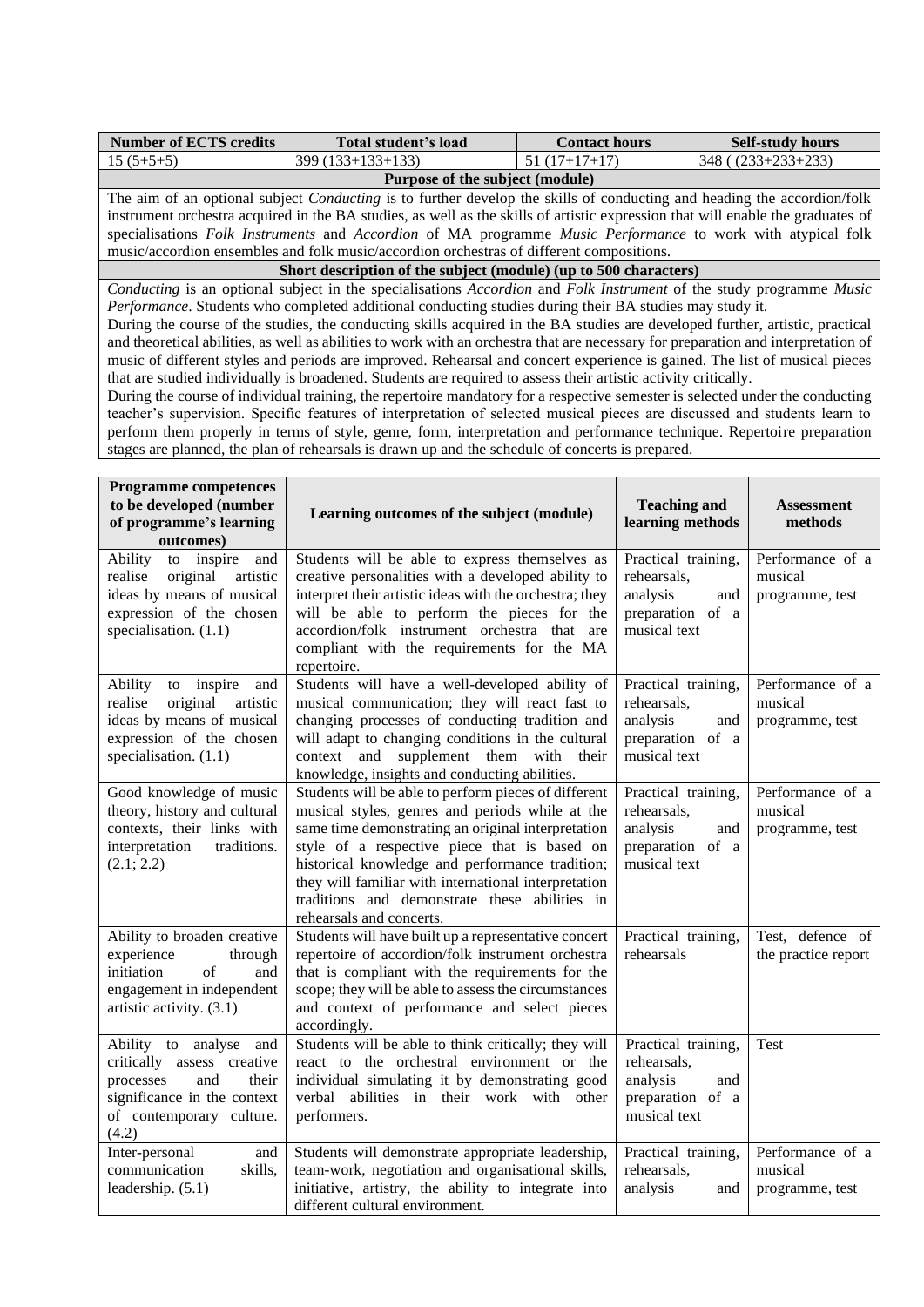|                                                  |                                                                                                                                                                                                                                                                                                                                                     | preparation of a<br>musical text                                                          |                                                |
|--------------------------------------------------|-----------------------------------------------------------------------------------------------------------------------------------------------------------------------------------------------------------------------------------------------------------------------------------------------------------------------------------------------------|-------------------------------------------------------------------------------------------|------------------------------------------------|
| analytical<br>Systemic and<br>thinking. $(6.1)$  | Students will have acquired detailed knowledge<br>about the conductor's profession; they will be<br>aware of the links between theoretical and<br>practical studies of the manual techniques,<br>conducting and posture; they will be able to use<br>this knowledge in lectures and rehearsals when<br>preparing and discussing musical programmes. | Practical training,<br>rehearsals,<br>analysis<br>and<br>preparation of a<br>musical text | Test                                           |
| Ability<br>work<br>and<br>to<br>improve. $(7.1)$ | Students will be able to analyse and learn the given<br>or selected score independently by integrating<br>their music literature and history knowledge about<br>the composer's period and style; they will be able<br>to work and improve independently.                                                                                            | Practical training,<br>rehearsals,<br>analysis<br>and<br>preparation of a<br>musical text | Performance of a<br>musical<br>programme, test |

|                                                                                                                                                                                                                                                                                                                                         | Time (hours) of contact and individual work |    |          |                             |                             |                     |                         |                    |                  |                                                                                                                    |  |
|-----------------------------------------------------------------------------------------------------------------------------------------------------------------------------------------------------------------------------------------------------------------------------------------------------------------------------------------|---------------------------------------------|----|----------|-----------------------------|-----------------------------|---------------------|-------------------------|--------------------|------------------|--------------------------------------------------------------------------------------------------------------------|--|
| <b>Topics</b>                                                                                                                                                                                                                                                                                                                           |                                             |    | Seminars | Practical training in small | Practical training in large | Preparation for the | Exam/course credit test | Total contact work | Self-study hours | <b>Assignments</b>                                                                                                 |  |
| $1st$ semester                                                                                                                                                                                                                                                                                                                          |                                             |    |          |                             |                             |                     |                         |                    |                  |                                                                                                                    |  |
| Preparation of a selected artistic conducting<br>programme that is diverse in terms of style.<br>Programme duration - between 20 and 25 minutes.<br>Examples of repertoire: Suite Peer Gynt No. 1 by<br>E. Grieg<br>Sonata<br>for piano<br>No. 12<br>by<br>L. van Beethoven; Barcarole from the cycle The<br>Seasons by P. Tchaikovsky. |                                             | 16 |          |                             |                             |                     |                         | 16                 | 116              | Practical training,<br>rehearsals,<br>analysis<br>and<br>preparation of a<br>musical<br>text.<br>artistic activity |  |
| Exam.                                                                                                                                                                                                                                                                                                                                   |                                             |    |          |                             |                             |                     | $\mathbf{1}$            | 1                  |                  |                                                                                                                    |  |
| <b>Total:</b>                                                                                                                                                                                                                                                                                                                           |                                             | 16 |          |                             |                             |                     | $\mathbf{1}$            | 17                 | 116              |                                                                                                                    |  |
| $2nd$ semester                                                                                                                                                                                                                                                                                                                          |                                             |    |          |                             |                             |                     |                         |                    |                  |                                                                                                                    |  |
| Preparation of a selected artistic conducting<br>programme that is diverse in terms of style.<br>Programme duration - between 20 and 25 minutes.<br>Examples of the repertoire: L. van Beethoven's<br>Symphony No. 6, part 1; L. van Beethoven's<br>Coriolan Overture; P. Tchaikovsky's Symphony No.<br>4, part 2.                      |                                             | 16 |          |                             |                             |                     |                         | 16                 | 116              | Practical training,<br>rehearsals,<br>analysis<br>and<br>preparation of a<br>musical<br>text.<br>artistic activity |  |
| Exam.                                                                                                                                                                                                                                                                                                                                   |                                             |    |          |                             |                             |                     | 1                       | 1                  |                  |                                                                                                                    |  |
| <b>Total:</b>                                                                                                                                                                                                                                                                                                                           |                                             | 16 |          |                             |                             |                     | $\mathbf{1}$            | $\overline{17}$    | 116              |                                                                                                                    |  |
| $3rd$ semester                                                                                                                                                                                                                                                                                                                          |                                             |    |          |                             |                             |                     |                         |                    |                  |                                                                                                                    |  |
| Preparation of a selected<br>artistic conducting<br>programme that is diverse in terms of style.<br>Programme duration - between 20 and 25 minutes.<br>Examples of the repertoire: A. Dvorak's Symphony<br>No. 9, parts 1 and 2; W. A. Mozart's Symphony No.<br>41; P. Tchaikovsky's Symphony No. 4, part 2.                            |                                             | 16 |          |                             |                             |                     |                         | 16                 | 116              | Analysis<br>and<br>preparation of a<br>musical<br>text.<br>introduction<br>to<br>sound recordings.                 |  |
| Exam.                                                                                                                                                                                                                                                                                                                                   |                                             |    |          |                             |                             |                     | 1                       | $\mathbf{1}$       |                  |                                                                                                                    |  |
| <b>Total:</b>                                                                                                                                                                                                                                                                                                                           |                                             | 16 |          |                             |                             |                     | $\mathbf{1}$            | 17                 | 116              |                                                                                                                    |  |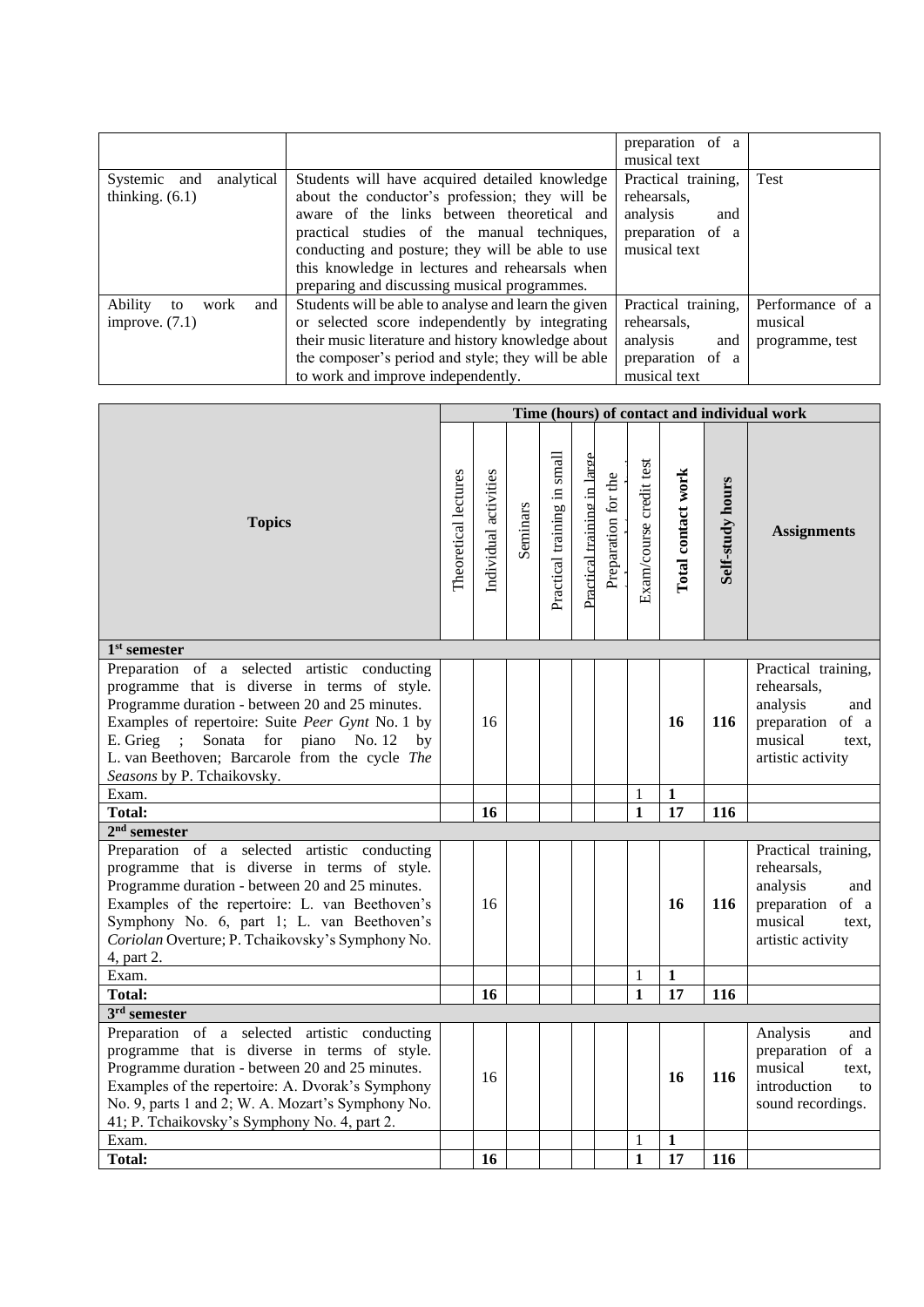| <b>Assessment</b><br>strategy            | Weight,<br>$\frac{0}{0}$ | <b>Deadline for</b><br>completing<br>the<br>assignments |      | <b>Assessment criteria</b>                                                                                                                                                                                                                                                                                                                                                                                                                                                                                                                                                                               |
|------------------------------------------|--------------------------|---------------------------------------------------------|------|----------------------------------------------------------------------------------------------------------------------------------------------------------------------------------------------------------------------------------------------------------------------------------------------------------------------------------------------------------------------------------------------------------------------------------------------------------------------------------------------------------------------------------------------------------------------------------------------------------|
| Exam                                     |                          |                                                         |      |                                                                                                                                                                                                                                                                                                                                                                                                                                                                                                                                                                                                          |
| Performance of a<br>musical<br>programme | 60 %                     | During<br>session                                       | exam | <b>Requirements:</b> conducting a 20–25 minutes long musical programme<br>with accompaniment of two accompanists.<br>The following is assessed:<br>• Originality of interpretation;<br>• Accurate performance of the repertoire in terms of musical text;<br>• Manual technique;<br>• Sense of style, genre and form;<br>• Artistry and convincingness, quality of musical expression.                                                                                                                                                                                                                   |
| Test                                     | 40 %                     |                                                         |      | 2. Test<br>a) Analysis of the performed programme and substantiation of<br>interpretation;<br>b) Based on the list of 10 to 15 musical pieces that has been provided<br>additionally, discussions on the literature about symphonic and opera<br>music, instruments, their tuning, technical possibilities and other issues<br>related to the profession of the conductor take place.<br>The following is assessed:<br>• Knowledge (history of music performance and interpretation theory,<br>cultural contexts and so on);<br>• Fluency and substantiation of argumentation;<br>• Information sources. |

| <b>Author</b>                    | <b>Publication</b><br>date (year) | <b>Title</b>                                                                                               | No. of<br>periodical<br>or volume | <b>Publisher (place, publishing)</b><br>office) or web link |
|----------------------------------|-----------------------------------|------------------------------------------------------------------------------------------------------------|-----------------------------------|-------------------------------------------------------------|
| <b>Required study material</b>   |                                   |                                                                                                            |                                   |                                                             |
| Schuller, G.                     | 1997                              | The Compleat Conductor                                                                                     |                                   | New York, Oxford: Oxford<br><b>University Press</b>         |
| Мусин, И.                        | 1967                              | Техника дирижирования                                                                                      |                                   | Ленинград: «Музыка»                                         |
| <b>Additional study material</b> |                                   |                                                                                                            |                                   |                                                             |
| Erickson, F.                     | 1983                              | Arranging for the concert band                                                                             |                                   | Warner Bros. Publications                                   |
| Gardiner, J. E.                  | 1999                              | Die Gegenwart des musikalischen<br>Vergangenheit. Meisterwerke<br>der<br>Musik in der Dirigenten-Werkstatt |                                   | Residenz Verlag                                             |
| Geniušas, R.                     | 1973                              | Dirigavimas ir Lietuvos dirigentai                                                                         |                                   | Vilnius                                                     |
| Harnoncourt, N.                  | 1976                              | Musik als Klangrede. Essays und<br>Vorträge                                                                |                                   | Residenz Verlag                                             |
| Lebrecht, N.                     | 1991                              | The Maestro Myth                                                                                           |                                   | London: Simon & Schuster                                    |
| Ross, A.                         | 2007                              | The Rest Is Noise: Listening To The<br><b>Twentieth Century</b>                                            |                                   | New York: Picador                                           |
| Хайкин, Б.                       | 1984                              | Беседы о дирижерском ремесле                                                                               |                                   | Москва:<br>«Советский<br>композитор»                        |

### **HISTORY AND THEORY OF MUSIC INTERPRETATION**

<span id="page-13-0"></span>The study subject description is currently being updated or translated. For the previous version of the description, please contact the Study Programmes Office by e-mail [viktorija.papieve@lmta.lt](mailto:viktorija.papieve@lmta.lt)

#### **BASICS OF RESEARCH PAPER**

<span id="page-13-1"></span>

| Subject (module) title                              | Code                            | Study programme (s)                   |
|-----------------------------------------------------|---------------------------------|---------------------------------------|
| Basics of Research Paper                            | M062915                         | <b>Music Performance, Composition</b> |
| Lecturer $(s)$                                      | Department where the subject is |                                       |
|                                                     |                                 | implemented                           |
| Coordinator: assoc. prof. dr. Laima Budzinauskienė. |                                 | Department of Arts Management         |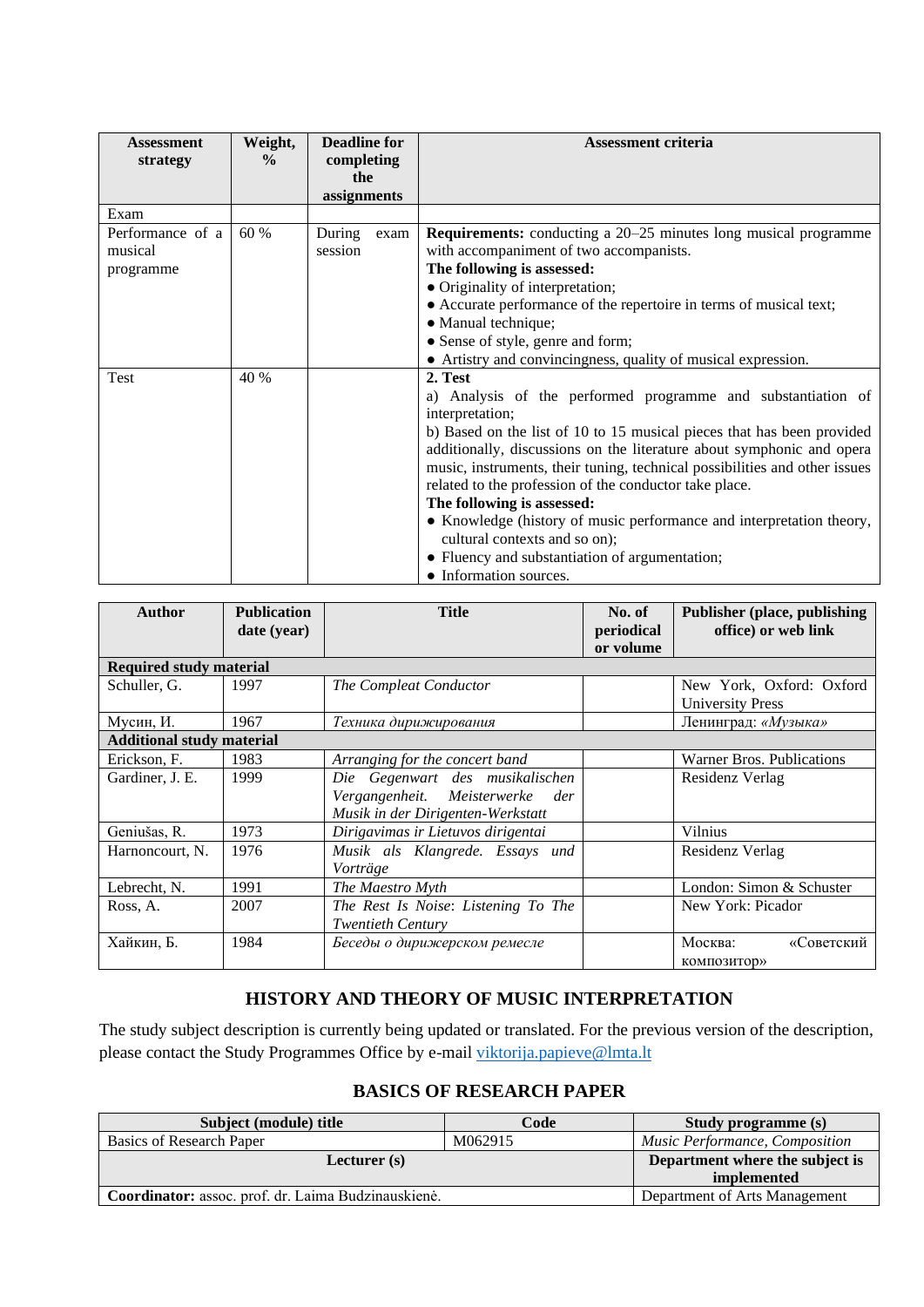| Other: assoc. prof. dr. Eglė Šeduikytė-Korienė.             |                                                                  |                                  |                      |            |                                                                                                                                                                                                                                                                                                                                                                                                                                                                                                                                                                                                                                                                                                                                                                                                          |  |
|-------------------------------------------------------------|------------------------------------------------------------------|----------------------------------|----------------------|------------|----------------------------------------------------------------------------------------------------------------------------------------------------------------------------------------------------------------------------------------------------------------------------------------------------------------------------------------------------------------------------------------------------------------------------------------------------------------------------------------------------------------------------------------------------------------------------------------------------------------------------------------------------------------------------------------------------------------------------------------------------------------------------------------------------------|--|
|                                                             | <b>Study cycle</b>                                               | Type of the course unit (module) |                      |            |                                                                                                                                                                                                                                                                                                                                                                                                                                                                                                                                                                                                                                                                                                                                                                                                          |  |
| Second (Master)                                             |                                                                  |                                  | Compulsory           |            |                                                                                                                                                                                                                                                                                                                                                                                                                                                                                                                                                                                                                                                                                                                                                                                                          |  |
| <b>Mode of delivery</b>                                     | Semester or period when the course unit is                       |                                  |                      |            | Language (s) of instruction                                                                                                                                                                                                                                                                                                                                                                                                                                                                                                                                                                                                                                                                                                                                                                              |  |
|                                                             | delivered/study programme                                        |                                  |                      |            |                                                                                                                                                                                                                                                                                                                                                                                                                                                                                                                                                                                                                                                                                                                                                                                                          |  |
| Classwork                                                   | 2 <sup>nd</sup> semester/Music Performance, Composition          |                                  |                      | Lithuanian |                                                                                                                                                                                                                                                                                                                                                                                                                                                                                                                                                                                                                                                                                                                                                                                                          |  |
|                                                             | <b>Prerequisites</b>                                             |                                  |                      |            |                                                                                                                                                                                                                                                                                                                                                                                                                                                                                                                                                                                                                                                                                                                                                                                                          |  |
| <b>Preliminary requirements:</b>                            |                                                                  |                                  |                      |            | <b>Minor requirements (if any):</b> None                                                                                                                                                                                                                                                                                                                                                                                                                                                                                                                                                                                                                                                                                                                                                                 |  |
| Bachelor's degree.                                          |                                                                  |                                  |                      |            |                                                                                                                                                                                                                                                                                                                                                                                                                                                                                                                                                                                                                                                                                                                                                                                                          |  |
| <b>Number of ECTS credits</b>                               | Total student's load                                             |                                  | <b>Contact hours</b> |            | <b>Self-study hours</b>                                                                                                                                                                                                                                                                                                                                                                                                                                                                                                                                                                                                                                                                                                                                                                                  |  |
| 5                                                           | 133                                                              | 32                               |                      |            | 101                                                                                                                                                                                                                                                                                                                                                                                                                                                                                                                                                                                                                                                                                                                                                                                                      |  |
|                                                             | Purpose of the subject (module)                                  |                                  |                      |            |                                                                                                                                                                                                                                                                                                                                                                                                                                                                                                                                                                                                                                                                                                                                                                                                          |  |
|                                                             |                                                                  |                                  |                      |            | The purpose of the subject Basics of Research Paper is to introduce students to the main theoretical approaches to research                                                                                                                                                                                                                                                                                                                                                                                                                                                                                                                                                                                                                                                                              |  |
|                                                             |                                                                  |                                  |                      |            | activity, as well as principles and forms of research, to develop their practical skills of research activity and their skills of                                                                                                                                                                                                                                                                                                                                                                                                                                                                                                                                                                                                                                                                        |  |
|                                                             |                                                                  |                                  |                      |            | critical thinking, to help students shape their personal attitude, to develop the ability to assess a certain phenomenon                                                                                                                                                                                                                                                                                                                                                                                                                                                                                                                                                                                                                                                                                 |  |
|                                                             |                                                                  |                                  |                      |            | analytically, express their thoughts, substantiate in an argument-based manner and to defend their statements, and to be able                                                                                                                                                                                                                                                                                                                                                                                                                                                                                                                                                                                                                                                                            |  |
| to independently find and select the necessary information. |                                                                  |                                  |                      |            |                                                                                                                                                                                                                                                                                                                                                                                                                                                                                                                                                                                                                                                                                                                                                                                                          |  |
|                                                             | Short description of the subject (module) (up to 500 characters) |                                  |                      |            |                                                                                                                                                                                                                                                                                                                                                                                                                                                                                                                                                                                                                                                                                                                                                                                                          |  |
| find and select the necessary information.                  |                                                                  |                                  |                      |            | Basics of Research Paper is an applied discipline of art studies, which reflects the objective of scientific perception that is<br>typical of the second cycle university studies. During the lectures the main theoretical approaches to research activity are<br>outlined, students are introduced to the principles and forms of research, they develop practical skills of research activity,<br>they also develop skills to think critically, to shape their personal attitude, to assess analytically, to express their thoughts,<br>to substantiate in an argument-based manner and to defend their statements. Students are taught to refer to the knowledge<br>accumulated during the studies and experience of practical artistic activity and to generalise them, to be able to independently |  |

| Programme competences to be<br>developed (number of programme's<br>learning outcomes)                                                                                                                                         | Learning outcomes of the course unit<br>(module)                                                                                                                                                                                                                                           | <b>Teaching and</b><br>learning<br>methods | <b>Assessment</b><br>methods |
|-------------------------------------------------------------------------------------------------------------------------------------------------------------------------------------------------------------------------------|--------------------------------------------------------------------------------------------------------------------------------------------------------------------------------------------------------------------------------------------------------------------------------------------|--------------------------------------------|------------------------------|
| <i>Music Performance:</i> Ability to analyse<br>and critically assess creative processes<br>and their significance in the context of                                                                                          | critical<br><b>Students</b><br>will<br>demonstrate<br>thinking and verbal abilities when<br>introducing art research.                                                                                                                                                                      | Seminars                                   | Exam                         |
| contemporary culture. (4.2)<br>Composition: Ability to think critically<br>and self-critically. (2.1)                                                                                                                         |                                                                                                                                                                                                                                                                                            |                                            |                              |
| <i>Music Performance:</i> Ability to conduct<br>independent scientific research<br>and<br>present it. $(8.1)$<br><i>Composition:</i> Ability to integrate into<br>different musical, social and cultural<br>contexts. $(8.1)$ | Students will have a good knowledge of<br>specific features of the history and<br>theory of art, and key methods of<br>research; they will be able to refer to the<br>knowledge accumulated during the<br>studies and experience of practical<br>artistic activity and to generalise them. | Lectures,<br>seminars                      | Paper<br>work,<br>exam       |
| Music Performance: Knowledge<br>of<br>professional field and perception of one's<br>own profession. (6.1)<br>Composition: Knowledge of different<br>musical contexts. $(7.1)$                                                 | Students will demonstrate basic skills of<br>practical research activity, will know<br>how to analyse art phenomena, to make<br>theoretical statements and critical<br>assessments in an argument-based<br>manner.                                                                         | Lectures.<br>seminars                      | Paper<br>work,<br>exam       |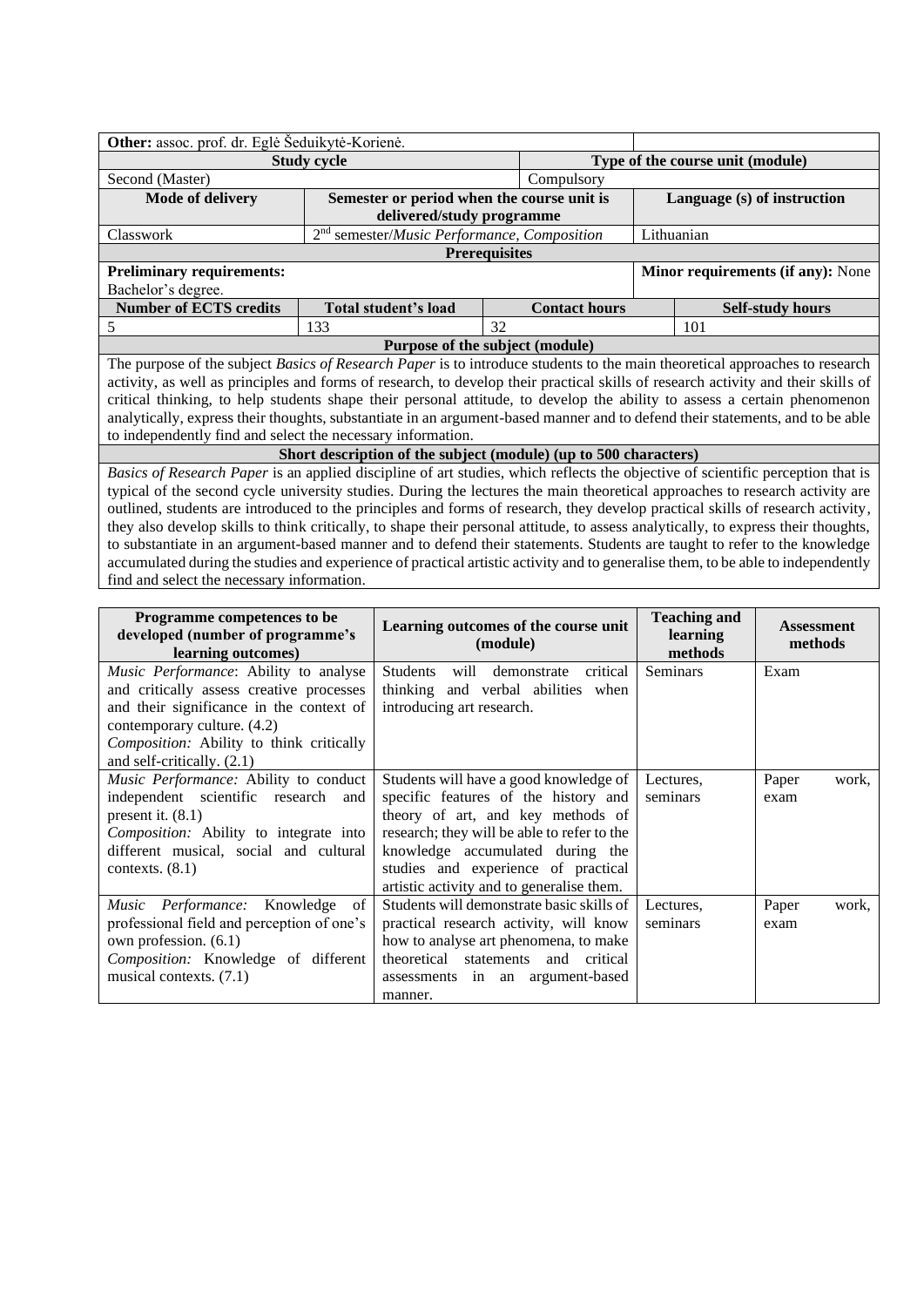|                                                                                       |                          |                       |          |                                    |                                    |                                                      |                         |                         |                         |                    | Time (hours) and assignments of contact and self-study hours |  |
|---------------------------------------------------------------------------------------|--------------------------|-----------------------|----------|------------------------------------|------------------------------------|------------------------------------------------------|-------------------------|-------------------------|-------------------------|--------------------|--------------------------------------------------------------|--|
| <b>Topics</b>                                                                         | Lectures in large groups | Individual activities | Seminars | Practical training in small groups | Practical training in large groups | exam/rehearsals/consultations<br>Preparation for the | Exam/course credit test | Total contact work      | Self-study hours        | Practical training | <b>Assignments</b>                                           |  |
| 1. Introduction. Concept of art.                                                      | $\mathbf{1}$             |                       |          |                                    |                                    |                                                      |                         | $\mathbf{1}$            | $\overline{2}$          |                    | Analysis of literature and                                   |  |
| of<br>and procedures<br><b>Stages</b><br>2.<br>research.                              | $\overline{2}$           |                       |          |                                    |                                    |                                                      |                         | $\boldsymbol{2}$        | $\overline{\mathbf{4}}$ |                    | scientific publications                                      |  |
| 3. Subject, goals and objectives of<br>research.                                      | $\overline{2}$           |                       |          |                                    |                                    |                                                      |                         | $\overline{2}$          | 6                       |                    |                                                              |  |
| 4. Sources and literature of research.                                                | $\mathbf{1}$             |                       |          |                                    |                                    |                                                      |                         | $\mathbf{1}$            | 6                       |                    |                                                              |  |
| 5. Methods and methodology of<br>research.                                            | $\overline{2}$           |                       |          |                                    |                                    |                                                      |                         | $\overline{2}$          | 6                       |                    |                                                              |  |
| 6. Art as subject of research<br>(specific features of history and<br>theory of art). | $\overline{2}$           |                       |          |                                    |                                    |                                                      |                         | $\overline{2}$          | 6                       |                    | Analysis of literature and<br>scientific<br>publications,    |  |
| 7. Subject of research and its<br>attributes (macro-system approach).                 | $\overline{2}$           |                       |          |                                    |                                    |                                                      |                         | $\overline{2}$          | 6                       |                    | written tasks                                                |  |
| 8. Subject of research and its<br>attributes (micro-system approach).                 | $\overline{2}$           |                       |          |                                    |                                    |                                                      |                         | $\overline{2}$          | 6                       |                    |                                                              |  |
| 9. Art objects (author $-$ performer $-$<br>listener).                                | $\overline{2}$           |                       |          |                                    |                                    |                                                      |                         | $\overline{2}$          | 6                       |                    |                                                              |  |
| 10. Preparation for research paper.                                                   |                          |                       | 14       |                                    |                                    |                                                      |                         | 14                      | 53                      |                    | Paper work                                                   |  |
| 11. Exam                                                                              |                          |                       |          |                                    |                                    |                                                      | $\overline{2}$          | $\overline{\mathbf{c}}$ |                         |                    |                                                              |  |
| <b>Total</b>                                                                          | 16                       | $\bf{0}$              | 14       | $\bf{0}$                           | 0                                  | $\boldsymbol{0}$                                     | $\overline{2}$          | $\overline{32}$         | 101                     | $\bf{0}$           |                                                              |  |

| <b>Assessment</b><br>strategy | Weight,<br>$\frac{6}{9}$ | <b>Deadline for</b><br>completing the<br>assignments |      | <b>Assessment criteria</b>                                              |
|-------------------------------|--------------------------|------------------------------------------------------|------|-------------------------------------------------------------------------|
| Paper work 1                  | 20 %                     | In March                                             |      | Developing research subject, goal and objectives and their consistency. |
| Paper work 2                  | 30 %                     | In May                                               |      | Appropriateness of the chosen research methodology and arguments to     |
| Exam<br>(paper)               | 50 %                     | During                                               | exam | ground it.                                                              |
| work $3)$                     |                          | session                                              |      | Appropriateness of the choice of sources and literature for research.   |
|                               |                          |                                                      |      | Compliance with formal requirements for a paper work.                   |
|                               |                          |                                                      |      | Oral presentation of paper work.                                        |

| <b>Author</b>                  | <b>Publication</b><br>date (year) | <b>Title</b>                   | No. of<br>periodical | Publisher (place, publishing<br>office) |
|--------------------------------|-----------------------------------|--------------------------------|----------------------|-----------------------------------------|
|                                |                                   |                                | or volume            | or web link                             |
| <b>Required study material</b> |                                   |                                |                      |                                         |
| Bitinas, B.; Rupšienė, L.;     | 2008                              | Kokybinių tyrimų metodologija  |                      | Klaipėda                                |
| Žydžiūnaitė, V.                |                                   |                                |                      |                                         |
| Kardelis, K.                   | 2002                              | Mokslinių tyrimų metodologija  |                      | K.: JUDEX                               |
|                                |                                   | ir metodai                     |                      |                                         |
| Rieneker,<br>L.:               | 2003                              | Kaip rašyti mokslinį darbą     |                      | Vilnius: Aidai                          |
| Jorgensen, P. S.               |                                   |                                |                      |                                         |
| Rupšienė, L                    | 2007                              | Kokybinio<br>tvrimo<br>duomenų |                      | Klaipėda<br>Klaipėdos<br>$\ddot{\cdot}$ |
|                                |                                   | rinkimo metodologija           |                      | universiteto leidykla                   |
| Tidikis, R.                    | 2003                              | Socialinių tyrimų metodologija |                      | teisės<br>Vilnius:<br>Lietuvos          |
|                                |                                   |                                |                      | universite to leidybos centras          |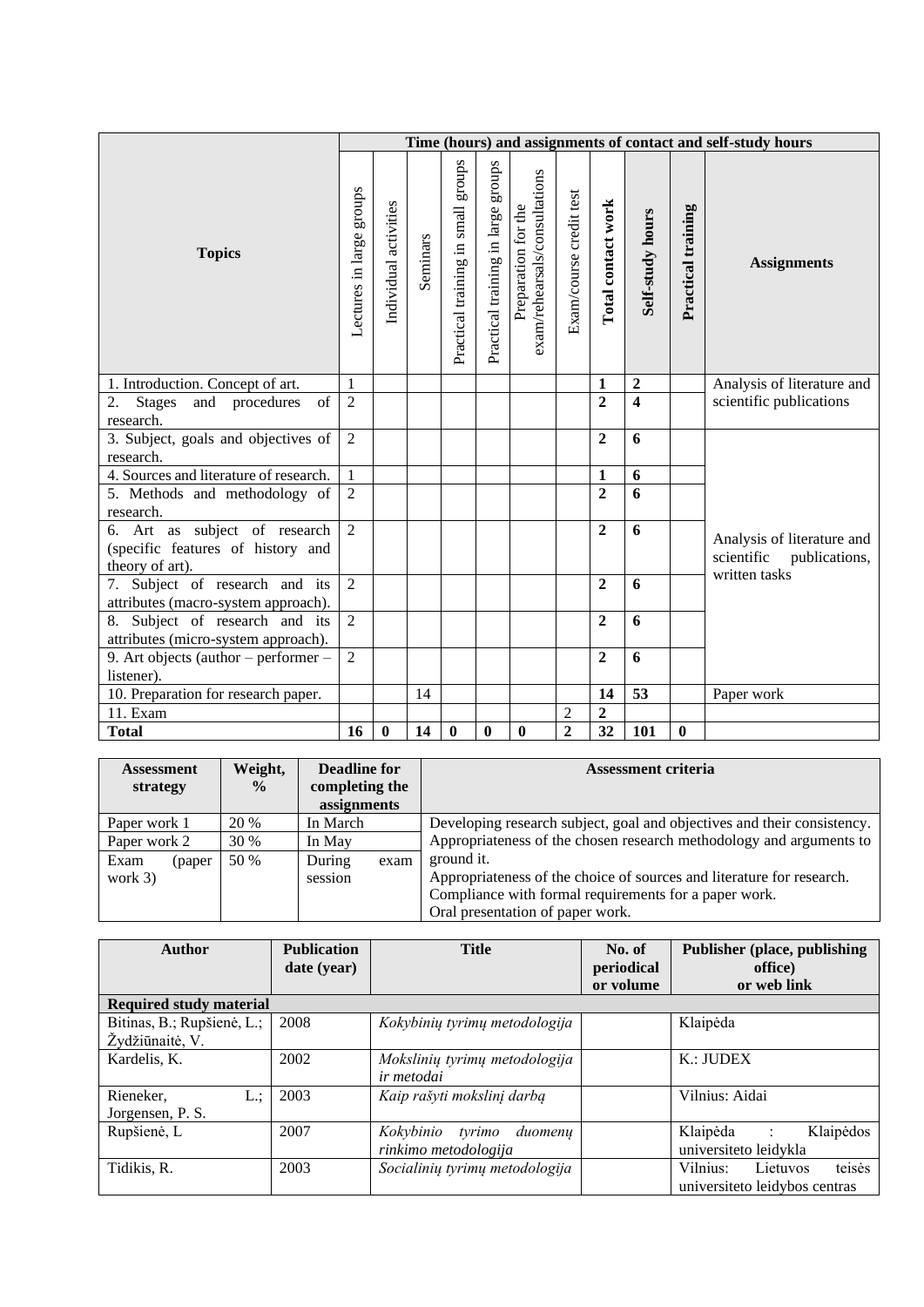| 2006 | $\sim$<br>.<br>$\cdot$<br>້ | vrımı            | $\sim$ .<br>        | <b>THIL</b> |
|------|-----------------------------|------------------|---------------------|-------------|
|      | met<br>etodologuos          | charakteristikos | ro<br>raidos<br>me: | centras     |

#### **POLITICS OF CULTURE AND DEVELOPMENT OF PROFESSIONAL ARTS**

<span id="page-16-1"></span><span id="page-16-0"></span>The study subject description is currently being updated or translated. For the previous version of the description, please contact the Study Programmes Office by e-mail [viktorija.papieve@lmta.lt](mailto:viktorija.papieve@lmta.lt)

### **FINAL RESEARCH PAPER**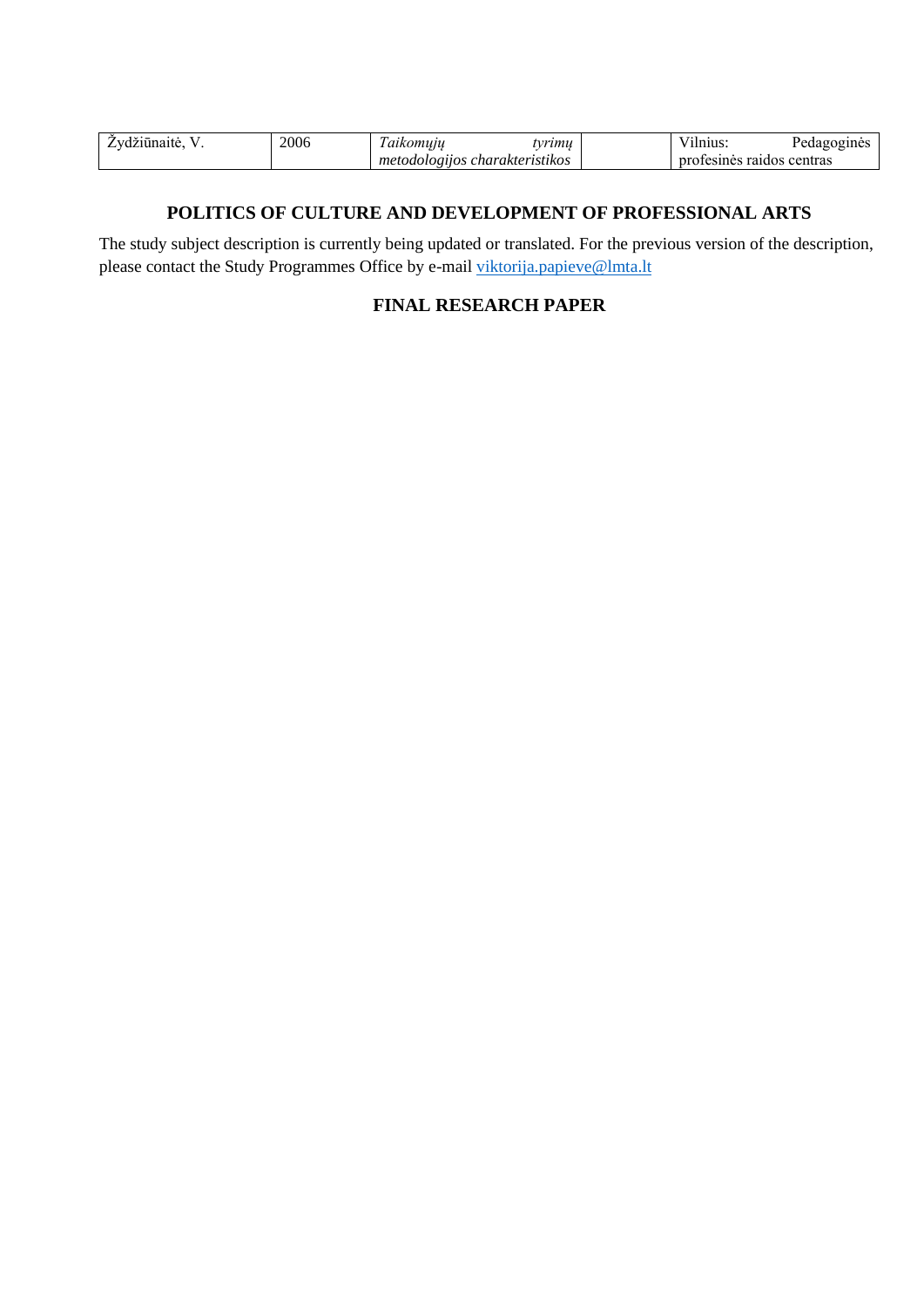| Subject (module) title                                                                      |                                                                          | Code                            | Study programme (s)                                                                                                                                                                                                                                                                                                                                                                                                                                                                                                                                                                                                                                                                                                                                                                                     |  |  |  |  |
|---------------------------------------------------------------------------------------------|--------------------------------------------------------------------------|---------------------------------|---------------------------------------------------------------------------------------------------------------------------------------------------------------------------------------------------------------------------------------------------------------------------------------------------------------------------------------------------------------------------------------------------------------------------------------------------------------------------------------------------------------------------------------------------------------------------------------------------------------------------------------------------------------------------------------------------------------------------------------------------------------------------------------------------------|--|--|--|--|
| Final Research Paper                                                                        |                                                                          | M086515                         | Music Performance, Composition                                                                                                                                                                                                                                                                                                                                                                                                                                                                                                                                                                                                                                                                                                                                                                          |  |  |  |  |
|                                                                                             | Lecturer (s)                                                             |                                 | Department where the subject is<br>implemented                                                                                                                                                                                                                                                                                                                                                                                                                                                                                                                                                                                                                                                                                                                                                          |  |  |  |  |
| Coordinator: assoc. prof. dr. Laima Budzinauskienė, assoc. prof. dr. Judita<br>Žukienė      | Department of Musicology                                                 |                                 |                                                                                                                                                                                                                                                                                                                                                                                                                                                                                                                                                                                                                                                                                                                                                                                                         |  |  |  |  |
|                                                                                             | <b>Study cycle</b>                                                       |                                 | Type of the course unit (module)                                                                                                                                                                                                                                                                                                                                                                                                                                                                                                                                                                                                                                                                                                                                                                        |  |  |  |  |
| Second (Master)                                                                             |                                                                          |                                 | Compulsory                                                                                                                                                                                                                                                                                                                                                                                                                                                                                                                                                                                                                                                                                                                                                                                              |  |  |  |  |
| Mode of delivery                                                                            | Semester or period when the course unit is<br>delivered/study programme  |                                 | Language (s) of instruction                                                                                                                                                                                                                                                                                                                                                                                                                                                                                                                                                                                                                                                                                                                                                                             |  |  |  |  |
| Classwork                                                                                   | 3rd semester, 4 <sup>th</sup> semester/Music Performance,<br>Composition |                                 | Lithuanian                                                                                                                                                                                                                                                                                                                                                                                                                                                                                                                                                                                                                                                                                                                                                                                              |  |  |  |  |
| <b>Prerequisites</b>                                                                        |                                                                          |                                 |                                                                                                                                                                                                                                                                                                                                                                                                                                                                                                                                                                                                                                                                                                                                                                                                         |  |  |  |  |
| Preliminary requirements: competences acquired during the studies of Bachelor               |                                                                          |                                 | Minor requirements (if any):                                                                                                                                                                                                                                                                                                                                                                                                                                                                                                                                                                                                                                                                                                                                                                            |  |  |  |  |
| of Arts, basics of research.                                                                |                                                                          |                                 | None                                                                                                                                                                                                                                                                                                                                                                                                                                                                                                                                                                                                                                                                                                                                                                                                    |  |  |  |  |
| <b>Number of ECTS credits</b>                                                               | Total student's load                                                     | <b>Contact hours</b>            | <b>Self-study hours</b>                                                                                                                                                                                                                                                                                                                                                                                                                                                                                                                                                                                                                                                                                                                                                                                 |  |  |  |  |
| $10(5+5)$                                                                                   | $266(133+133)$                                                           | $34(17+17)$                     | $232(116+116)$                                                                                                                                                                                                                                                                                                                                                                                                                                                                                                                                                                                                                                                                                                                                                                                          |  |  |  |  |
|                                                                                             |                                                                          | Purpose of the subject (module) |                                                                                                                                                                                                                                                                                                                                                                                                                                                                                                                                                                                                                                                                                                                                                                                                         |  |  |  |  |
| provide skills for independent research and summarisation and dissemination of its results. |                                                                          |                                 | The purpose of the subject is to develop students' scientific analytical competence, their ability of critical thinking, and to                                                                                                                                                                                                                                                                                                                                                                                                                                                                                                                                                                                                                                                                         |  |  |  |  |
|                                                                                             | Short description of the subject (module) (up to 500 characters)         |                                 |                                                                                                                                                                                                                                                                                                                                                                                                                                                                                                                                                                                                                                                                                                                                                                                                         |  |  |  |  |
| summarise it.                                                                               |                                                                          |                                 | Final Research Paper is a subject of Master studies, the aim of which is to develop students' competences of scientific<br>research work. The subject reflects the aspiration for scientific cognition necessary for the second cycle of university studies.<br>A Master's research paper is prepared on a topic directly related to the final art project of the Master's studies. Practical skills<br>of research activity are developed, as well as the ability to think critically, evaluate analytically, substantiate and defend<br>one's statements, and express thoughts fluently. Students are taught to use the knowledge and experience of practical artistic<br>activity accumulated during their studies, and to be able to independently collect information, analyse it, systematise and |  |  |  |  |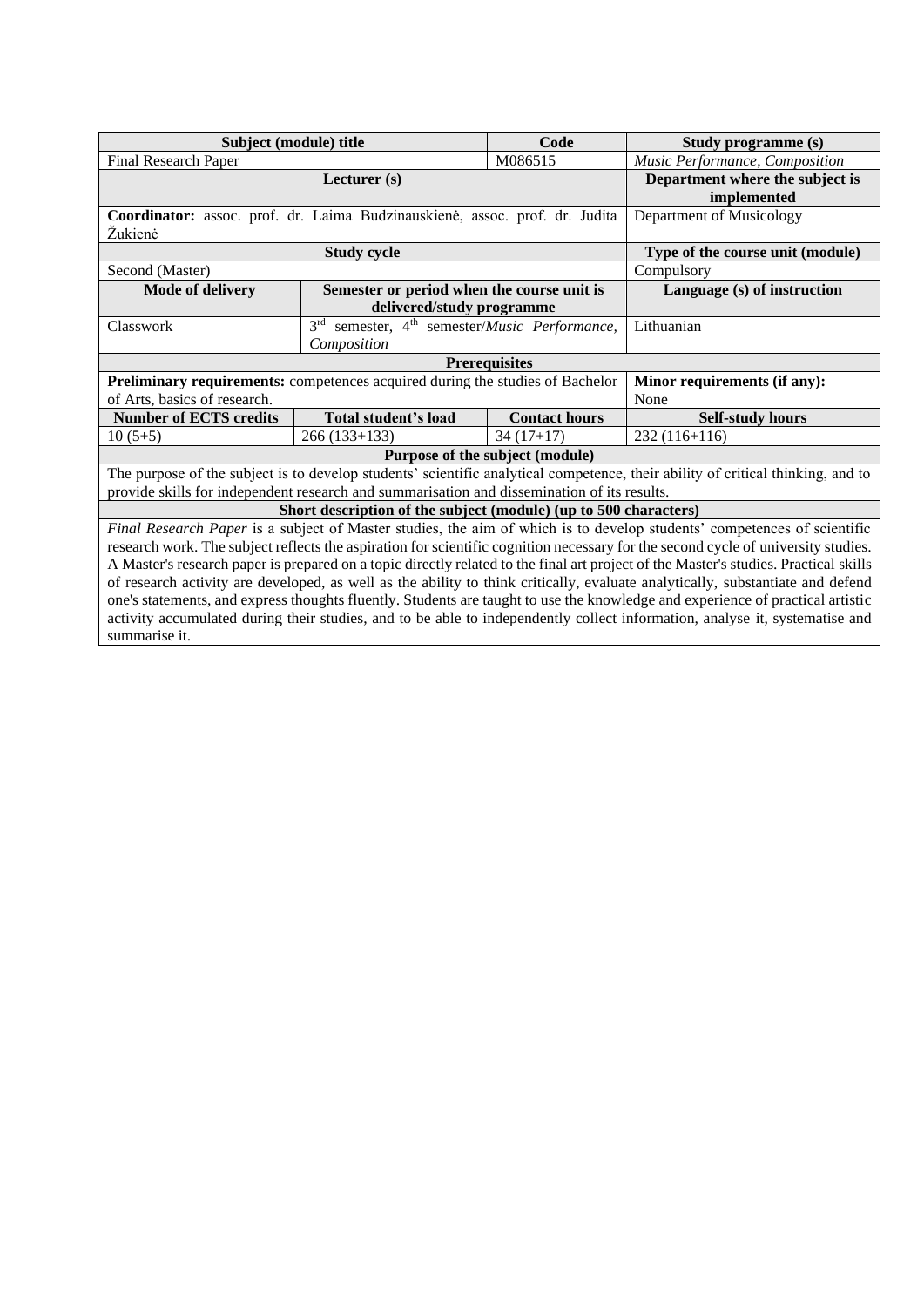| Programme competences to be<br>developed (number of programme's<br>learning outcomes)                                                                                                                                                                                                                                                                                    | Learning outcomes of the course unit<br>(module)                                                                                                                                                                                                   | <b>Teaching and</b><br>learning<br>methods                                                     | <b>Assessment</b><br>methods      |
|--------------------------------------------------------------------------------------------------------------------------------------------------------------------------------------------------------------------------------------------------------------------------------------------------------------------------------------------------------------------------|----------------------------------------------------------------------------------------------------------------------------------------------------------------------------------------------------------------------------------------------------|------------------------------------------------------------------------------------------------|-----------------------------------|
| Music Performance: Knowledge of<br>professional field and perception of<br>one's own profession. (6.1)<br>Composition: Ability to think critically<br>and self-critically. (2.1)                                                                                                                                                                                         | During the presentation and the defence<br>of the final research paper (art research)<br>students<br>will<br>demonstrate<br>good<br>understanding of the profession of a<br>musician and critical thinking.                                        | Individual<br>activities,<br>discussions                                                       | Course<br>credit<br>test, defence |
| Music Performance: Interpersonal and<br>communication skills, leadership. (5.1)<br>Composition: Ability to think critically<br>and self-critically. (2.1)                                                                                                                                                                                                                | Students will demonstrate good verbal<br>abilities and skills of constructive,<br>argument-based<br>professional<br>and<br>interaction during the presentation and<br>defence of the art research.                                                 | Individual<br>activities,<br>discussions                                                       | credit<br>Course<br>test, defence |
| Music Performance: Good knowledge<br>of music theory, history and cultural<br>contexts, their links with interpretation<br>traditions. $(2.1)$<br>Composition: Knowledge of different<br>musical contexts. (7.1)                                                                                                                                                         | Students will be able to substantiate art<br>research being conducted with practical<br>professional and theoretical knowledge of<br>art.                                                                                                          | Individual<br>activities,<br>analysis<br>of<br>literature<br>and<br>audio/video<br>sources.    | Course<br>credit<br>test, defence |
| Music Performance: Ability to work<br>and to improve independently. (7.1)<br>Composition: Ability to work and to<br>improve independently. (1.1)                                                                                                                                                                                                                         | Students will be able to carry out research<br>individually and in an organised way on a<br>topic related to final art project, and<br>describe it.                                                                                                | Individual<br>activities,<br>research<br>activities                                            | Course<br>credit<br>test, defence |
| Music Performance: Ability to conduct<br>independent scientific research. (8.1)<br>Ability<br>Composition:<br>to<br>conduct<br>independent scientific research. (5.1)                                                                                                                                                                                                    | Students will be able to outline research<br>goals and objectives related to the topic of<br>the final art project, ground the choice of<br>methods and sources, make conclusions,<br>and write a paper of no less than 40<br>thousand characters. | Individual<br>activities,<br>analysis<br>$\sigma f$<br>audio/video<br>sources and data         | credit<br>Course<br>test, defence |
| Music Performance: Ability to conduct<br>independent scientific research. (8.1)<br>Ability<br>Composition:<br>conduct<br>to<br>independent scientific research. (5.1)                                                                                                                                                                                                    | Students will be able to summarise art<br>and the results<br>research<br>obtained.<br>formulate conclusions,<br>and provide<br>evaluations of art phenomena, taking into<br>account the wider cultural context.                                    | Individual<br>activities,<br>research<br>activities,<br>analysis<br>of<br>research findings    | Course<br>credit<br>test, defence |
| Music Performance: Ability to analyse<br>and to critically assess art processes and<br>their implications in the context of<br>contemporary culture, and to influence<br>the evolution of culture by being active<br>in professional art activity. $(4.1; 4.2)$<br>Composition: Ability to integrate into<br>different musical, social and cultural<br>contexts. $(8.1)$ | Students will be able to analyse the<br>cultural context and its developments,<br>enabling the evaluation of artistic<br>phenomena.                                                                                                                | Individual<br>activities,<br>analysis<br>of<br>audio/video<br>sources and data,<br>discussions | Course<br>credit<br>test, defence |

|                |                                       |                          |          |                                                |                                                |                        |                               |                          |                     | Time (hours) and assignments of contact and self-study hours |
|----------------|---------------------------------------|--------------------------|----------|------------------------------------------------|------------------------------------------------|------------------------|-------------------------------|--------------------------|---------------------|--------------------------------------------------------------|
| <b>Topics</b>  | groups<br>large<br>크.<br>ectures<br>⊣ | activities<br>Individual | Seminars | sanong<br>small<br>.크<br>training<br>Practical | sdnora<br>large<br>,日<br>training<br>Practical | for the<br>Preparation | test<br>credit<br>Exam/course | work<br>contact<br>Total | hours<br>Self-study | <b>Assignments</b>                                           |
| $1st$ semester |                                       |                          |          |                                                |                                                |                        |                               |                          |                     |                                                              |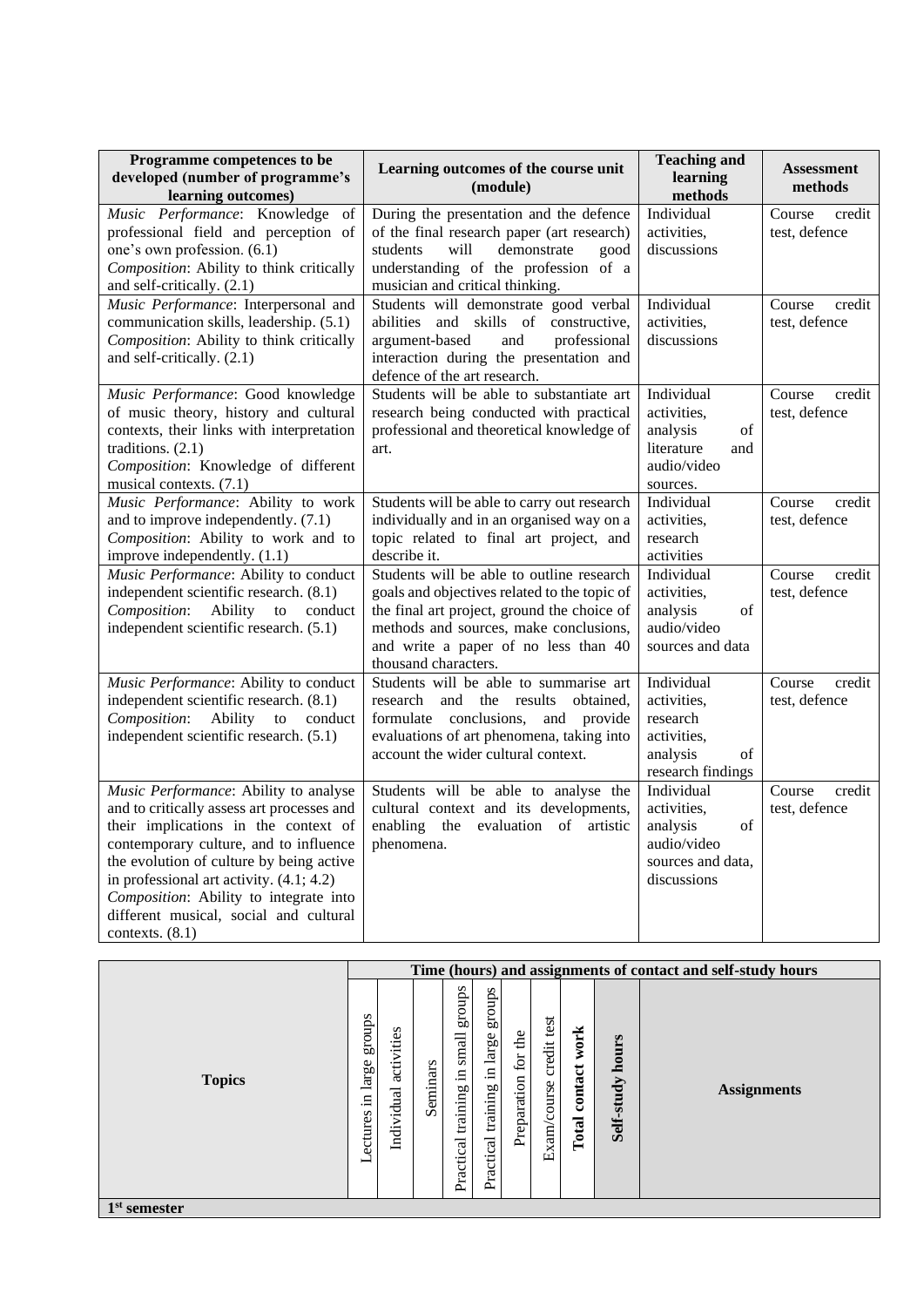| 1. Formulation of the research topic<br>research<br>creation of<br>the<br>and<br>programme. |              | 3              |              |   |   |   |              | 3              | <b>12</b> | Formulation of research topics and<br>goals, creation of a plan.                                              |
|---------------------------------------------------------------------------------------------|--------------|----------------|--------------|---|---|---|--------------|----------------|-----------|---------------------------------------------------------------------------------------------------------------|
| Data search and studies<br>of<br>$2^{+}$<br>literature.                                     |              | 6              |              |   |   |   |              | 6              | 54        | Preparation of literature review.                                                                             |
| 3. Data analysis.                                                                           |              | 4              |              |   |   |   |              | 4              | 25        | Performing data analysis.                                                                                     |
| 4. Drafting a text of a research paper.                                                     |              | 3              |              |   |   |   |              | 3              | 25        | Drafting a text of a research paper<br>(no less than 12 pages)                                                |
| 5. Course credit test                                                                       |              |                |              |   |   |   |              | 1              |           |                                                                                                               |
| <b>Total</b>                                                                                | $\mathbf{0}$ | 16             | $\mathbf{0}$ | 0 | 0 | 0 | $\mathbf{1}$ | 17             | 116       |                                                                                                               |
| $2nd$ semester                                                                              |              |                |              |   |   |   |              |                |           |                                                                                                               |
| 1. Analysis of research paper data.                                                         |              | 4              |              |   |   |   |              | 4              | 30        | Performing data analysis                                                                                      |
| 2. Systemising, generalising and<br>evaluating results of data analysis.                    |              | 4              |              |   |   |   |              | 4              | 30        | Systemising and evaluating results                                                                            |
| 3. Drafting a text of a research paper                                                      |              | 4              |              |   |   |   |              | 4              | 36        | Drafting a text of a research paper<br>(no less than 32 pages)                                                |
| 4. Developing conclusions.                                                                  |              | $\overline{2}$ |              |   |   |   |              | $\overline{2}$ | 10        | Developing conclusions                                                                                        |
| 5. Finalising the paper and preparing<br>for defence.                                       |              | $\mathfrak{D}$ |              |   |   |   |              | $\mathbf{2}$   | 10        | Finalizing the paper, submitting it<br>for assessment, preparing for the<br>presentation of research findings |
| 6. Defence.                                                                                 |              |                |              |   |   |   |              |                |           |                                                                                                               |
| <b>Total</b>                                                                                | 0            | 16             |              | 0 |   | 0 |              | 17             | 116       |                                                                                                               |

| <b>Assessment strategy</b>             | Weight,<br>$\frac{0}{0}$ | <b>Deadline for</b><br>completing the | Assessment criteria                             |  |  |
|----------------------------------------|--------------------------|---------------------------------------|-------------------------------------------------|--|--|
|                                        |                          | assignments                           |                                                 |  |  |
| 1 <sup>st</sup> semester               |                          |                                       |                                                 |  |  |
| Intermediate assessment (choosing)     | 30 %                     | The end of first month                | Accuracy, relevance, links with art project.    |  |  |
| the topic)                             |                          |                                       |                                                 |  |  |
| Course credit test:                    | 30 %                     | During exam session                   | Relevance,<br>appropriateness,                  |  |  |
| 1. Literature review.                  |                          |                                       | comprehensiveness.                              |  |  |
| 2. Drafting a text of a research paper | 40 %                     | During exam session                   | Accuracy, relevance, originality, fluency of    |  |  |
| (no less than 15,000 characters)       |                          |                                       | professional language.                          |  |  |
| $2nd$ semester                         |                          |                                       |                                                 |  |  |
| Defence:                               | 50 %                     | During exam session                   | Accuracy, relevance, originality, high level of |  |  |
| 1. Presentation of data, analysis,     |                          | of the graduates                      | competence.                                     |  |  |
| summary of the findings, conclusions   |                          |                                       |                                                 |  |  |
| 2. Drafting a text of a research paper | 20 %                     |                                       | Correctness of language, compliance of the      |  |  |
| (no less than 40,000 characters)       |                          |                                       | paper with the requirements                     |  |  |
| 3. Presentation and defence of a final | 30 %                     |                                       | Quality of the presentation, accuracy<br>and    |  |  |
| research paper                         |                          |                                       | comprehensiveness of answers<br>the<br>to       |  |  |
|                                        |                          |                                       | questions, clear expression of thoughts.        |  |  |

<span id="page-19-0"></span>

| <b>Author</b>                    | <b>Publication</b> | <b>Title</b>                              | No. of        | Publisher (place,  |
|----------------------------------|--------------------|-------------------------------------------|---------------|--------------------|
|                                  | date (year)        |                                           | periodical or | publishing office) |
|                                  |                    |                                           | volume        | or web link        |
| <b>Required study material</b>   |                    |                                           |               |                    |
| Gerulis, S.; Melnikas,<br>2004   |                    | Magistro mokslo darbas                    |               | Vilnius: LMTA      |
|                                  |                    |                                           |               |                    |
| <b>Additional study material</b> |                    |                                           |               |                    |
| Kardelis, K.                     | 2002               | Mokslinių<br>metodologija<br>tyrimu<br>ir |               | Kaunas: JUDEX      |
|                                  |                    | metodai                                   |               |                    |
| Rieneker,<br>L:                  | 2003               | Kaip rašyti mokslinį darbą                |               | Vilnius: Aidai     |
| Jorgensen, P.S.                  |                    |                                           |               |                    |

## **MASTER'S ART PROJECT**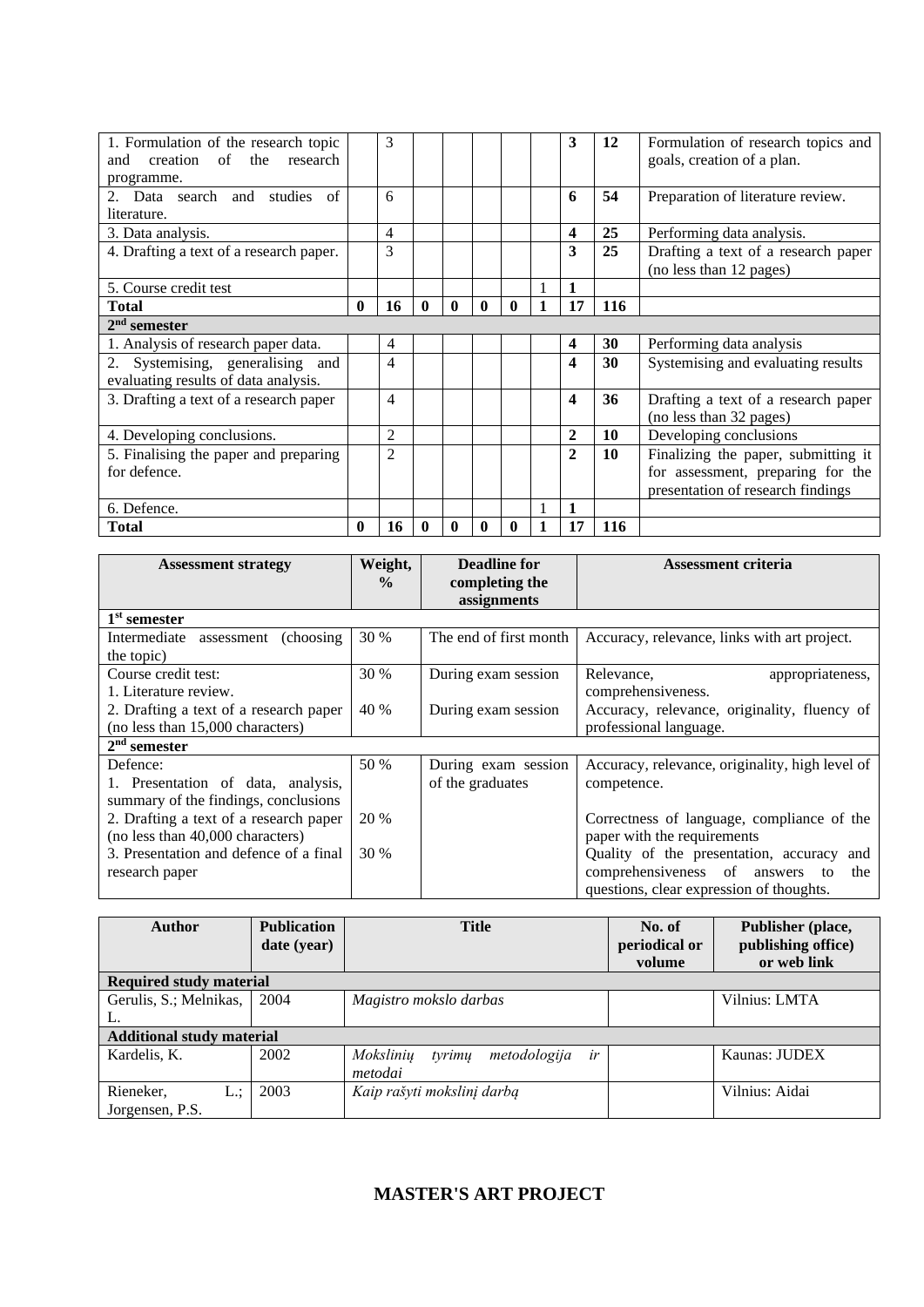|                                                    | Subject (module) title                                                                                                            | Code                 | Study programme (s)          |                      |  |  |  |  |
|----------------------------------------------------|-----------------------------------------------------------------------------------------------------------------------------------|----------------------|------------------------------|----------------------|--|--|--|--|
|                                                    | Magistro meno projektas (Lithuanian Folk Instruments)                                                                             | M118116              | <i>Music</i>                 | Performance          |  |  |  |  |
| Master's Art Project (Lithuanian Folk Instruments) |                                                                                                                                   |                      | (Lithuanian                  | Folk                 |  |  |  |  |
|                                                    |                                                                                                                                   |                      | <i>Instruments</i> )         |                      |  |  |  |  |
|                                                    | Lecturer (s)                                                                                                                      |                      | <b>Department</b>            | where<br>the         |  |  |  |  |
|                                                    |                                                                                                                                   |                      |                              |                      |  |  |  |  |
| Coordinator: prof. Lina Naikelienė.                | Department                                                                                                                        | Folk<br>of           |                              |                      |  |  |  |  |
|                                                    | Other (s): doc. A. Juškevičienė, lect. J. Babaliauskienė, lect. A. Bružaitė, doc. K. Mikiška,                                     |                      | Instruments                  |                      |  |  |  |  |
| doc. E. Ališauskas, lect. K. Lipeika.              |                                                                                                                                   |                      |                              |                      |  |  |  |  |
|                                                    | <b>Study cycle</b>                                                                                                                |                      | Type of the subject          |                      |  |  |  |  |
|                                                    |                                                                                                                                   |                      | (module)                     |                      |  |  |  |  |
| Second (Master)                                    | Compulsory                                                                                                                        |                      |                              |                      |  |  |  |  |
| Mode of delivery                                   | Language (s) of instruction                                                                                                       |                      |                              |                      |  |  |  |  |
|                                                    | programme                                                                                                                         |                      |                              |                      |  |  |  |  |
| Classwork                                          | 4 <sup>th</sup><br>semester/Music<br>Performance                                                                                  | (Lithuanian<br>Folk  | Lithuanian, English, Russian |                      |  |  |  |  |
|                                                    | Instruments)                                                                                                                      |                      |                              |                      |  |  |  |  |
|                                                    | <b>Prerequisites</b>                                                                                                              |                      |                              |                      |  |  |  |  |
|                                                    | <b>Preliminary Requirements:</b> all the requirements of semesters 1 to 3 of the Master of Music                                  |                      | <b>Minor</b>                 | (ii)<br>requirements |  |  |  |  |
| Performance study programme fulfilled.             |                                                                                                                                   |                      | any): none.                  |                      |  |  |  |  |
| <b>Number of ECTS credits</b>                      | Total student's load                                                                                                              | <b>Contact hours</b> | <b>Self-study hours</b>      |                      |  |  |  |  |
| 15                                                 | 320                                                                                                                               | 34                   | 366                          |                      |  |  |  |  |
|                                                    | Purpose of the subject (module)                                                                                                   |                      |                              |                      |  |  |  |  |
|                                                    | The purpose of the preparation and defence of the Final Master's Art Project (Lithuanian Folk Instruments) (performance of        |                      |                              |                      |  |  |  |  |
|                                                    | a musical programme) is to reveal the artistic and creative abilities acquired in Master's studies, corresponding to the awarded  |                      |                              |                      |  |  |  |  |
| Master's degree.                                   |                                                                                                                                   |                      |                              |                      |  |  |  |  |
|                                                    | Short description of the subject (module) (up to 500 characters)                                                                  |                      |                              |                      |  |  |  |  |
|                                                    | The Final Master's Art Project (Lithuanian Folk Instruments) refers to the preparation and performance of a solo final music      |                      |                              |                      |  |  |  |  |
|                                                    | programme (recital), revealing the artistic and creative skills acquired in the Master's studies.                                 |                      |                              |                      |  |  |  |  |
|                                                    | During the course of individual practical training, the repertoire of the final art project is selected under the guidance of the |                      |                              |                      |  |  |  |  |
|                                                    | together of the main instrument, the peculiarities of interpretation of selected musical works are discussed and students learn   |                      |                              |                      |  |  |  |  |

teacher of the main instrument, the peculiarities of interpretation of selected musical works are discussed and students learn to perform them properly in terms of style, genre, form, interpretation and performance techniques; the repertoire preparation periods are planned and a rehearsal plan, as well as a preliminary concert calendar, are drawn up.

| <b>Programme competences to be</b><br>developed (number of<br>programme's learning<br>outcomes) | Learning outcomes of the subject (module)                                                                                                                                                                                                                                                                                                                                                                                                                                                                                        | <b>Teaching and</b><br>learning methods | <b>Assessment</b><br>methods               |
|-------------------------------------------------------------------------------------------------|----------------------------------------------------------------------------------------------------------------------------------------------------------------------------------------------------------------------------------------------------------------------------------------------------------------------------------------------------------------------------------------------------------------------------------------------------------------------------------------------------------------------------------|-----------------------------------------|--------------------------------------------|
| the chosen specialisation. $(1.1)$                                                              | Ability to inspire and realise Students will prepare and perform the programme of Practical training in Performance<br>original artistic ideas through the $\lvert$ the final art project with an original artistic concept, large<br>means of musical expression of while at the same time demonstrating the ability to rehearsals,<br>develop and express their artistic ideas, as well as and preparation of<br>provide an individual interpretation of the work of literature and musical<br>music and an original approach. | text                                    | groups, of a musical<br>analysis programme |
|                                                                                                 | Ability to inspire and realise When carrying out the Master's art project, students Practical training in Performance<br>original artistic ideas through the will demonstrate the ability to purposefully use the large<br>means of musical expression of possibilities of musical instrument's technical means rehearsals,<br>the chosen specialisation. $(1.2)$ to achieve a creative result and will demonstrate the and preparation of<br>developed musical communication ability.                                           | literature and musical<br>text          | groups, of a musical<br>analysis programme |
| Good<br>links<br>contexts.<br>their<br>interpretation traditions. $(2.1)$                       | knowledge of music When carrying out the Master's art project, students Practical training in Performance<br>theory, history and cultural will demonstrate an interpretation style that is unique large<br>with for the performed works, based on the knowledge of rehearsals,<br>the language, historical development and performance and preparation of<br>practice of the chosen specialisation repertoire literature and musical<br>(individual periods, styles, genres, etc.).                                              | text                                    | groups, of a musical<br>analysis programme |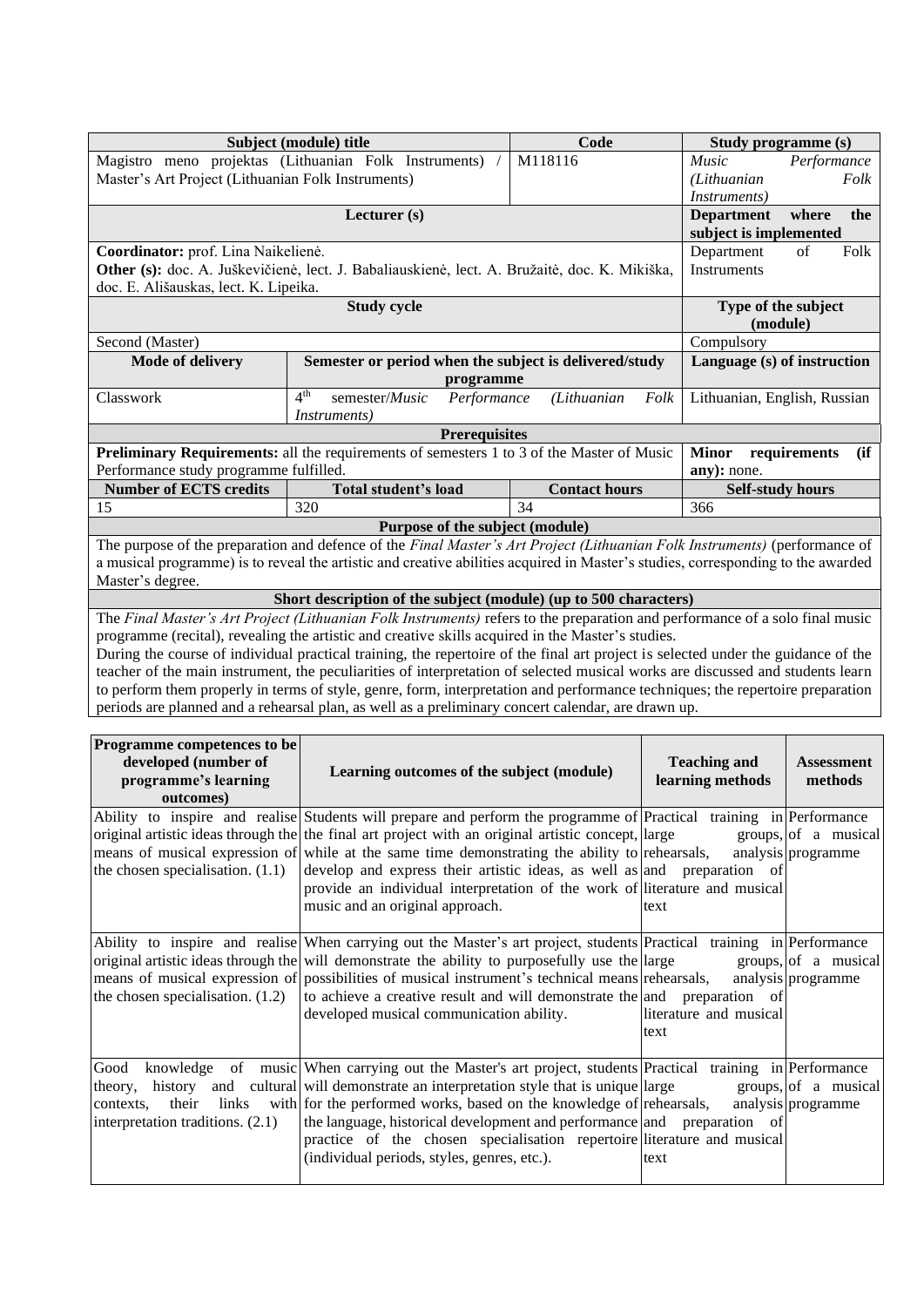| Good<br>knowledge of music Understanding     | the<br>connections<br>between                                                                                                | the Practical training in Performance |                      |
|----------------------------------------------|------------------------------------------------------------------------------------------------------------------------------|---------------------------------------|----------------------|
| theory, history and cultural interpretations | specialisation, large<br>of<br>chosen<br>the                                                                                 |                                       | groups, of a musical |
| contexts,<br>their<br>links                  | with international performance standards and various rehearsals, preparation programme                                       |                                       |                      |
| interpretation traditions. (2.2)             | contexts of artistic and cultural activities, students will of the musical text                                              |                                       |                      |
|                                              | be able to prepare and perform a conceptually                                                                                |                                       |                      |
|                                              | coherent musical programme for a specific cultural                                                                           |                                       |                      |
|                                              | and/or social context.                                                                                                       |                                       |                      |
| Ability<br>to                                | broaden creative Students will have accumulated a representative Practical training in Performance                           |                                       |                      |
|                                              | experience through initiation of concert repertoire of the scope corresponding to the large                                  |                                       | groups, of a musical |
|                                              | and engagement in independent requirements of the Master's degree and the chosen rehearsals                                  |                                       | programme            |
| artistic activity. (3.1)                     | specialisation, and will demonstrate the acquired                                                                            |                                       |                      |
|                                              | concert experience during the performance of the final                                                                       |                                       |                      |
|                                              | Master's art project.                                                                                                        |                                       |                      |
| Ability to                                   | broaden creative Students will demonstrate the ability to further Practical training in Performance                          |                                       |                      |
|                                              | experience through initiation of develop artistic activities by preparing and performing large                               |                                       | groups, of a musical |
|                                              | and engagement in independent the final Master's art programme in the form of a rehearsals                                   |                                       | programme            |
| artistic activity. (3.2)                     | public concert.                                                                                                              |                                       |                      |
|                                              | Ability to analyse and critically Using educated intelligence and erudition, students Analysis                               |                                       | and Performance      |
|                                              | assess creative processes and will be able to analyse and critically evaluate the preparation                                |                                       | of of a musical      |
|                                              | their significance in the context results of the creative process in various stages of the literature and musical programme, |                                       |                      |
| of contemporary culture. (4.1)               | final art project and will be able to apply these skills text,                                                               | discussions, interview                |                      |
|                                              | when anticipating possible directions of cultural rehearsals                                                                 |                                       |                      |
|                                              | processes and opportunities to influence them with                                                                           |                                       |                      |
|                                              | their artistic ideas.                                                                                                        |                                       |                      |
|                                              | Ability to analyse and critically Students will have developed musical communication Practical training in Performance       |                                       |                      |
|                                              | assess creative processes and skills and will be able to react quickly, and change the large                                 |                                       | groups, of a musical |
|                                              | their significance in the context processes of musical creation and performance rehearsals,                                  |                                       | analysis programme   |
| of contemporary culture. (4.2)               | according to the situation at all stages of the and preparation of a                                                         |                                       |                      |
|                                              | preparation of the final art project and its presentation. musical text                                                      |                                       |                      |
|                                              |                                                                                                                              |                                       |                      |
| Inter-personal                               | and Students will have accumulated experience of Analysis of literature Interview                                            |                                       |                      |
| communication                                | skills, constructive<br>reasoned<br>and                                                                                      | business-like and sound recordings,   |                      |
|                                              |                                                                                                                              |                                       |                      |
| leadership. (5.1)                            | communication, and will be able to constructively and discussions,                                                           |                                       |                      |
|                                              | collaborate in the creative process of final art project rehearsals.                                                         |                                       |                      |
|                                              | preparation.                                                                                                                 |                                       |                      |
| Systemic<br>and                              | analytical Students will prepare and perform the final art project, Analysis of literature Performance                       |                                       |                      |
| thinking. $(6.1)$                            | basing the artistic idea and its solution on theoretical and sound recordings, of a musical                                  |                                       |                      |
|                                              | sources and practical experience.                                                                                            | discussions, practical programme      |                      |
|                                              |                                                                                                                              | training<br>in<br>large               |                      |
|                                              |                                                                                                                              | groups, rehearsals.                   |                      |
|                                              | Ability to work and improve During the preparation of the final art project Analysis of literature, Performance              |                                       |                      |
| independently. (7.1)                         | programme, students will be able to study sound recordings and of a musical                                                  |                                       |                      |
|                                              | independently, integrate knowledge and solve artistic the                                                                    | musical                               | text, programme      |
|                                              | tasks in an organised manner.                                                                                                | practical training in                 |                      |
|                                              |                                                                                                                              | large<br>groups,                      |                      |
|                                              |                                                                                                                              | rehearsals.                           |                      |

|                                                                                                                                                                                                                                                   | <b>Contact hours</b> |                          |          |                                         |                                        |                                                                      |             |                          |                  |                                                               |
|---------------------------------------------------------------------------------------------------------------------------------------------------------------------------------------------------------------------------------------------------|----------------------|--------------------------|----------|-----------------------------------------|----------------------------------------|----------------------------------------------------------------------|-------------|--------------------------|------------------|---------------------------------------------------------------|
| Topics (repertoire)                                                                                                                                                                                                                               | Theoretical          | Individual<br>activities | Seminars | training<br>group<br>small<br>Practical | training<br>samc<br>$_{\rm{cal}}$<br>Ē | am/rehearsals/cc<br>$\frac{1}{2}$<br>aration<br>Prep<br>$\mathbf{g}$ | Exam/course | contact<br>work<br>Total | Self-study hours | <b>Assignmen</b><br>ts                                        |
| 1. Compilation of the final art project (recital)<br>programme, its preparation, rehearsal plan.<br>Requirements for the recital programme: duration -<br>50–60 minutes. The programme must consist of<br>pieces of different periods and genres. |                      | 3                        |          |                                         |                                        |                                                                      |             | 3                        | 20               | Studies of<br>musical<br>and<br>text<br>and<br>sound<br>video |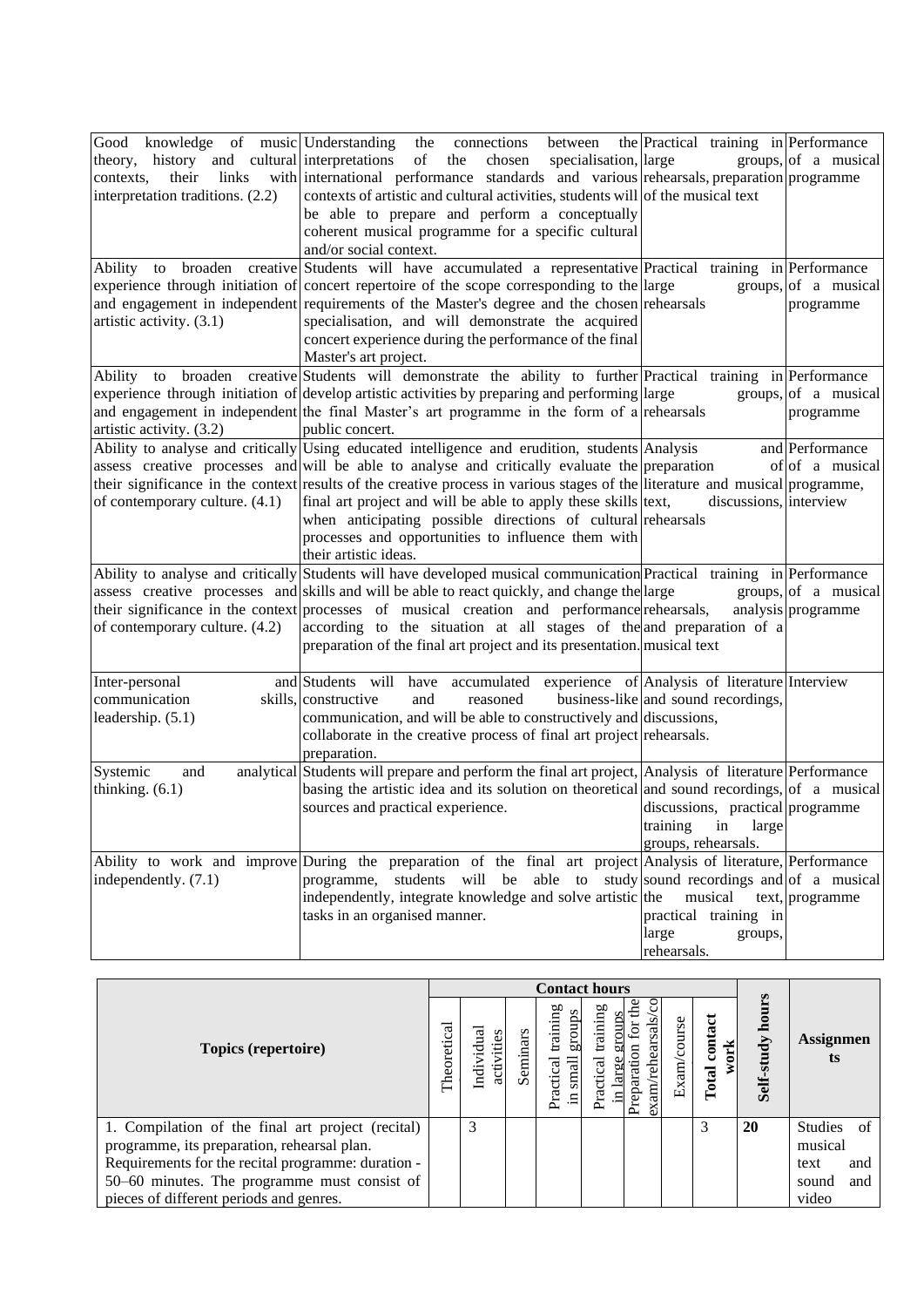| <b>Repertoire examples:</b><br>Birbynė: Monologas by V. V. Barkauskas; R.<br>Schumann's fantasy; B. Godard's Idylle and Waltz<br>from the suite for flute and orchestra; V.<br>Juozapaitis' sonata for birbynė solo; A. Dimler's<br>concerto for clarinet and orchestra in E flat major,<br>parts 2 and 3.<br>Kanklės: Subatvakaris by V. Paketūras; J. S. Bach's<br>prelude and fugue from the suite for lute in G minor<br>BWV 995; N. Dulov's variations in the Russian<br>style; C. Debussy's arabesque no.1; S. Natra's<br>sonata for a harp, parts 1 to 3; A. Bružas' concerto<br>for kanklės no.3 Gedula nendrela; P. Sarasatte's<br>Navarra Jota. |                |  |  |              |                |     | recordings,<br>compilatio<br>of the<br>$\mathbf{n}$<br>work plan.                                                                                           |
|-----------------------------------------------------------------------------------------------------------------------------------------------------------------------------------------------------------------------------------------------------------------------------------------------------------------------------------------------------------------------------------------------------------------------------------------------------------------------------------------------------------------------------------------------------------------------------------------------------------------------------------------------------------|----------------|--|--|--------------|----------------|-----|-------------------------------------------------------------------------------------------------------------------------------------------------------------|
| 2. Analysis and solutions of the artistic idea of the<br>final art project and its implementation.                                                                                                                                                                                                                                                                                                                                                                                                                                                                                                                                                        | $\overline{2}$ |  |  |              | $\overline{2}$ | 20  | <b>Studies</b><br>of<br>musical<br>text<br>and<br>sound<br>and<br>video<br>recordings,<br>practical<br>training in<br>large<br>groups                       |
| 3. Analysis of musical material and solution of<br>individual artistic and technical issues.                                                                                                                                                                                                                                                                                                                                                                                                                                                                                                                                                              | 27             |  |  |              | 27             | 326 | Studies of<br>literature<br>sources,<br>audio<br>recordings<br>and<br>the<br>musical<br>text.<br>practical<br>training in<br>large<br>groups,<br>rehearsals |
| 4. Public hearing.                                                                                                                                                                                                                                                                                                                                                                                                                                                                                                                                                                                                                                        |                |  |  | $\mathbf{1}$ | $\,1\,$        |     |                                                                                                                                                             |
| 5. Defence of a Master's art project (public                                                                                                                                                                                                                                                                                                                                                                                                                                                                                                                                                                                                              |                |  |  | $\mathbf{1}$ | $\mathbf{1}$   |     |                                                                                                                                                             |
| performance of a concert programme).<br><b>Total:</b>                                                                                                                                                                                                                                                                                                                                                                                                                                                                                                                                                                                                     | 32             |  |  | $\mathbf{2}$ | 34             | 666 |                                                                                                                                                             |

| <b>Assessment</b> | Weight,       | <b>Deadline for</b> | <b>Assessment criteria</b>                                                         |
|-------------------|---------------|---------------------|------------------------------------------------------------------------------------|
| strategy          | $\frac{0}{0}$ | completing          |                                                                                    |
|                   |               | the                 |                                                                                    |
|                   |               | assignments         |                                                                                    |
| Public            |               | By the start        | Requirements: Master's art project programme is performed during the public        |
| hearing           |               | the final<br>οf     | hearing.                                                                           |
|                   |               | exam session        | <b>Assessment criteria:</b>                                                        |
|                   |               |                     | Originality, maturity and artistry of the programme concept;<br>$\bullet$          |
|                   |               |                     | Creativity, artistry, persuasiveness and professionalism of the<br>$\bullet$       |
|                   |               |                     | performance:                                                                       |
|                   |               |                     | Technical level of performance;<br>$\bullet$                                       |
|                   |               |                     | Demonstration of a unique style of interpretation of a work based on<br>$\bullet$  |
|                   |               |                     | historical knowledge and performance tradition;                                    |
|                   |               |                     | Analysis of the interpretation of the programme, self-analysis of the<br>$\bullet$ |
|                   |               |                     | work process orally (discussion of the public hearing).                            |
| Defence           | 100 %         | During<br>the       | Student is allowed to defend the final work (to perform the art project            |
| (performance)     |               | final<br>exam       | programme) only after receiving a positive evaluation during the public            |
|                   |               | session             | hearing.                                                                           |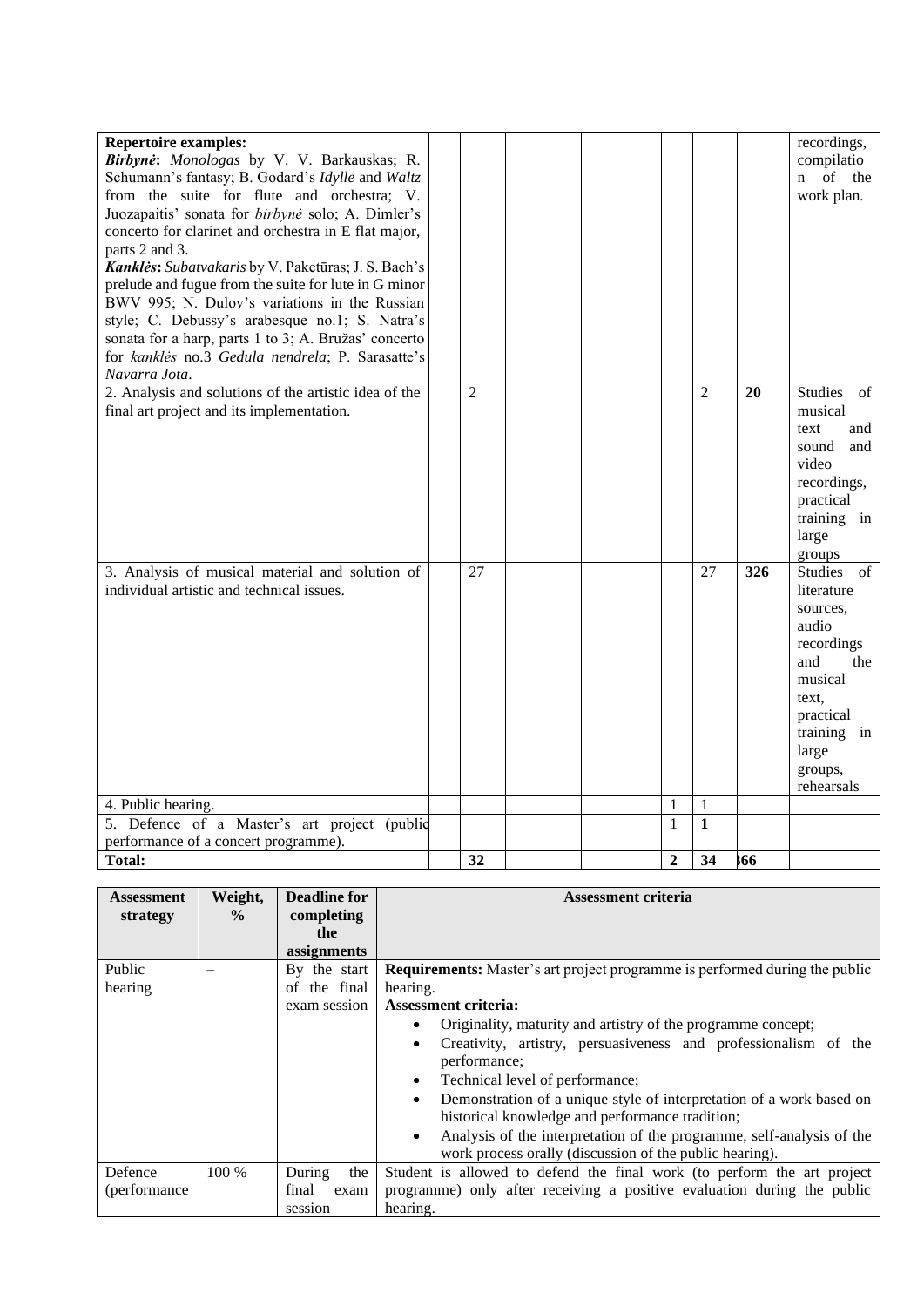| of a musical |                             | Requirements for the programme of the Final Master's Art Project (Lithuanian |
|--------------|-----------------------------|------------------------------------------------------------------------------|
| programme)   |                             | Folk Instruments) (recital): duration - 50–60 minutes. The programme must    |
|              |                             | consist of works of various epochs and genres.                               |
|              | <b>Assessment criteria:</b> |                                                                              |
|              | ٠                           | Originality, maturity and artistry of the programme concept;                 |
|              | $\bullet$                   | Creativity, artistry, persuasiveness and professionalism of the              |
|              |                             | performance:                                                                 |
|              | $\bullet$                   | Technical level of performance;                                              |
|              | ٠                           | Demonstration of a unique style of interpretation of a work based on         |
|              |                             | historical knowledge and performance tradition;                              |

| Author                         | <b>Publicati</b><br>on date<br>(vear) | <b>Title</b>                 | No. of<br>periodical or<br>volume | Publisher (place,<br>publishing office)<br>or web link |  |
|--------------------------------|---------------------------------------|------------------------------|-----------------------------------|--------------------------------------------------------|--|
| <b>Required study material</b> |                                       |                              |                                   |                                                        |  |
| Naikelienė, L.                 | 1998                                  | Kankliavimo studijų programa |                                   | Vilnius:<br>Lietuvos<br>muzikos akademija              |  |

### **CHAMBER ENSEMBLE ART PROJECT**

<span id="page-23-0"></span>

|                                                                                           | Subject (module) title                                                                                                            | Code                 | Study programme (s) |                                         |                                      |  |  |
|-------------------------------------------------------------------------------------------|-----------------------------------------------------------------------------------------------------------------------------------|----------------------|---------------------|-----------------------------------------|--------------------------------------|--|--|
| ansamblio meno projektas<br>Kamerinio                                                     | (Lithuanian Folk                                                                                                                  | M117716              |                     | Music                                   | Performance                          |  |  |
|                                                                                           | Instruments) / Chamber Ensemble Art Project (Lithuanian Folk                                                                      |                      |                     | (Lithuanian                             | Folk                                 |  |  |
| Instruments)                                                                              |                                                                                                                                   |                      |                     | <i>Instruments</i> )                    |                                      |  |  |
|                                                                                           | Lecturer (s)                                                                                                                      |                      |                     |                                         | Department where the                 |  |  |
|                                                                                           |                                                                                                                                   |                      |                     |                                         | subject is implemented               |  |  |
|                                                                                           | Coordinator: doc. Aušrelė Juškevičienė. Other (s): prof. Lina Naikelienė, doc. Kastytis                                           |                      |                     | Department                              | of<br>Folk                           |  |  |
| Mikiška, lect. Jolanta Babaliauskienė                                                     |                                                                                                                                   |                      |                     | <b>Instruments</b>                      |                                      |  |  |
|                                                                                           | <b>Study cycle</b>                                                                                                                |                      |                     |                                         | Type of the subject                  |  |  |
|                                                                                           |                                                                                                                                   |                      |                     |                                         | (module)                             |  |  |
| Second (Master)                                                                           |                                                                                                                                   |                      |                     | Optional                                |                                      |  |  |
| <b>Mode of delivery</b>                                                                   | Semester or period when the subject is delivered/study                                                                            |                      |                     |                                         | Language (s) of instruction          |  |  |
|                                                                                           | programme                                                                                                                         |                      |                     |                                         |                                      |  |  |
| Classwork                                                                                 | 4 <sup>th</sup><br>semester/Music<br>Performance                                                                                  | (Lithuanian          | Folk                | Lithuanian, Russian                     |                                      |  |  |
| <i>Instruments</i> )                                                                      |                                                                                                                                   |                      |                     |                                         |                                      |  |  |
| <b>Prerequisites</b>                                                                      |                                                                                                                                   |                      |                     |                                         |                                      |  |  |
| Preliminary Requirements: all the requirements of semesters 1 to 3 of Master's studies of |                                                                                                                                   |                      |                     |                                         | (ii)<br><b>Minor</b><br>requirements |  |  |
| Music Performance fulfilled.                                                              |                                                                                                                                   |                      |                     | any): none.                             |                                      |  |  |
| <b>Number of ECTS credits</b>                                                             | Total student's load                                                                                                              | <b>Contact hours</b> |                     | <b>Self-study hours</b>                 |                                      |  |  |
| 5                                                                                         | 133                                                                                                                               | 17                   |                     | 116                                     |                                      |  |  |
|                                                                                           | Purpose of the subject (module)                                                                                                   |                      |                     |                                         |                                      |  |  |
|                                                                                           | The purpose of the preparation and defence of Final Chamber Ensemble Art Project (Lithuanian Folk Instruments)                    |                      |                     |                                         |                                      |  |  |
|                                                                                           | (performance of a musical programme) is to reveal the artistic and creative abilities acquired in the Master's studies,           |                      |                     |                                         |                                      |  |  |
| corresponding to the awarded Master's degree.                                             |                                                                                                                                   |                      |                     |                                         |                                      |  |  |
|                                                                                           | Short description of the subject (module) (up to 500 characters)                                                                  |                      |                     |                                         |                                      |  |  |
|                                                                                           | Final Chamber Ensemble Art Project (Lithuanian Folk Instruments) is the preparation and performance of the final music            |                      |                     |                                         |                                      |  |  |
|                                                                                           | programme in the ensemble, while at the same time revealing the artistic and creative skills acquired in the Master's studies.    |                      |                     |                                         |                                      |  |  |
|                                                                                           | During the course of individual practical training, the repertoire of the final art project is selected under the guidance of the |                      |                     |                                         |                                      |  |  |
|                                                                                           | subject teacher. The peculiarities of the interpretation of selected musical works are discussed and students learn to perform    |                      |                     |                                         |                                      |  |  |
|                                                                                           | them properly in terms of style, genre, form, interpretation and performance techniques. Repertoire preparation periods are       |                      |                     |                                         |                                      |  |  |
|                                                                                           | planned, a rehearsal plan is drawn up and a concert calendar is planned.                                                          |                      |                     |                                         |                                      |  |  |
|                                                                                           |                                                                                                                                   |                      |                     |                                         |                                      |  |  |
| <b>Programme competences</b><br>1 1 1 1 1                                                 |                                                                                                                                   |                      |                     | $\mathbf{m}$ is the set of $\mathbf{m}$ |                                      |  |  |

| <b>Programme competences</b> |                                           |                     |                   |
|------------------------------|-------------------------------------------|---------------------|-------------------|
| to be developed (number      | Learning outcomes of the subject (module) | <b>Teaching and</b> | <b>Assessment</b> |
| of programme's learning      |                                           | learning methods    | methods           |
| outcomes)                    |                                           |                     |                   |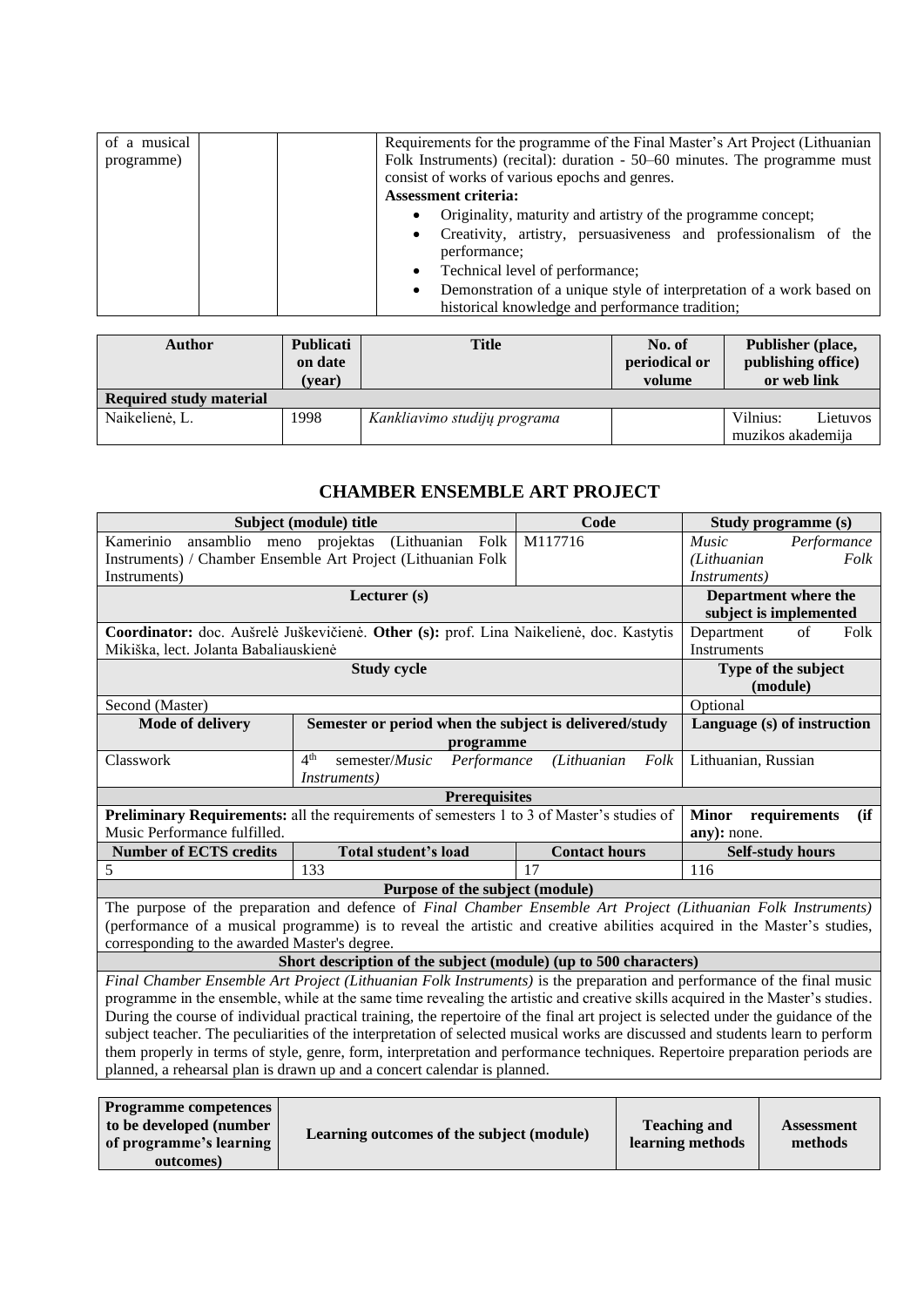| original<br>artistic<br>through<br>means<br>the<br>chosen specialisation. $(1.1)$<br>original<br>artistic<br>through | Ability to inspire and realise Students will prepare and perform the programme of Practical training in Performance of a<br>ideas the chamber ensemble art project with an original large<br>of artistic concept, while at the same time demonstrating rehearsals,<br>musical expression of the the ability to develop and express their artistic ideas. and preparation of a<br>Ability to inspire and realise When carrying out the Master's art project, students Practical training in Performance of a<br>ideas will demonstrate the ability to purposefully use the large<br>the means of possibilities of musical instrument's technical means rehearsals,<br>musical expression of the to achieve a creative result, as well as the ability of and preparation of a<br>chosen specialisation. $(1.2)$   musical communication, and a sense of ensemble. | musical text<br>musical text                        | groups, musical<br>analysis programme<br>groups, musical<br>analysis programme |
|----------------------------------------------------------------------------------------------------------------------|-----------------------------------------------------------------------------------------------------------------------------------------------------------------------------------------------------------------------------------------------------------------------------------------------------------------------------------------------------------------------------------------------------------------------------------------------------------------------------------------------------------------------------------------------------------------------------------------------------------------------------------------------------------------------------------------------------------------------------------------------------------------------------------------------------------------------------------------------------------------|-----------------------------------------------------|--------------------------------------------------------------------------------|
| interpretation<br>(2.1)                                                                                              | Good knowledge of music When carrying out the programme of the chamber Practical training in Performance of a<br>theory, history and cultural ensemble art project, students will demonstrate a large<br>contexts, their links with unique style of interpretation of the performed works rehearsals,<br>traditions. that is based on the knowledge of the language, and preparation of a<br>historical development and performance practice of musical text, studies<br>the selected repertoire (individual periods, styles, of literature,<br>genres, etc.).                                                                                                                                                                                                                                                                                                  | audio<br>and<br>the<br>sources<br>musical text      | groups, musical<br>analysis programme                                          |
| interpretation<br>(2.2)                                                                                              | Good knowledge of music Understanding the connections of the chamber Practical training in Performance of a<br>theory, history and cultural ensemble's interpretive traditions and international large<br>contexts, their links with performance standards with various contexts of rehearsals,<br>traditions. artistic and cultural activities, students will be able to and preparation of a<br>prepare and perform a conceptually coherent musical musical text<br>programme for a specific cultural and/or social<br>context.                                                                                                                                                                                                                                                                                                                               |                                                     | groups, musical<br>analysis programme                                          |
| experience<br>initiation<br>of<br>engagement in independent<br>artistic activity. (3.2)                              | Ability to broaden creative Students will prepare and perform (in the form of a Practical training in Performance of a<br>through public concert) a representative musical programme large<br>and of the chamber folk instrument ensemble.                                                                                                                                                                                                                                                                                                                                                                                                                                                                                                                                                                                                                      | rehearsals,<br>and preparation of a<br>musical text | groups, musical<br>analysis programme                                          |
| processes<br>and<br>of contemporary culture.<br>(4.2)                                                                | Ability to analyse and With the help of developed intelligence and erudition, Practical training in Performance of a<br>critically assess creative students will be able to analyse and critically evaluate large<br>their the results of the creative process in various stages of rehearsals,<br>significance in the context the preparation of the final art project.                                                                                                                                                                                                                                                                                                                                                                                                                                                                                        | discussions                                         | groups, musical<br>programme,<br>interview                                     |
| Inter-personal<br>communication<br>leadership. (5.1)                                                                 | and Students will have accumulated experience of Practical training in Performance of a<br>skills, constructive and reasoned business communication, large<br>and will be able to productively cooperate in the rehearsals,<br>creative process of preparing a chamber ensemble art discussions<br>project.                                                                                                                                                                                                                                                                                                                                                                                                                                                                                                                                                     |                                                     | groups, musical<br>programme,<br>interview                                     |
| Inter-personal<br>communication<br>leadership. (5.2)                                                                 | and Students will be able to lead the artistic activities of Practical training in Performance of a<br>skills, the chamber ensemble, demonstrate initiative, large<br>leadership, teamwork, negotiation and organisational rehearsals,<br>skills when preparing and presenting the final art discussions<br>project in the form of a concert.                                                                                                                                                                                                                                                                                                                                                                                                                                                                                                                   |                                                     | groups, musical<br>programme,<br>interview                                     |
| Systemic<br>and<br>thinking. $(6.1)$                                                                                 | analytical Students will prepare and carry out the final art Practical training in Performance of a<br>project, basing the artistic idea and its solution on large<br>theoretical sources and practical experience.                                                                                                                                                                                                                                                                                                                                                                                                                                                                                                                                                                                                                                             | rehearsals,<br>discussions                          | groups, musical<br>programme,<br>interview                                     |
| independently. (7.1)                                                                                                 | Ability to work and improve When preparing the programme of the chamber Practical training in Performance of a<br>ensemble art project, students will be able to work large<br>independently, integrate knowledge, and solve artistic rehearsals,<br>tasks in an organised manner.                                                                                                                                                                                                                                                                                                                                                                                                                                                                                                                                                                              | and preparation of a interview<br>musical text      | groups, musical<br>analysis programme,                                         |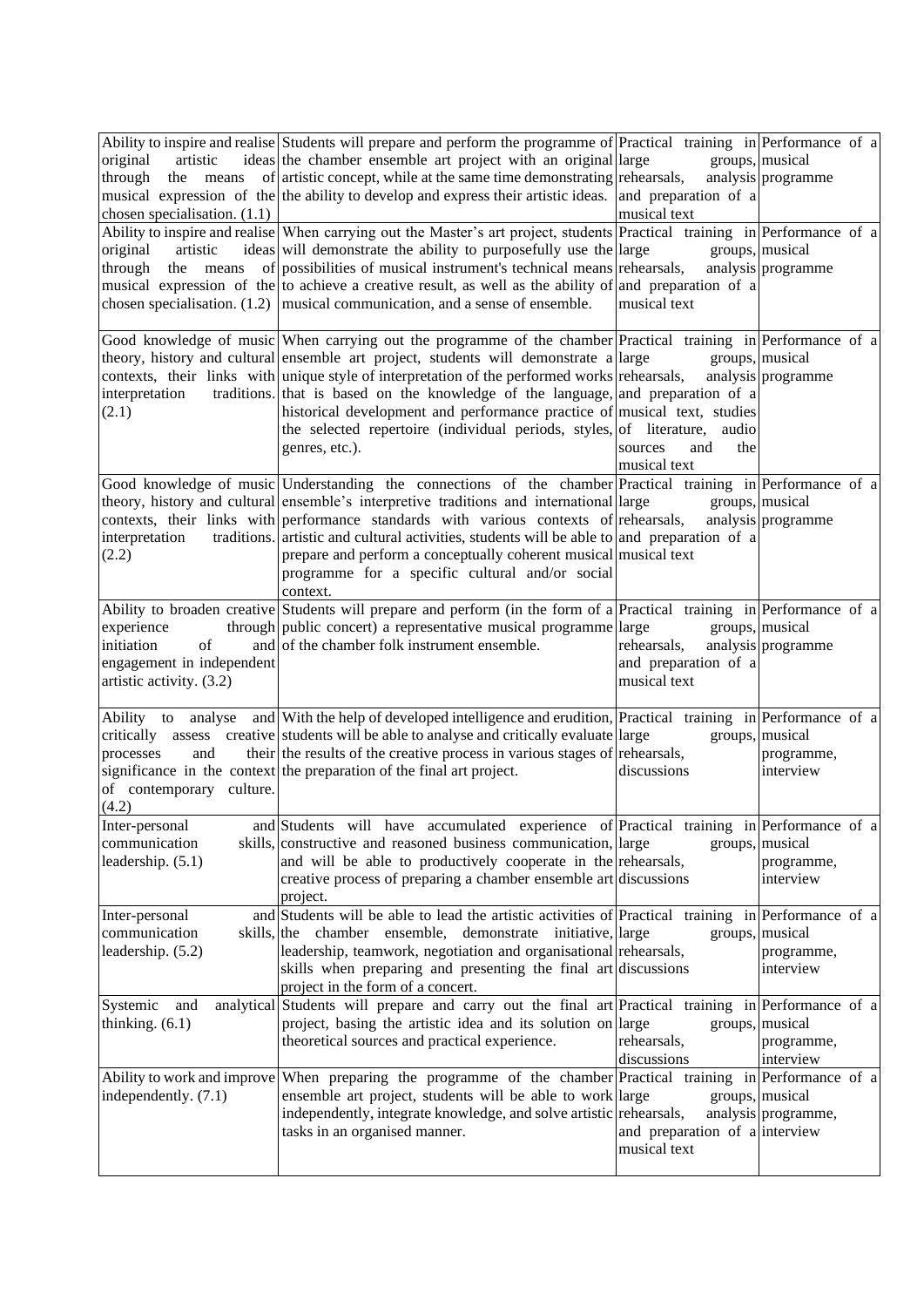| Topics (repertoire)                                                                                                                                                                                                                                                                                                                                                                                                                                                                                           |  | <b>Contact hours</b>     |          |                          |                          |                     |                    |                    | <b>Self-study hours and</b><br>assignments |                                                                                                        |  |
|---------------------------------------------------------------------------------------------------------------------------------------------------------------------------------------------------------------------------------------------------------------------------------------------------------------------------------------------------------------------------------------------------------------------------------------------------------------------------------------------------------------|--|--------------------------|----------|--------------------------|--------------------------|---------------------|--------------------|--------------------|--------------------------------------------|--------------------------------------------------------------------------------------------------------|--|
|                                                                                                                                                                                                                                                                                                                                                                                                                                                                                                               |  | activities<br>Individual | Seminars | Ξ.<br>Practical training | .크<br>Practical training | Preparation for the | Exam/course credit | Total contact work | Self-study hours                           | <b>Assignments</b>                                                                                     |  |
| 1. Preparation of the concert programme<br>for the chamber ensemble that is 30<br>minutes long. Requirements for the<br>programme: 1 large scope piece and 2<br>other pieces (e.g., G. Shannon's Grand<br>Fugue in C for four instruments; K.<br>Stamitz' concerto for two Clarinets in E-<br>flat major No. 4; G. Vanagaitė's<br>Raliavimai for the voice and birbynė; J.<br>Švedas' Baladė, J. Jachnina's Jugglers<br>from suite for harp Watercolours; M.<br>Glynka's variations on a theme of<br>Mozart). |  |                          |          | 16                       |                          |                     |                    | 16                 | 63                                         | <b>Studies</b><br>of<br>literature<br>sources, sound recordings<br>and the musical text,<br>rehearsals |  |
| 2. Public hearing, defence.                                                                                                                                                                                                                                                                                                                                                                                                                                                                                   |  |                          |          |                          |                          |                     | 1                  | $\mathbf{1}$       |                                            |                                                                                                        |  |
| <b>Total:</b>                                                                                                                                                                                                                                                                                                                                                                                                                                                                                                 |  |                          |          | 16                       |                          |                     | 1                  | 17                 | <b>116</b>                                 |                                                                                                        |  |

| <b>Assessment strategy</b> | Weight,       | <b>Deadline for</b> | <b>Assessment criteria</b>                                                                        |
|----------------------------|---------------|---------------------|---------------------------------------------------------------------------------------------------|
|                            | $\frac{0}{0}$ | completing the      |                                                                                                   |
|                            |               | assignments         |                                                                                                   |
| Public hearing             |               | By the start of     | <b>Programme requirements:</b> the entire programme of the final                                  |
|                            |               | the final exam      | art project is performed.                                                                         |
|                            |               | session             | Criteria:                                                                                         |
|                            |               |                     | Perception and integrity of the artistic idea;                                                    |
|                            |               |                     | Sense of genre and form;                                                                          |
|                            |               |                     | Accurate performance of the repertoire in terms of<br>musical text;                               |
|                            |               |                     | Main instrument playing skills, ability to adapt,<br>$\bullet$<br>virtuoso abilities;             |
|                            |               |                     | Stylistically founded application of articulation,<br>ornamentation and improvisation principles; |
|                            |               |                     | Integral control of phrasing, metre and rhythm,                                                   |
|                            |               |                     | articulation and dynamics;                                                                        |
|                            |               |                     | Artistic quality of musical sound;                                                                |
|                            |               |                     | Artistry and convincingness, quality of musical                                                   |
|                            |               |                     | expression;                                                                                       |
|                            |               |                     | Programme interpretation analysis and oral self-                                                  |
|                            |               |                     | analysis of the work process.                                                                     |
| Defence (performance of    | $100\%$       | During the final    | Student is allowed to perform the art project programme only                                      |
| a musical programme)       |               | exam session        | after receiving a positive evaluation during the public hearing.                                  |
|                            |               |                     | <b>Requirements for the programme:</b> 1 large scope piece and 2                                  |
|                            |               |                     | other pieces; programme duration - 30 minutes; it is performed                                    |
|                            |               |                     | in the form of a public concert in the concert hall of the                                        |
|                            |               |                     | Academy, city, Lithuania.                                                                         |
|                            |               |                     | <b>Assessment criteria:</b>                                                                       |
|                            |               |                     | Perception and integrity of the artistic idea;                                                    |
|                            |               |                     | Sense of genre and form;                                                                          |
|                            |               |                     | Accurate performance of the repertoire in terms of                                                |
|                            |               |                     | musical text;                                                                                     |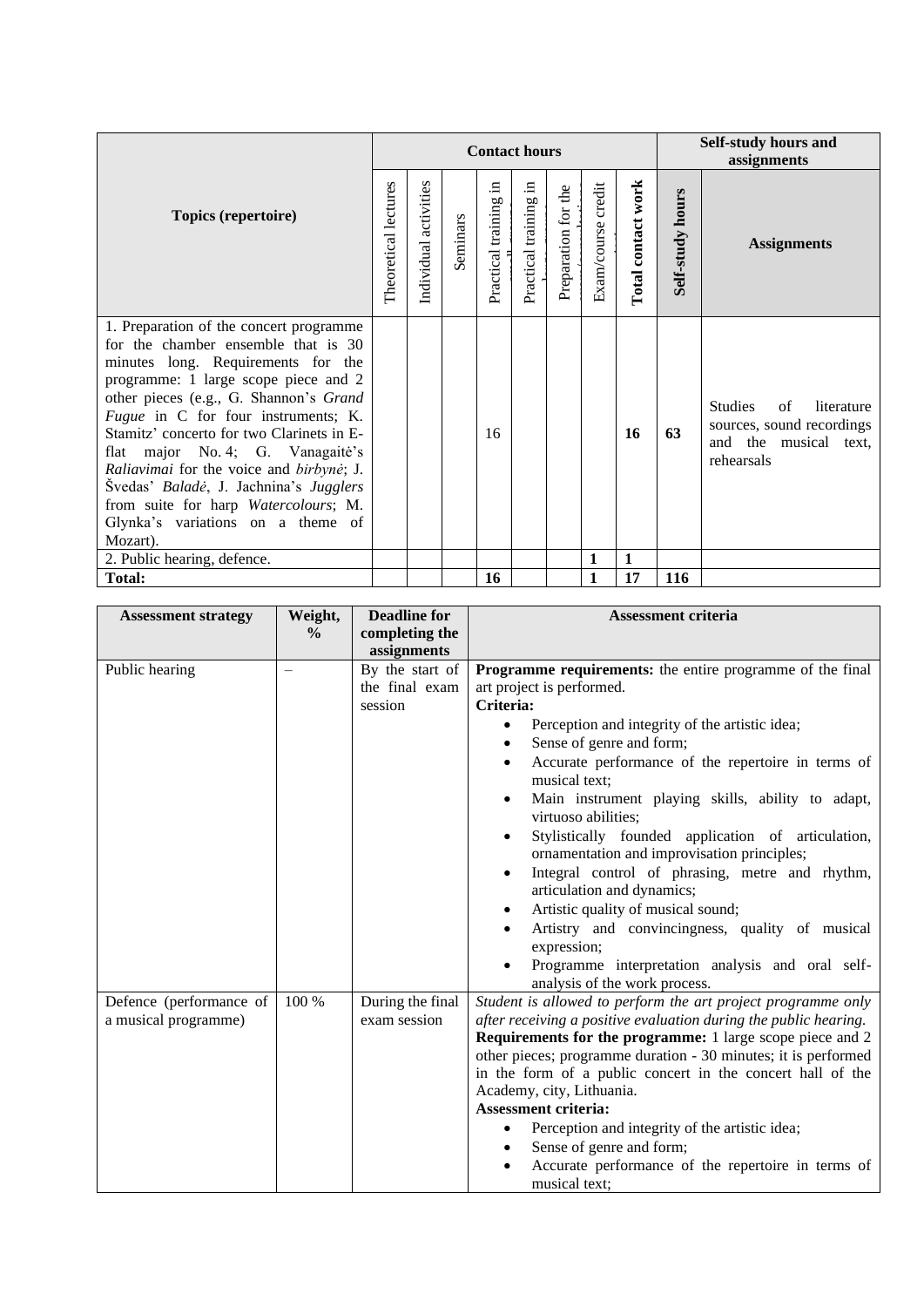| Main instrument playing skills, ability to adapt,<br>virtuoso abilities;<br>Stylistically founded application of articulation,<br>ornamentation and improvisation principles;<br>Integral control of phrasing, metre and rhythm,<br>articulation and dynamics; |
|----------------------------------------------------------------------------------------------------------------------------------------------------------------------------------------------------------------------------------------------------------------|
| Artistic quality of musical sound;<br>Artistry and convincingness, quality of musical<br>expression.                                                                                                                                                           |

| Author                         | <b>Publicat</b><br>ion date<br>(year) | <b>Title</b>                                                              | No. of<br>periodical or<br>volume | Publisher (place,<br>publishing office)<br>or web link |
|--------------------------------|---------------------------------------|---------------------------------------------------------------------------|-----------------------------------|--------------------------------------------------------|
| <b>Required study material</b> |                                       |                                                                           |                                   |                                                        |
| Brown C.                       | 1999                                  | <i>Music</i><br><i>Classical</i><br><i>Romantic</i><br>and<br>Performance |                                   | Oxford Press                                           |
| Katkus D.                      | 2013                                  | atlikimas.<br><b>Muzikos</b><br>Istorija/Teorijos/Stiliai/Interpretacijos |                                   | Tyto Alba                                              |
| Дубинец Е.                     | 1999                                  | Знаки<br>$\theta$<br>современной<br>36УКО6.<br>музыкальной нотации        |                                   | Киев.: ГАМАЮН                                          |

## **CONDUCTING ART PROJECT**

<span id="page-26-0"></span>

|                                                                                                                      | Subject (module) title                                                                                                              | Code                            | Study programme (s)          |  |  |
|----------------------------------------------------------------------------------------------------------------------|-------------------------------------------------------------------------------------------------------------------------------------|---------------------------------|------------------------------|--|--|
|                                                                                                                      | Conducting Art Project (Accordion, Lithuanian Folk                                                                                  | M118017                         | Performance<br><i>Music</i>  |  |  |
| Instruments)                                                                                                         |                                                                                                                                     |                                 | (Accordion, Lithuanian Folk  |  |  |
|                                                                                                                      |                                                                                                                                     |                                 | <i>Instruments</i> )         |  |  |
|                                                                                                                      | Department where the                                                                                                                |                                 |                              |  |  |
|                                                                                                                      |                                                                                                                                     |                                 | subject is implemented       |  |  |
| Coordinator: prof. Ričardas Sviackevičius.                                                                           | Department of Conducting                                                                                                            |                                 |                              |  |  |
|                                                                                                                      | Other (s): assoc. prof. Egidijus Ališauskas, assoc. prof. Robertas Šervenikas, assoc. prof.                                         |                                 |                              |  |  |
|                                                                                                                      | Modestas Pitrėnas, prof. Juozas Domarkas, assoc. prof. Dainius Pavilionis.                                                          |                                 |                              |  |  |
|                                                                                                                      | <b>Study cycle</b>                                                                                                                  |                                 | Type of the subject          |  |  |
|                                                                                                                      |                                                                                                                                     |                                 | (module)                     |  |  |
| Second (Master)                                                                                                      |                                                                                                                                     |                                 | Optional                     |  |  |
| <b>Mode of delivery</b>                                                                                              | Semester or period when the subject is delivered                                                                                    |                                 |                              |  |  |
| Classwork                                                                                                            | $4^{\text{th}}$<br>semester/Music Performance (Accordion, Lithuanian                                                                |                                 |                              |  |  |
|                                                                                                                      | <b>Folk Instruments</b> )                                                                                                           |                                 | Russian                      |  |  |
|                                                                                                                      |                                                                                                                                     | <b>Prerequisites</b>            |                              |  |  |
|                                                                                                                      | <b>Preliminary requirements:</b> all the requirements of the $1st-3rd$ semester programme of the                                    |                                 | Minor requirements (if any): |  |  |
| Master studies of Music Performance fulfilled.                                                                       |                                                                                                                                     |                                 | none.                        |  |  |
| <b>Number of ECTS credits</b>                                                                                        | Total student's load                                                                                                                | <b>Contact hours</b>            | <b>Self-study hours</b>      |  |  |
| 5                                                                                                                    | 133                                                                                                                                 | 17                              | 116                          |  |  |
|                                                                                                                      |                                                                                                                                     | Purpose of the subject (module) |                              |  |  |
|                                                                                                                      | The aim of preparation and defence of <i>Conducting Art Project</i> (performance of the prepared musical programme) is to           |                                 |                              |  |  |
|                                                                                                                      | demonstrate the artistic abilities acquired in the MA studies, corresponding with the awarded Master's degree.                      |                                 |                              |  |  |
|                                                                                                                      | Short description of the subject (module) (up to 500 characters)                                                                    |                                 |                              |  |  |
|                                                                                                                      | The Conducting Art Project refers to preparation and performance of the final musical programme demonstrating artistic              |                                 |                              |  |  |
|                                                                                                                      | and creative abilities acquired in the MA studies. During the course of individual classes and practical training, the artistic     |                                 |                              |  |  |
|                                                                                                                      | idea of the final art project and artistic material are selected under the teacher's supervision; the stages of project preparation |                                 |                              |  |  |
|                                                                                                                      | are planned, the schedule of rehearsals and concerts are drawn up. Specific features of interpretation of selected musical          |                                 |                              |  |  |
| pieces are discussed; students learn how to perform them properly in terms of style, genre, form, interpretation and |                                                                                                                                     |                                 |                              |  |  |
| performance technique.                                                                                               |                                                                                                                                     |                                 |                              |  |  |
|                                                                                                                      |                                                                                                                                     |                                 |                              |  |  |
| Programme                                                                                                            |                                                                                                                                     |                                 |                              |  |  |

| <b>Programme</b>     |                                           | <b>Teaching and</b> | <b>Assessment</b> |
|----------------------|-------------------------------------------|---------------------|-------------------|
| competences to be    | Learning outcomes of the subject (module) | learning methods    | methods           |
| developed (number of |                                           |                     |                   |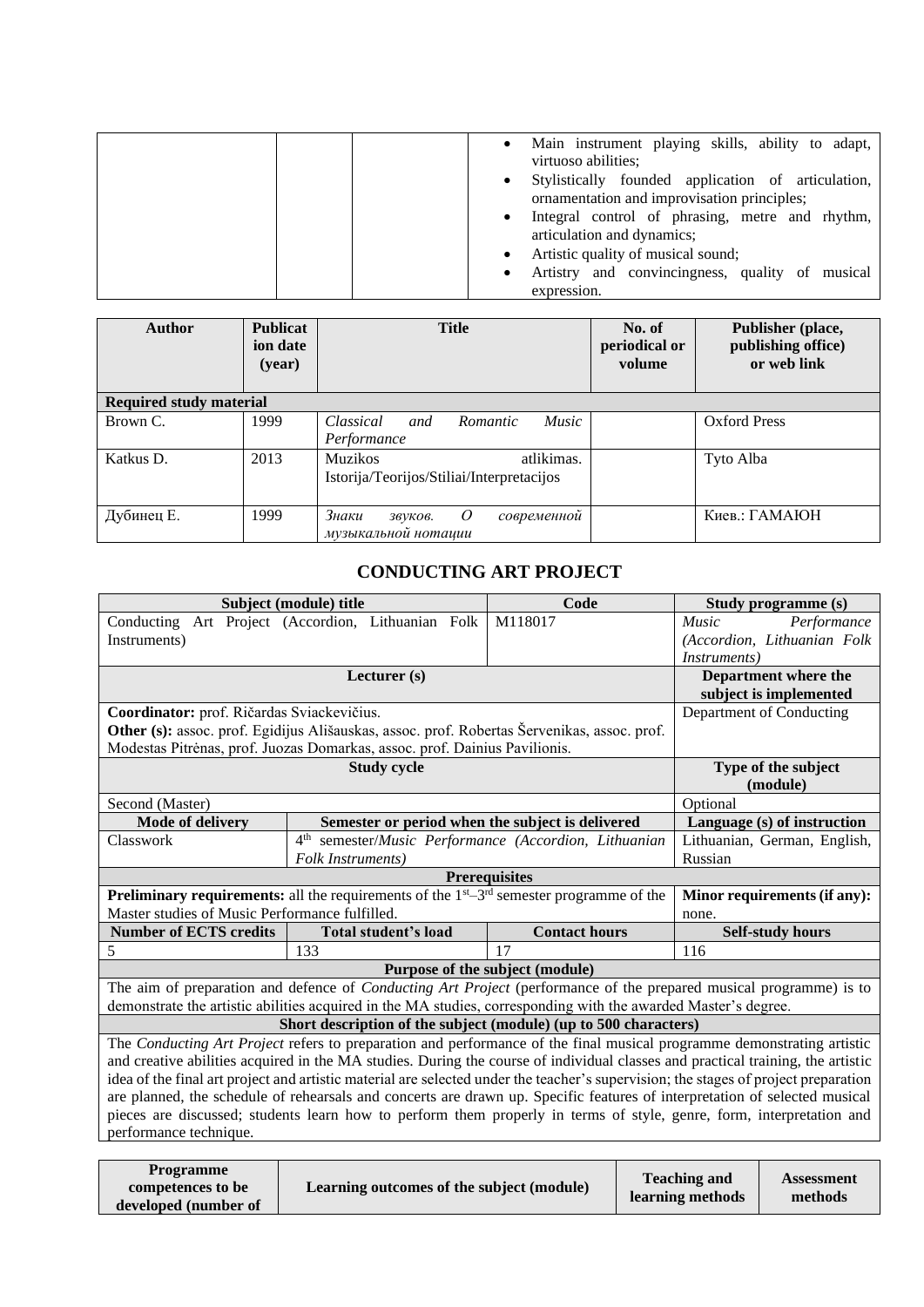| programme's learning<br>outcomes)                                                                                                                     |                                                                                                                                                                                                                                                                                                                                                             |                                                                                                                                |                                                   |
|-------------------------------------------------------------------------------------------------------------------------------------------------------|-------------------------------------------------------------------------------------------------------------------------------------------------------------------------------------------------------------------------------------------------------------------------------------------------------------------------------------------------------------|--------------------------------------------------------------------------------------------------------------------------------|---------------------------------------------------|
| Ability to inspire and<br>realise original artistic<br>ideas by means of musical<br>expression of the chosen<br>specialisation. $(1.1)$               | Students will prepare and perform the programme<br>of the final art project distinguished by an original<br>artistic concept, while at the same demonstrating the<br>ability to develop and express their artistic ideas, an<br>individual concept of interpretation of a musical<br>piece and original point of view to the musical text.                  | Practical<br>training,<br>rehearsals, literature<br>analysis,<br>analysis<br>and preparation of a<br>musical text              | Performance of<br>musical<br>a<br>programme       |
| Ability to inspire and<br>realise<br>original artistic<br>ideas by means of musical<br>expression of the chosen<br>specialisation. (1.2)              | When conducting the prepared programme of the art<br>project for the accordion/folk instrument orchestra,<br>students will demonstrate the ability to make a<br>purposeful use of the possibilities offered by the<br>means of the manual technique in order to achieve<br>the creative result, as well as a developed ability of<br>musical communication. | Practical<br>training,<br>rehearsals, literature<br>analysis,<br>analysis<br>and preparation of a<br>musical text              | Performance of<br>musical<br>a<br>programme       |
| Good knowledge of music<br>history<br>theory,<br>and<br>cultural contexts,<br>their<br>links with interpretation<br>traditions. $(2.1)$               | When performing the Master's art project, students<br>will demonstrate an original interpretation style<br>based on their knowledge about the musical<br>language, historical development and performance<br>practice of the repertoire of the selected<br>specialisation (individual periods, styles, genres,<br>etc.).                                    | Practical<br>training,<br>rehearsals, literature<br>analysis,<br>analysis<br>and preparation of a<br>musical text              | Performance of<br>musical<br>a<br>programme       |
| Good knowledge of music<br>theory,<br>history<br>and<br>cultural<br>contexts,<br>their<br>links with interpretation<br>traditions. $(2.2)$            | By understanding the links between interpretation<br>traditions in their specialisation, international<br>performance standards and different contexts of<br>artistic and cultural activity, students will be able to<br>prepare and perform a conceptually integral musical<br>programme intended for a particular cultural and/or<br>social context.      | Practical<br>training,<br>rehearsals,<br>preparation<br>of<br>musical text                                                     | Performance of<br>musical<br>a<br>programme       |
| broaden<br>Ability<br>to<br>experience<br>creative<br>through initiation of and<br>engagement<br>in<br>independent<br>artistic<br>activity. $(3.1)$   | Students will have built up a representative concert<br>repertoire that is compliant with the MA and<br>selected specialisation requirements for the scope.                                                                                                                                                                                                 | Practical<br>training,<br>rehearsals                                                                                           | Performance of<br>musical<br>a<br>programme       |
| broaden<br>Ability<br>to<br>creative<br>experience<br>through initiation of and<br>engagement<br>1n<br>independent<br>artistic<br>activity. (3.2)     | Students will demonstrate abilities to develop<br>artistic activity by preparing and performing the<br>final art programme in the form of a public concert<br>and conducting the accordion/folk instrument<br>orchestra.                                                                                                                                    | Practical<br>training,<br>rehearsals                                                                                           | Performance of<br>musical<br>a<br>programme       |
| Ability to analyse and<br>critically assess creative<br>processes<br>and<br>their<br>significance in the context<br>of contemporary culture.<br>(4.1) | By means of developed intellect and erudition,<br>students will be able to analyse and assess the results<br>of the creative process critically at different stages<br>of preparation of the art project.                                                                                                                                                   | Literature analysis,<br>analysis<br>and<br>preparation<br>of<br><sub>a</sub><br>musical<br>text,<br>discussions,<br>rehearsals | Performance of<br>musical<br>a<br>programme, test |
| Ability to analyse and<br>critically assess creative<br>processes<br>and<br>their<br>significance in the context<br>of contemporary culture.<br>(4.2) | Students will have a developed ability of musical<br>communication; they will be able to react fast and<br>change the processes of musical creation and<br>performance depending on the situation at all stages<br>of final art project preparation and its presentation.                                                                                   | Practical<br>training,<br>rehearsals, analysis<br>and preparation of a<br>musical text                                         | Performance of<br>musical<br>a<br>programme       |
| Inter-personal<br>and<br>communication<br>skills,<br>leadership. (5.1)                                                                                | Students will gain experience of constructive and<br>well-founded professional communication; they<br>will be able to cooperate constructively with other<br>performers in the creative process of final art project<br>preparation.                                                                                                                        | Analysis<br>οf<br>literature and audio<br>recordings,<br>discussions,<br>rehearsals                                            | Test                                              |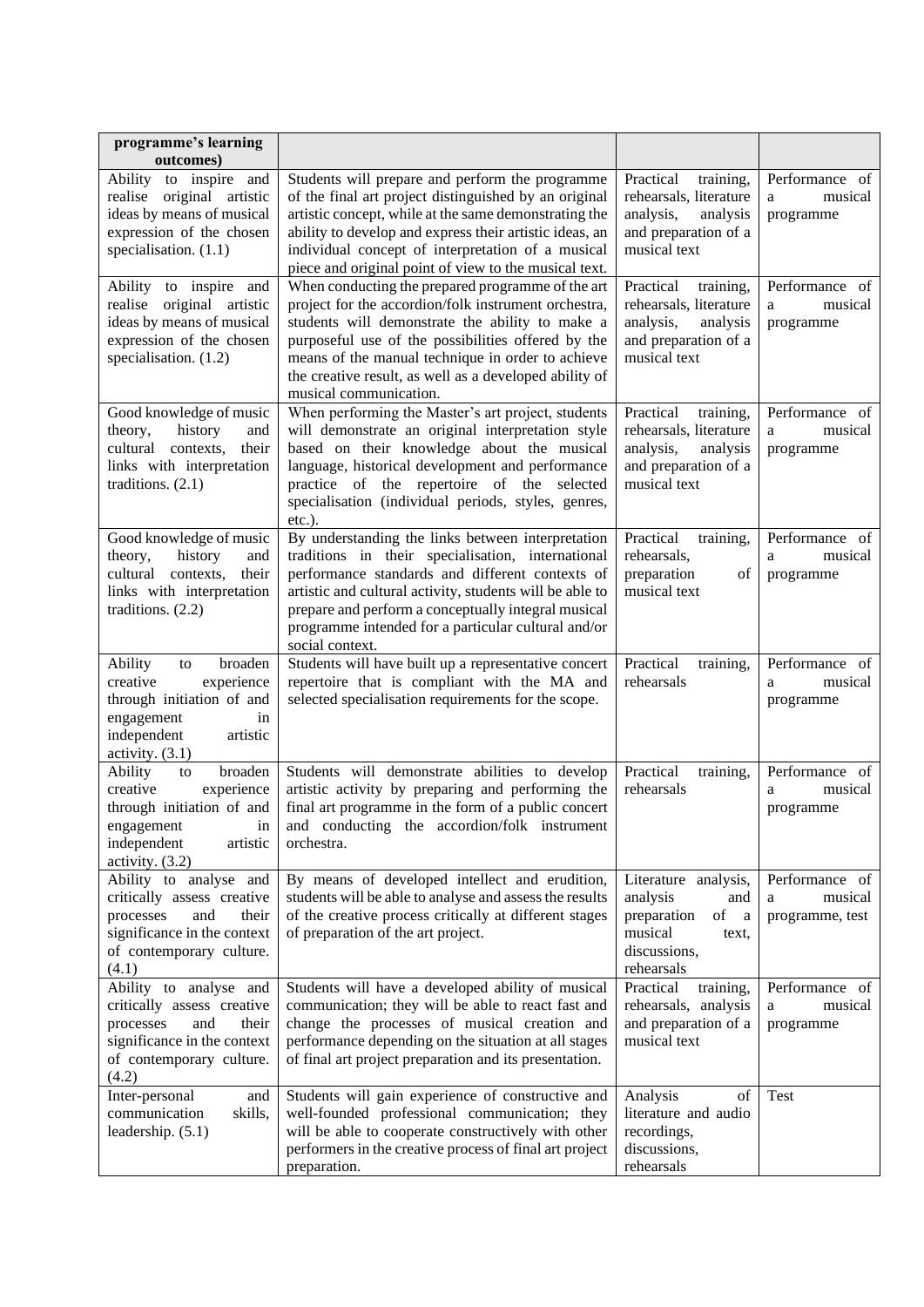| analytical<br>Systemic and   | Students will prepare and perform the final art        | of<br>Analysis         | Performance of |
|------------------------------|--------------------------------------------------------|------------------------|----------------|
| thinking. $(6.1)$            | basing the artistic idea and its<br>project by         | literature and audio   | musical<br>a   |
|                              | implementation on theoretical sources and practical    | recordings.            | programme      |
|                              | experience.                                            | discussions,           |                |
|                              |                                                        | training,<br>practical |                |
|                              |                                                        | rehearsals             |                |
| Ability<br>work<br>and<br>to | When preparing the programme of the final art          | of<br>Analysis         | Performance of |
| improve. $(7.1)$             | project, students will be able to learn independently, | audio<br>literature,   | musical<br>a   |
|                              | integrate knowledge and complete artistic tasks in     | recordings<br>and      | programme      |
|                              | an organised manner.                                   | musical<br>text.       |                |
|                              |                                                        | training,<br>practical |                |
|                              |                                                        | rehearsals             |                |

|                                                                                                                                                                                                                                                                                                                                                                                                                                                                                                                                                                                                                                                                                                            | Time (hours) of contact and individual work |                       |          |                             |                             |                                                      |                         |                    |                         |                                                                                                |
|------------------------------------------------------------------------------------------------------------------------------------------------------------------------------------------------------------------------------------------------------------------------------------------------------------------------------------------------------------------------------------------------------------------------------------------------------------------------------------------------------------------------------------------------------------------------------------------------------------------------------------------------------------------------------------------------------------|---------------------------------------------|-----------------------|----------|-----------------------------|-----------------------------|------------------------------------------------------|-------------------------|--------------------|-------------------------|------------------------------------------------------------------------------------------------|
| <b>Topics</b>                                                                                                                                                                                                                                                                                                                                                                                                                                                                                                                                                                                                                                                                                              | Theoretical lectures                        | Individual activities | Seminars | Practical training in small | Practical training in large | exam/rehearsals/consultations<br>Preparation for the | Exam/course credit test | Total contact work | <b>Self-study hours</b> | <b>Assignments</b>                                                                             |
| Development and preparation of the programme for<br>the final art project.<br>Requirements for the programme: One to two large-<br>scope works, two to four plays or other small-scope<br>works; programme duration $-20$ to 30 minutes.<br>Examples of repertoire:<br>Accordion - Naktis Kryžių kalne, Pavasario<br>sutartinė by L. Povilaitis; Vidurvasario rožė by<br>V. Juozapaitis; suites No. 1 and 2 from Peer Gynt by<br>E. Grieg; Scherzo, Andante cantabile by E. Balsys.<br><b>Lithuanian Folk Instruments</b> – Overture from the<br>opera Abduction from Seraglio by W. A. Mozart;<br>Inmortal for accordion orchestra by H. Boll; Sabre<br>Dance by A. Khachaturian; Lezginka by A. Kajlaev. |                                             | 16                    |          |                             |                             |                                                      |                         | 16                 | <b>116</b>              | Studies of musical<br>and<br>audio<br>text<br>recordings;<br>practical training,<br>rehearsals |
| Public hearing, defence of Master's art project (public<br>performance of the programme).                                                                                                                                                                                                                                                                                                                                                                                                                                                                                                                                                                                                                  |                                             |                       |          |                             |                             |                                                      | 1                       | $\mathbf{1}$       |                         |                                                                                                |
| <b>Total:</b>                                                                                                                                                                                                                                                                                                                                                                                                                                                                                                                                                                                                                                                                                              |                                             | 16                    |          |                             |                             |                                                      | $\mathbf{1}$            | 17                 | <b>16</b>               |                                                                                                |

| <b>Assessment</b> | Weight,       | <b>Deadline for</b> | <b>Assessment criteria</b>                                                      |
|-------------------|---------------|---------------------|---------------------------------------------------------------------------------|
| strategy          | $\frac{0}{0}$ | completing          |                                                                                 |
|                   |               | the                 |                                                                                 |
|                   |               | assignments         |                                                                                 |
| <b>Public</b>     |               | By the start of     | <b>Requirements:</b> The whole programme of the final project is performed with |
| hearing           |               | the final exam      | two accompanists.                                                               |
|                   |               | session             | <b>Assessment criteria:</b>                                                     |
|                   |               |                     | • Originality of interpretation;                                                |
|                   |               |                     | • Accurate performance of the repertoire in terms of musical text;              |
|                   |               |                     | • Manual technique;                                                             |
|                   |               |                     | • Sense of style, genre and form;                                               |
|                   |               |                     | • Artistry and convincingness, quality of musical expression.                   |
| Defence           |               | During<br>the       | The student is allowed to defend the final work (to perform the programme of    |
|                   |               | final session       | the final art project) is allowed only after receiving a positive evaluation    |
|                   |               |                     | during the public hearing.                                                      |